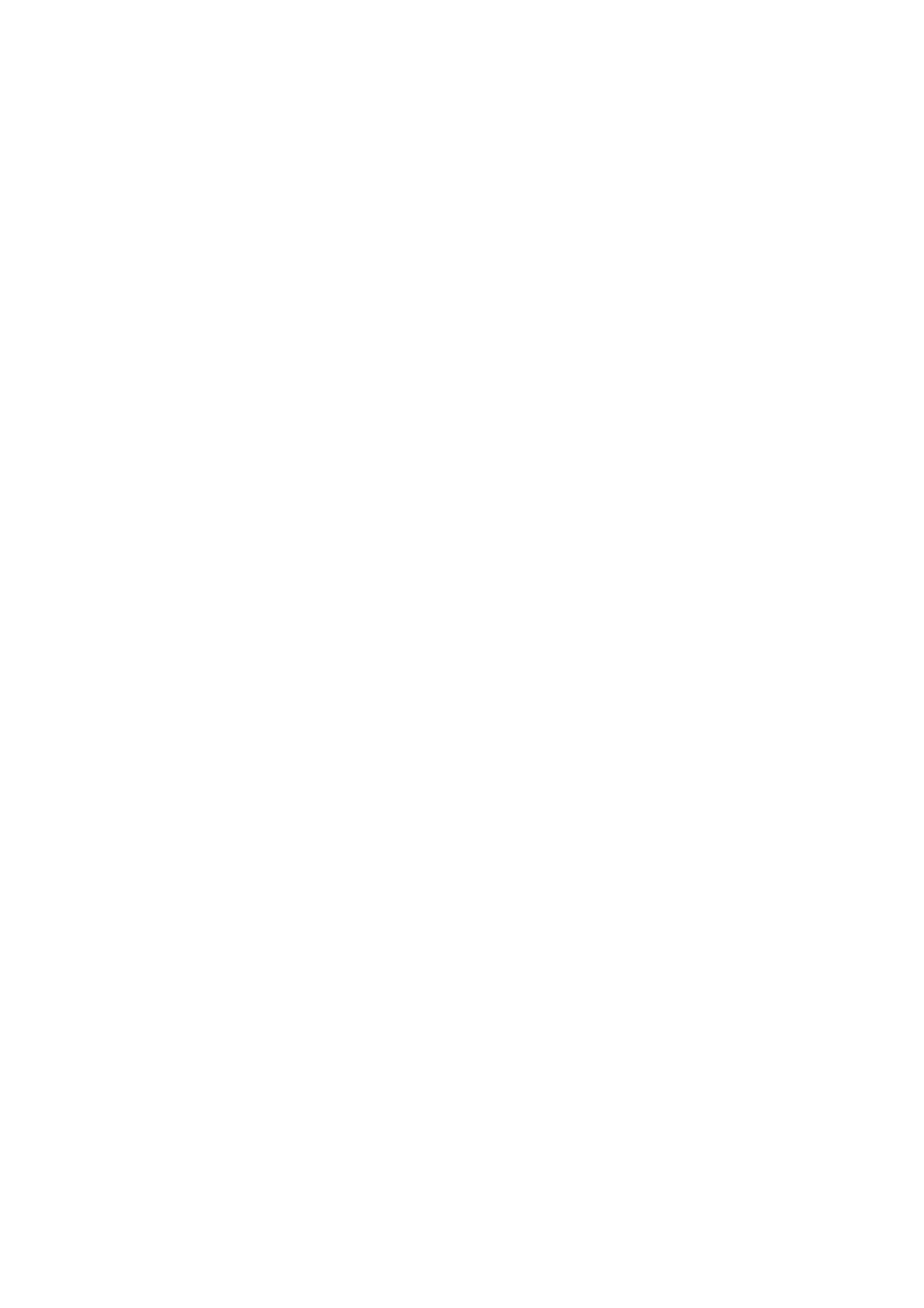# **Attitudes Toward Democracy in Seven Countries: Dimensional Structure and Behavioral Correlates**

Richard Gunther, with José Ramón Montero<sup>1</sup>

 One of the key ingredients in the transformation of authoritarian or post-totalitarian political systems into stable and healthy democracies is the existence of widespread attitudes that acknowledge the legitimacy of the new system and encourage political behavior that is consistent with fundamental democratic norms. At a minimum, mass-level attitudes should not lead to destabilizing polarization, violent behavior or to support for parties or movements committed to the overthrow of the democratic regime. More optimally, one would hope to see the development of attitudes, norms and values regarding the rights and obligations of citizens to be informed participants in the political process. In short, mass-level attitudes supporting democracy may serve as the bedrock of democratic stability, particularly over the long term. Accordingly, much of the literature on democratic consolidation places considerable emphasis on the establishment and dissemination of democratic attitudes and values. Linz and Stepan (1996, 6), for example, set forth three principal dimensions of regime consolidation, one of which is that, "attitudinally, a democratic regime is consolidated when a strong majority of public opinion holds the belief that democratic procedures and institutions are the most appropriate way to govern collective life in a society such as theirs and when the support for anti-system alternatives is quite small or more or less isolated from the pro-democratic forces." And as Przeworski and others (1995, 59) have also stated, "When the legitimacy of democracy...is unconditionally accepted by large majorities, we have prima facie evidence of normative consolidation."

 This chapter presents a detailed analysis of various attitudes towards democracy and the behavioral correlates of those attitudes in seven democratic systems that had emerged from the "Third Wave" of democratization since the mid 1970s. The countries are Greece, Portugal and Spain in Southern Europe, Hungary and Bulgaria in Central and Eastern Europe, and Uruguay and Chile in Latin America, which are currently members of the Comparative National Elections Project (CNEP).<sup>2</sup>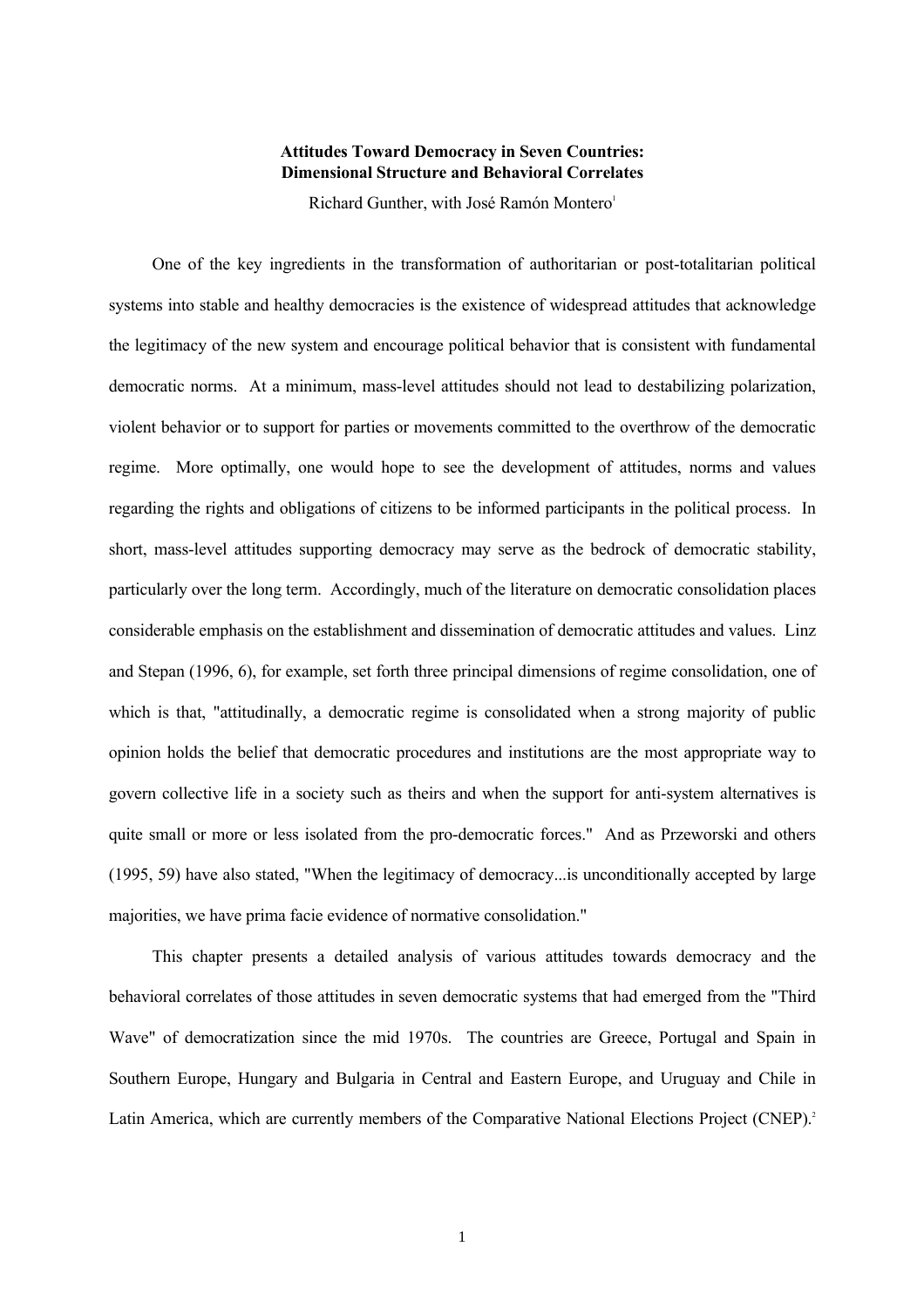The political attitudes that we shall focus our analysis upon involve basic support for democracy, as well as attitudes tapping into what we shall refer to as political discontent and political disaffection. Following a detailed examination of the interrelationships among these three clusters of attitudes, we shall explore their behavioral consequences, as well as their links with the three basic channels of political intermediation (exposure to political information through the print and broadcasting media, through membership in secondary associations, and through direct face-to-face discussion of politics).

 The arguments that we will develop depart from much of the standard literature on attitudes towards democracy. To begin with, we raise fundamental questions about how these orientations have been conceptualized and operationalized in most previous empirical studies. In general, most published studies share two characteristics. First, they tend to assume that attitudes towards the political system constitute one single attitudinal domain (or at most, two), including such seemingly distinct orientations as basic support for democracy and satisfaction with the current performance of governmental institutions. Many scholars (e.g., Fuchs 1993, 235-7) have contended that, although it is possible to differentiate at the conceptual level between what Easton (1965 and 1975) referred to diffuse and specific support for the regime, it is not possible to operationalize this distinction and examine it empirically.<sup>3</sup> This is, they argue, because Easton's original conceptionalization was so vague as to lead invariably to research that is "ambiguous, confusing and noncumulative" (Kaase 1988, 117), because the relevant measurement problems are insuperable (Loewenberg 1971), because this distinction is tautological and derived exclusively from the employment of an inferior methodology (Craig 1993), or because citizens are simply not capable of distinguishing between them (Muller and Jukam 1977).<sup>4</sup>

 Second, many of these studies assume a close (if not deterministic) relationship between citizens' levels of satisfaction with the performance of political institutions or the economy, and support for the democratic regime *per se*. This question of whether citizens' attitudes towards their governments and political regimes can be meaningfully separated into such categories as specific and diffuse support, on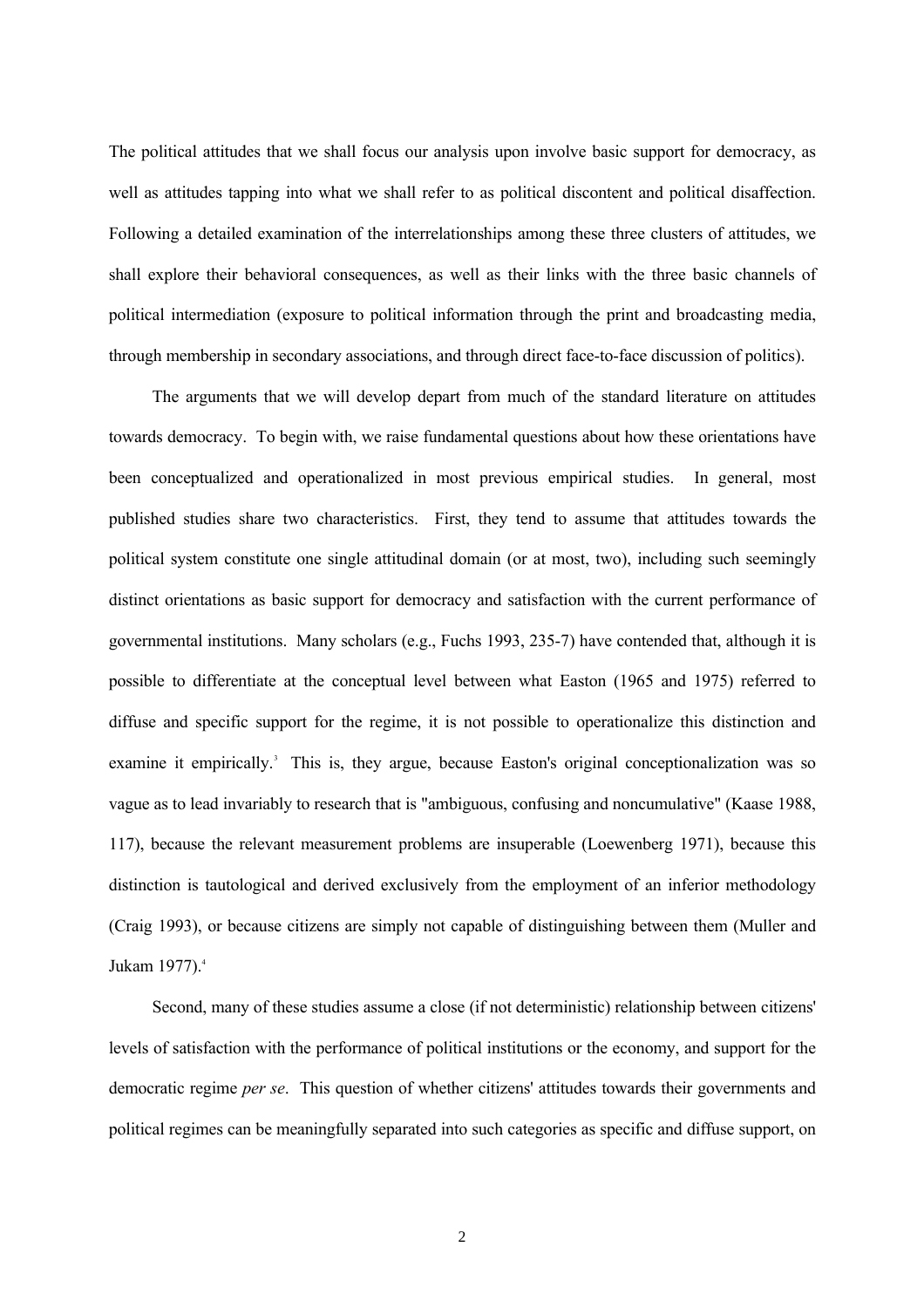the one hand, or are largely undifferentiated, on the other, could be regarded as well within the realm of sterile academic debate were it not for the fact that several scholars have asserted that regime support, stability and even survival is highly contingent on popular satisfaction with the performance of governments and, more broadly, democratic institutions. Weatherford (1987, 13), for example, states that "Over the long run, of course, legitimacy is wholly determined by policy performance." And Fuchs, Guidorossi and Svensson add that "The stability of representative democracy depends not just on the trend in satisfaction but also on the level of satisfaction" (1995, 342). And given the findings of numerous studies that the level of satisfaction with the performance of democracy is strongly associated with the degree of satisfaction with the current condition of the economy, coupled with the fact many new democratic regimes (particularly among countries of the former Soviet bloc) are or have been confronting extremely severe economic crises, they assert that the prospects for democratic stability and the very survival of these regimes may hinge on their capacity to solve intractable economic problems. For example, Adam Przeworski (1991, 95) wrote shortly after the collapse of Soviet Communism, "As everyone agrees, the eventual survival of the new democracies will depend to a large extent on their economic performance. And since many among them emerged in the midst of an unprecedented economic crisis, economic factors work against their survival." Some scholars have even suggested that the legitimacy of established Western democracies is increasingly dependent on their performance (see Fuchs and Klingemann 1995, 440).

 Detailed case studies, however, cast doubt upon such claims. Spain's new democracy, for example, became consolidated in the early 1980s (according to a broad consensus of opinion among scholars and politicians alike), at about the same time that its economy was passing through its most severe economic crisis. Despite widespread discontent resulting from the dislocation associated with economic restructuring, and from unemployment rates that exceeded 20 percent, support for democracy in Spain rose to levels comparable to other West European democracies by the mid 1980s, and has remained solid ever since, despite subsequent economic difficulties, problems arising out of a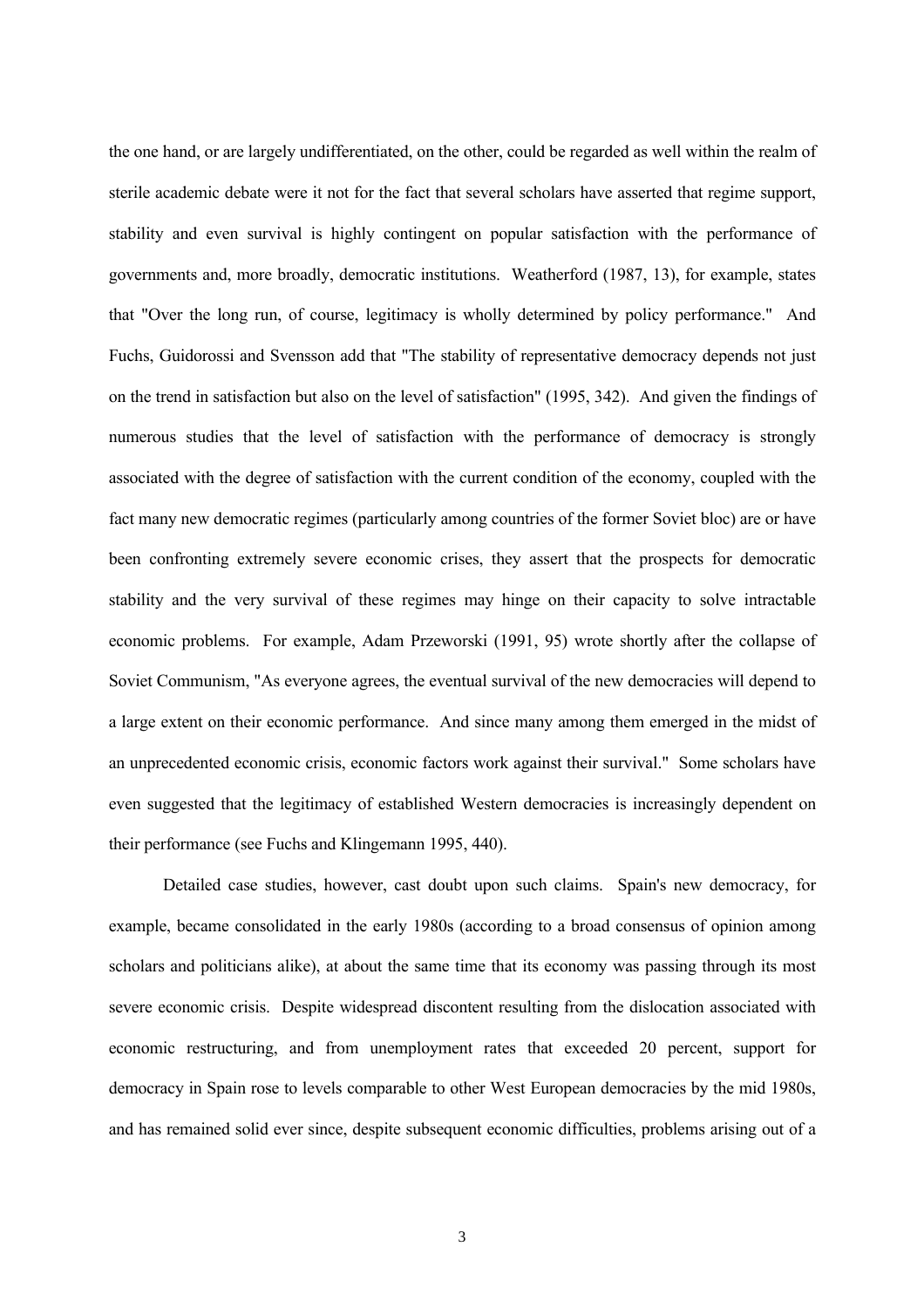profound decentralization of the state, political scandals and continuing Basque terrorism (see Maravall 1997, ch. 5). Extensive analysis of relevant survey data from Spain over a period spanning two decades, using several different analytical techniques, further revealed that these attitudes could not be regarded as constituting one single dimension. Instead, three distinctly different dimensions could be clearly defined conceptually and measured empirically: these are what we referred to regime legitimacy (which, out of deference to the terminology used in the introductory chapter of this volume, we shall here call *democratic support*); *political discontent*; and a third set of attitudinal orientations that can be regarded as part of a broad syndrome of *political disaffection*. 5 We also found that the origins of these attitudes, their stability or volatility over time, their behavioral correlates, and their implications for the survival of democratic regimes and the "quality of democracy" are distinctly different.

 In this chapter we present the results of a parallel exploratory analysis of other newly established democratic systems to determine if a similar structure of attitudinal dimensionality can be found in these political systems as well. As we shall see, a replication of this analysis in Spain, Greece, Portugal, Hungary and Uruguay produces identical findings. We will also see that attitudinal clustering in Bulgaria differs somewhat from the three dimensions found in the other five countries, while Chile is markedly different in one important respect. In that latter case, support for democracy and satisfaction with the political and economic situation are highly correlated. We shall argue that these departures from the previously observed patterns are the products of considerable differences in the nature of the transitions to democracy in these countries, and in particular, of the roles in that process played by key political elites and parties. And from a methodological point of view, we will also claim that many of the confusing and contradictory findings in this field of research are the product of improper inferences drawn from the use of inappropriate indicators based upon an unwarranted assumption that the many commonly used empirical indicators are interchangeable, if not conceptually equivalent. Some scholars have used what we regard as measures of satisfaction in their analyses (e.g.,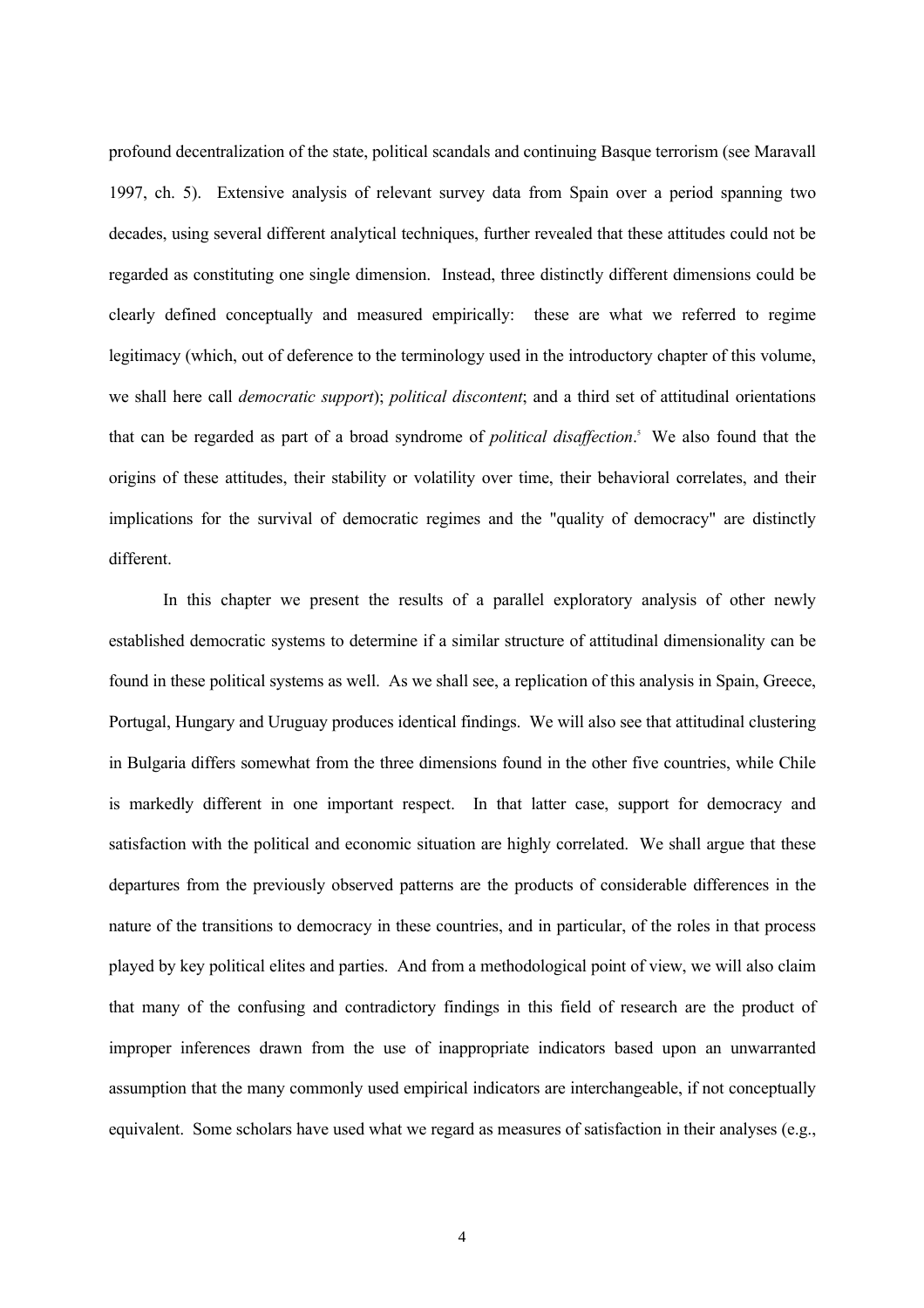Fuchs and Klingemann 1995, 427; Fuchs and Roller 1996, 63-64; Anderson and Guillory 1997; and Anderson 1998b). Others have explicitly asserted that these are adequate and sufficient indicators of system support "at a relatively low level of generalization" (Fuchs, Guidorossi, and Svensson 1995, 330), or have argued that indicators on satisfaction are equivalent to, or interchangeable with, measures of legitimacy (Tóka 1995, 359; Weil 1989, 691), or have equated dissatisfaction with political alienation (Lockerbie 1993). Some have used items that we believe are firmly rooted in the disaffection syndrome (e.g., Weatherford 1984; Craig 1993; Fuchs 1993), while others (e.g., Franz 1986) shift back and forth between dissatisfaction and disaffection measures. And yet, in most cases, they refer to "legitimacy," "system support," "regime support," or simply "political support," to which they commonly add speculative comments about the stability and prospects for survival of the democratic regime.

 Our conceptual differentiation among these three sets of attitudes towards democracy leads us to a second point of departure from established theoretical perspectives regarding the origins of support for democracy. The two primary theoretical perspectives contend that "diffuse support" for democracy is a product of childhood socialization processes (e.g., Easton and Dennis 1969) or, alternatively, of instrumental judgments of government performance (e.g., Rogowski 1974). The fact that we base our analysis on data collected in countries whose citizens have lived under both authoritarian and democratic regimes allows us to test the relative impact on democratic support of socialization influences and of assessments of economic or political assessments (Mishler and Rose 2002; Weil 2000). If early childhood socialization were the only source of these attitudes, then we would find that the new democracies of Spain, Hungary, Bulgaria and Portugal could not have been consolidated or be regarded as legitimate by a majority of the population, since most of their citizens had been socialized under authoritarian or post-totalitarian regimes whose formal socialization efforts were explicitly antidemocratic. And even though authoritarian interludes in Uruguay, Greece and Chile were so brief as to not have dominated the childhood socialization of such a large portion of these countries' populations,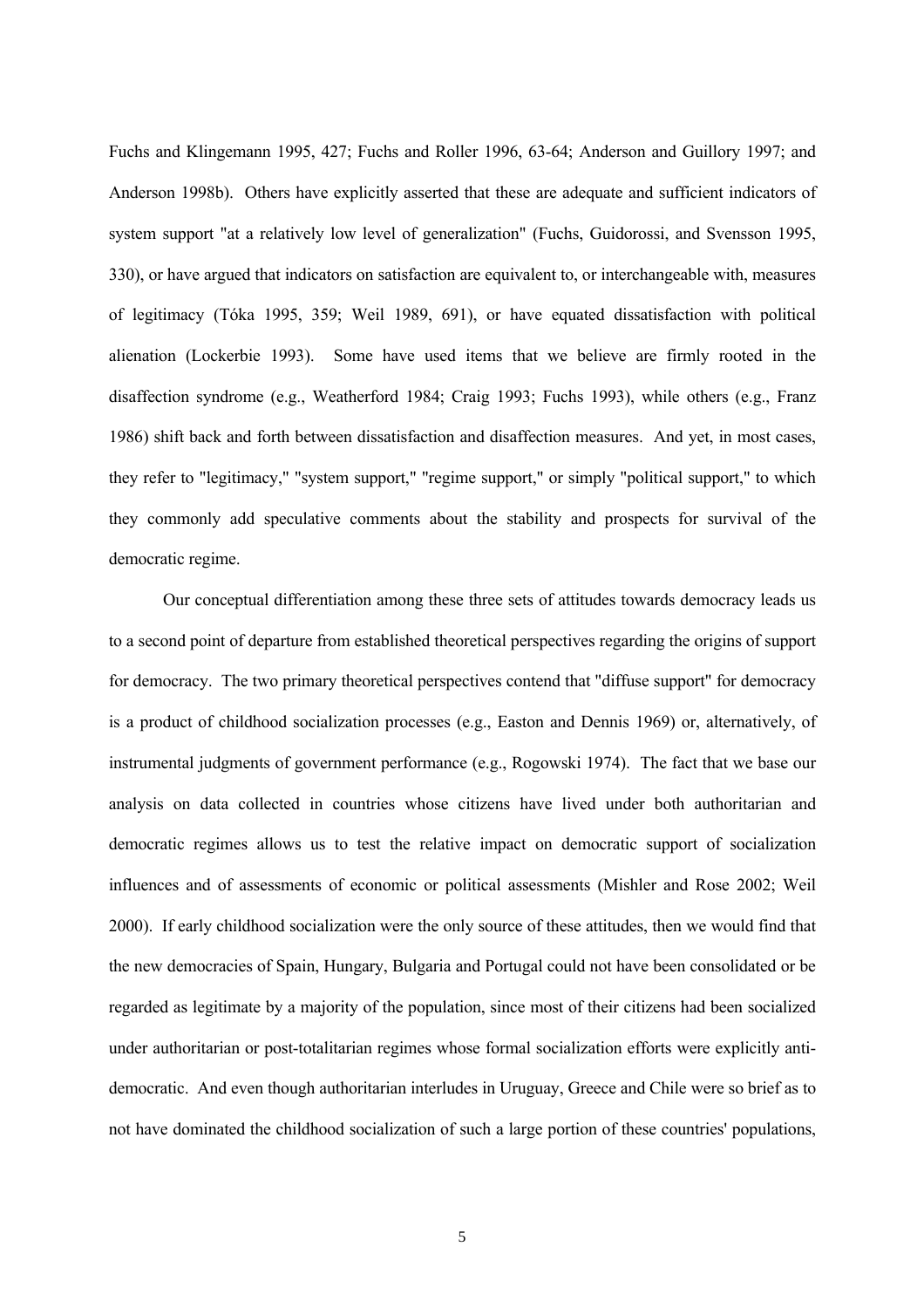we should expect to find deep divisions of opinion concerning fundamental support for democracy. With regard to the "instrumental assessment of performance" hypothesis, if citizens were to base their support for democracy exclusively or primarily on their evaluations of changing and (given the economic downturns experienced by most countries in the early 1990s) generally unfavorable economic and political conditions, we should expect to find that democratic support would fluctuate over time and would be quite weak in several of the new democracies examined here. In accord with the childhood socialization hypothesis, we will find that some attitudes (particularly those belonging to a cluster that we will call *disaffection*) do appear to have been the products of early socialization, and have remained remarkably durable despite major changes in the political environment. Similarly, consistent with the "instrumental assessment" hypothesis, we will see that some political attitudes (pertaining to what we call *discontent*) fluctuate substantially over time in close relationship with changing economic and political circumstances. However, neither of these predictions is borne out with regard to basic support for democracy in the countries examined in this study. We fundamentally disagree with these "classic" arguments, at least with regard to political regimes that have undergone transitions to democracy. Instead, we will see that *democratic support* or legitimacy is much more profoundly affected by political learning later in life, particularly during the crucial early stages of the transition to democracy. In short, we shall argue that these mass-level attitudinal underpinnings of stable democracy are the products of adult learning or resocialization processes that are closely linked to the behavior of political elites and their supportive partisan organizations during critical, formative stages of the democratization process. In short, *disaffection* has its origins in early socialization, and *discontent* reflects assessments of the current condition of the country and the government's responsibility for it, but *democratic support* is in large measure a product of the varying stands taken by key political elites during critical phases of the transition to democracy.

 This chapter will also examine some of the behavioral consequences and theoretical implications of these attitudinal dimensions. Perhaps the most important of these ramifications

6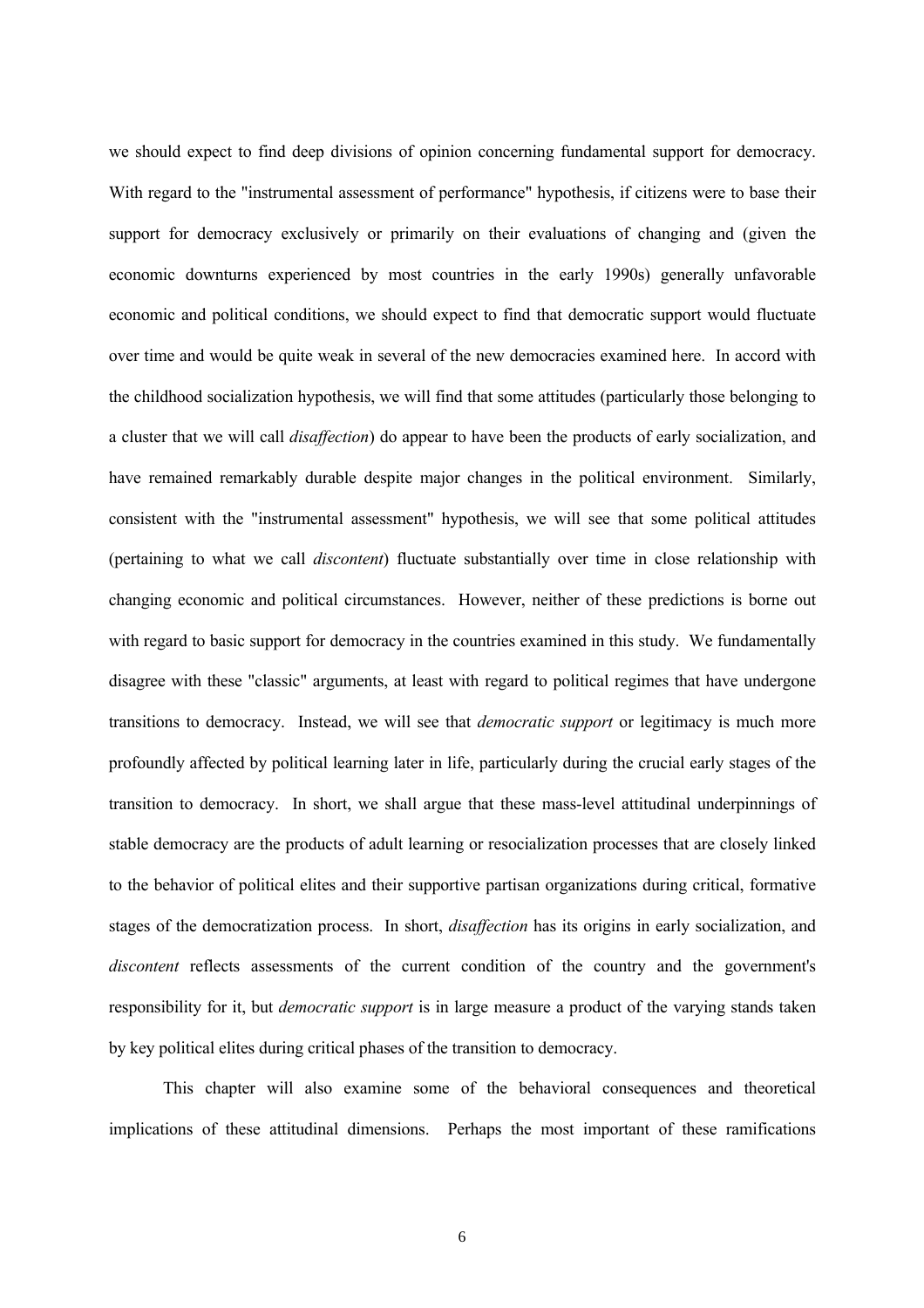involves the oft-stated assertion that democratic consolidation depends on the condition of the economy. This common claim is based on the assumption that democratic support is the product of satisfaction with the performance of democratic institutions and, in turn, with the condition of the economy. We test this proposition by examining measures of association between items tapping democratic legitimacy, on the one hand, and satisfaction with the performance of democracy and with the economy, on the other. We will also explore a more modest and less regime-threatening behavioral correlate of discontent, based on the simple notion that those who are dissatisfied with the performance of a democratic government will express their displeasure in a manner fully consistent with classic democratic theory--by voting against the incumbent government. We then turn our attention to a more extreme behavioral correlate of a lack basic support for democracy that *could* have disruptive implications for the future of democracy in a particular country (and that is commonly regarded as a symptom of a lack of democratic consolidation of a regime--see Linz 1978a; Gunther, Puhle and Diamandouros 1995; Linz and Stepan 1996): active support for anti-system parties. A strong association between a lack of widespread democratic legitimacy and support for anti-system parties would reinforce the construct validity of our conceptualization of legitimacy or diffuse support for democracy--indicating that it is, indeed, a meaningful concept with real implications for governability and the persistence of new democratic regimes.

 Finally, we will explore some behavioral consequences of political disaffection. As we shall argue, one facet of the broader disaffection syndrome is marginalization from the political system, manifested in low levels of involvement in democratic politics. The extensive battery of "political intermediation" variables included in CNEP data sets makes it possible for us to examine a broad array of types of involvement with the political system--from the more active, such as work for a political party or participating in campaign activities, to the more passive, as measured by the frequency with which an individual follows politics through news coverage in the print and broadcast media. As we shall see, political disaffection is strongly associated with low levels of interest in, exposure to and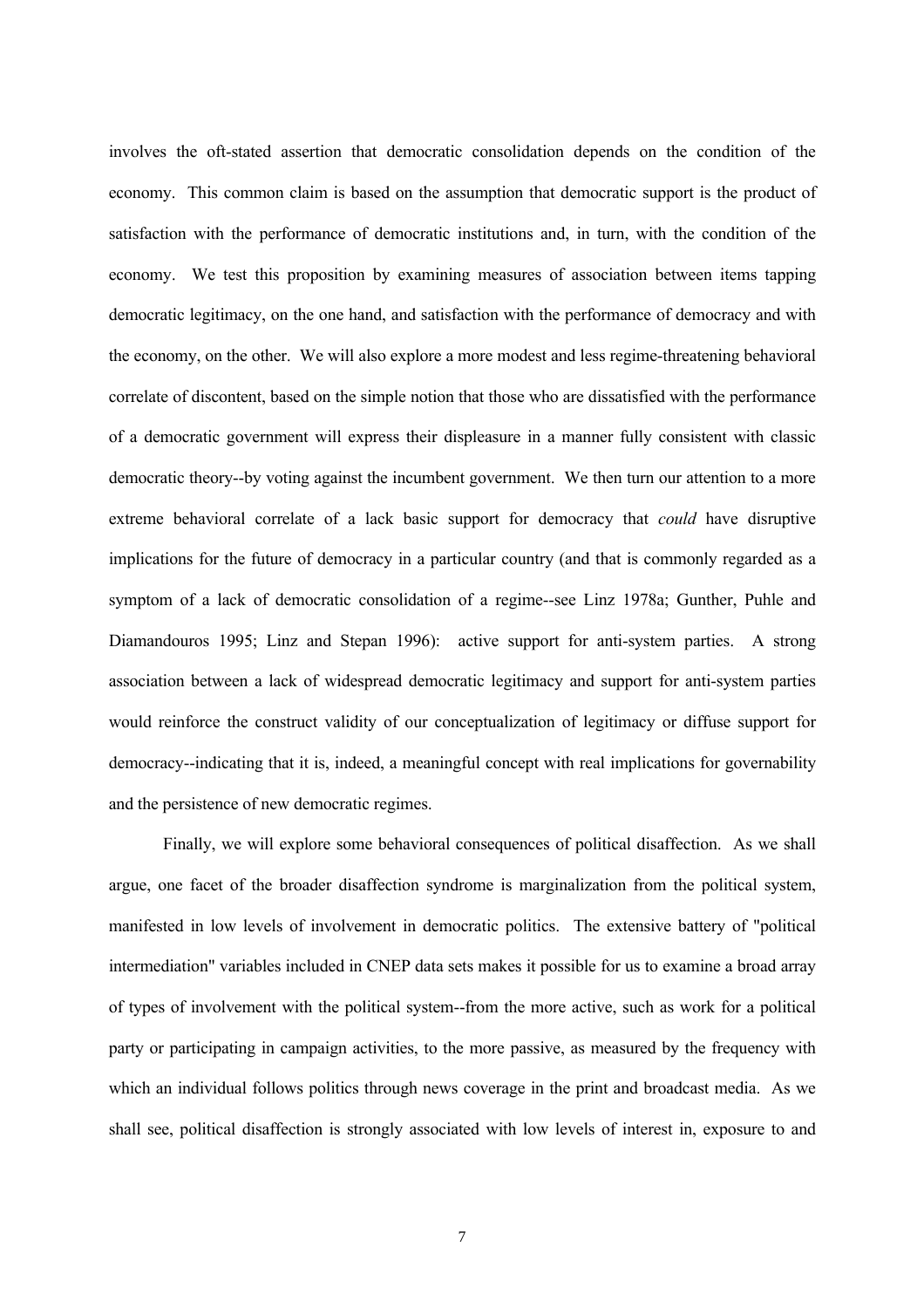information about politics, to infrequent discussion of politics with peers, and to low levels of organizational membership. At the same time, and somewhat surprisingly, it does not consistently lead to low levels of participation in elections. Instead, the overall affect of widespread disaffection is to undermine the "quality of democracy," insofar as large numbers of uninformed, uninvolved "citizens" nonetheless cast ballots to elect national governments.

### **Three Concepts and Seven Countries**

 The first two concepts that we shall explore, democratic support and performance satisfaction or its obverse, *political discontent*, are roughly similar to Easton's distinction between diffuse and specific support. *Democratic support* pertains to citizens' beliefs that democratic politics and representative democratic institutions are the most appropriate (indeed, the only acceptable) framework for government. This is the key attitudinal component of regime legitimacy. Such beliefs focus on the political regime in the aggregate, and should be expected to be stable over time and immune from the influence of such factors as the popularity of the government and partisanship--specifically, the correspondence between the citizen's partisan preferences and the party of the incumbent government. Democratic support is a relative concept; no system should be expected to be regarded as fully legitimate in the eyes of each and every citizen, and the intensity of positive support for these institutions varies from one person to another. Accordingly, legitimacy may be considered to by "the belief that, in spite of shortcomings and failures, the political institutions are better than any others that might be established" (Linz 1988, 65; 1978a, 16). This definition is also relative insofar as it refers to the belief that a democratic political system is the "least bad" of all forms of government.<sup>6</sup> As Linz (1978b, 18) has written, "ultimately, democratic legitimacy is based on the belief that for that particular country at that particular juncture, no other type of regime could assure a more successful pursuit of collective goals.

In contrast, *political discontent* is based on "peoples' judgments about the day-to-day actions of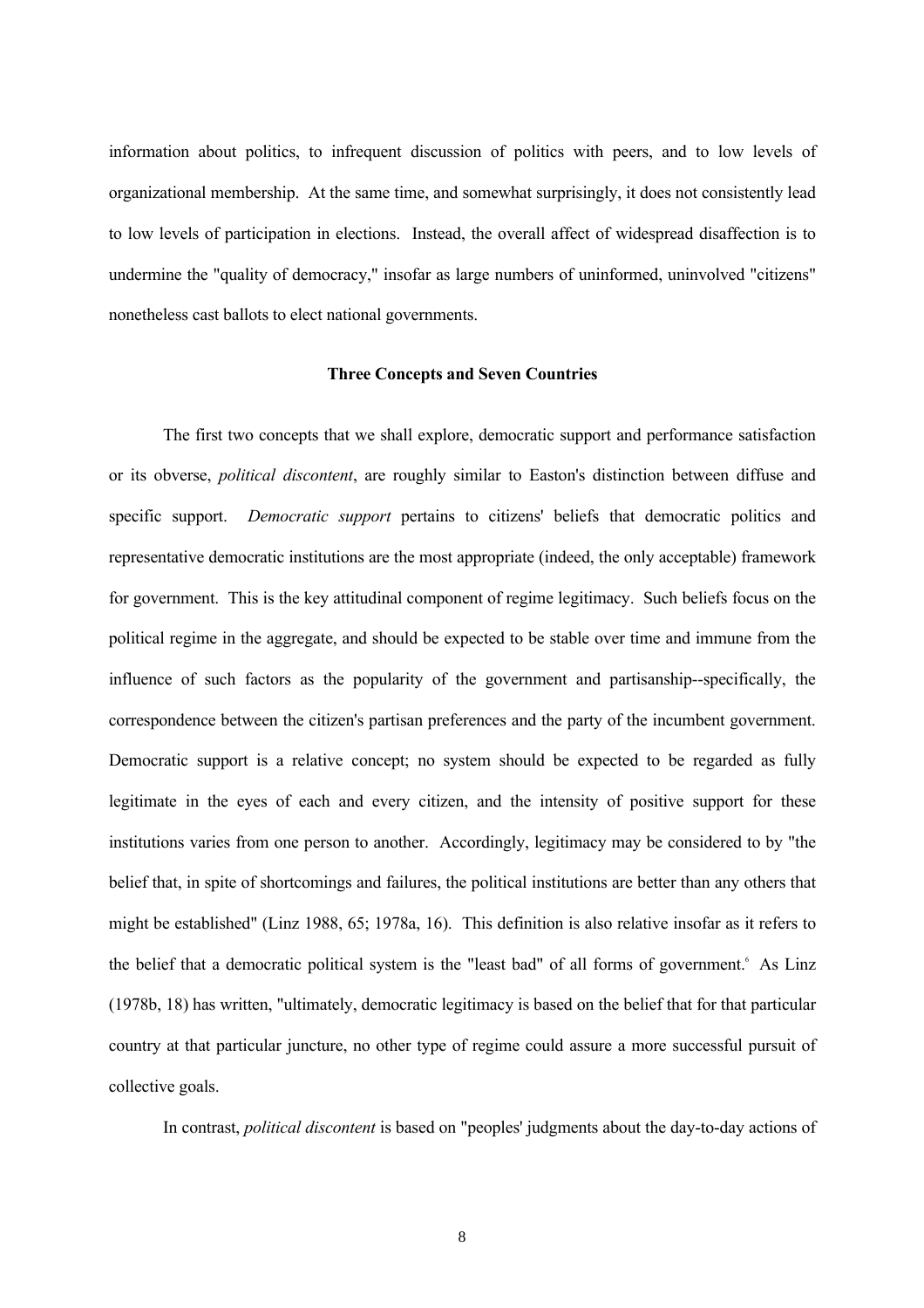political leaders and the operation of governmental institutions and processes" (Kornberg and Clarke 1992, 20). In other words, political dissatisfaction arises from citizens' evaluations of the performance of the regime or authorities, as well as of their political outcomes (Farah, Barnes and Heunks 1979). In contrast with fundamental support for democracy, it should thus be expected to fluctuate over time in accord with the government's performance, the condition of the society and economy, or the performance of key political institutions. And since it is focused on partisan political leaders and the governments they lead, it would not be surprising to find that, other things being equal, citizens supporting the same party as that of the incumbent government would be more positive in their assessments than those who voted for the opposition.<sup>7</sup>

 The third cluster of attitudes that we shall explore, *political disaffection*, is conceptually distinct from both of those described above, although it is often indiscriminately lumped together with measures of citizen support for and satisfaction with democracy. Following DiPalma (1970, 30; also see Torcal 2002a, ch. 3), we regard political disaffection as a certain estrangement of members of the polity from both its core political institutions and, more generally, from politics. As described by Torcal (2002c, 15), political disaffection refers to "the subjective feeling of powerlessness, cynicism and lack of confidence in the political process, politicians and democratic institutions, but with no questioning of the political regime." This syndrome is characterized by a number of specific symptoms including disinterest in politics, a sense of personal inefficacy, cynicism and distrust, the belief that political elites do not care about the welfare of their citizens, a general sense of detachment from the political system and/or disengagement from its most relevant institutions (Montero, Gunther, and Torcal 1997). While this syndrome shares with the discontent dimension a negative attitude towards politics, it is different in one important respect. Political discontent may be regarded as the result of a discrepancy between generally positive expectations regarding the political system, on the one hand, and a negative evaluation of the way it is currently functioning, on the other. In contrast, political disaffection is a reflection of a fundamentally distrusting and suspicious vision of political life. And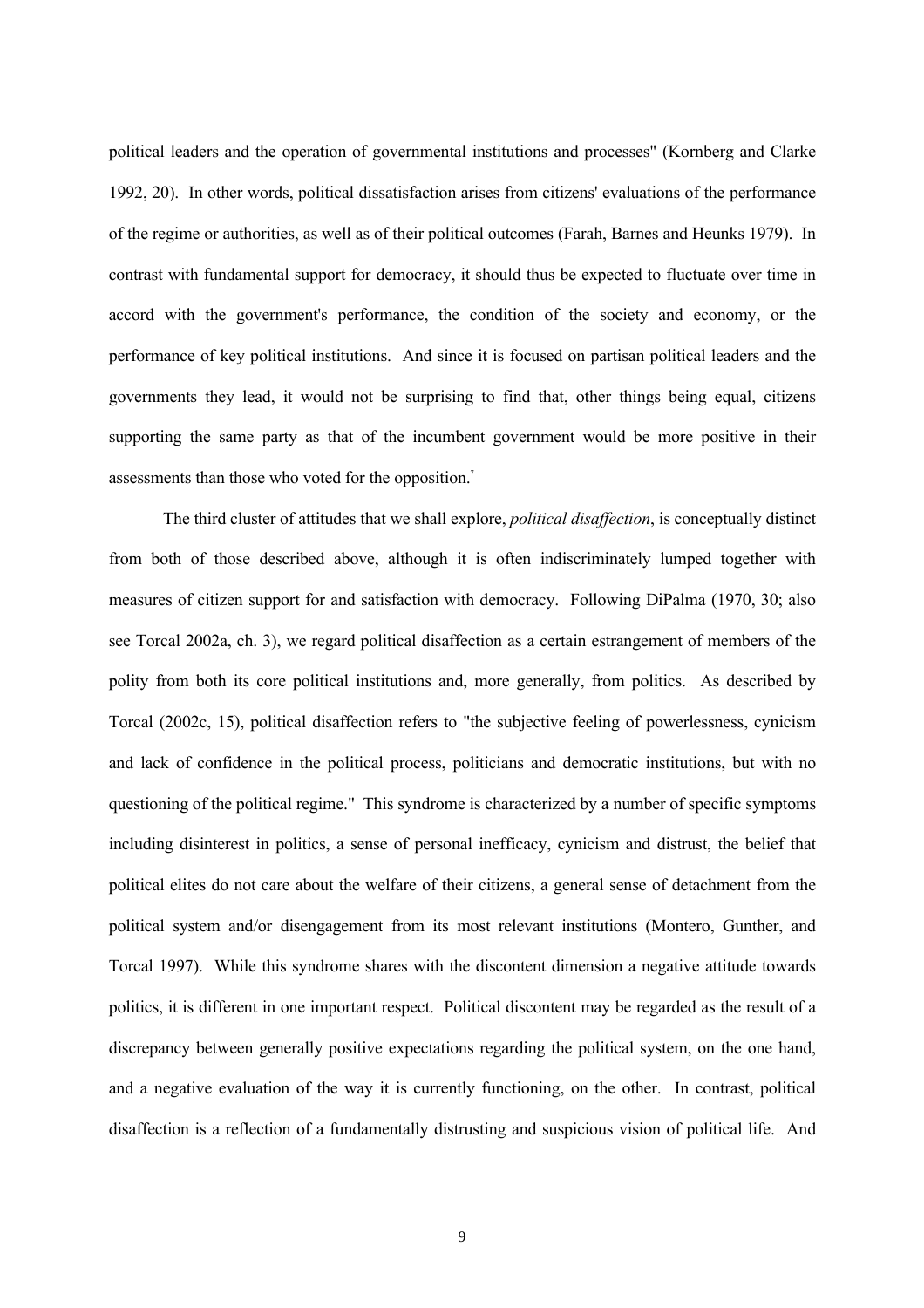unlike discontent (which should be expected to ebb and flow in accord with current assessments of the performance of incumbents or democratic institutions), attitudes of disaffection are likely to have been fixed at some stage of the socialization process, and should subsequently be more resistant to change. In addition, while discontent is usually charged with a partisan component (with supporters of opposition parties generally more critical of the performance of the government and dissatisfied with its policy outputs than those who identify with the incumbent party), disaffection is more far-reaching and indiscriminate in its objects of negativity.<sup>8</sup> In short, the disaffected hold political attitudes that are distinctly different from those who have been referred to as "dissatisfied democrats" (Klingemann 1999, 54; Hofferbert and Klingemann 2001).

 In an earlier empirical study of Spain (Montero, Gunther and Torcal 1997), we found strong evidence that these three dimensions--political satisfaction, disaffection and democratic legitimacy--are empirically distinct.<sup>9</sup> Analyzing survey data in several different ways, we concluded that the conceptual distinctions described above are clearly reflected in Spanish citizens' responses to the relevant questionnaire items. First, we examined time-series data over two decades and found that two different measures of democratic legitimacy (both of which are used in this chapter) were quite stable over time: support for democracy rose from a comparatively low level in the late 1970s and early 1980s to one comparable to those of established West European democracies by the mid 1980s, and remained remarkably constant thereafter. This finding provides empirical corroboration that Spanish democracy had become consolidated at the mass level by the mid 1980s (as argued in Gunther, Puhle and Diamandouros 1995; Linz and Stepan, ch. 6; and elsewhere). Attitudes falling within the disaffection syndrome were also quite stable over this same time period. In contrast, measures of discontent fluctuated substantially over this same time period. What is noteworthy is that several different measures of satisfaction were strikingly parallel to one another in their evolution over time regardless of the wording of the questionnaire item: whether the face content of the survey item focused on satisfaction with "the way democracy is functioning in Spain," with the performance of the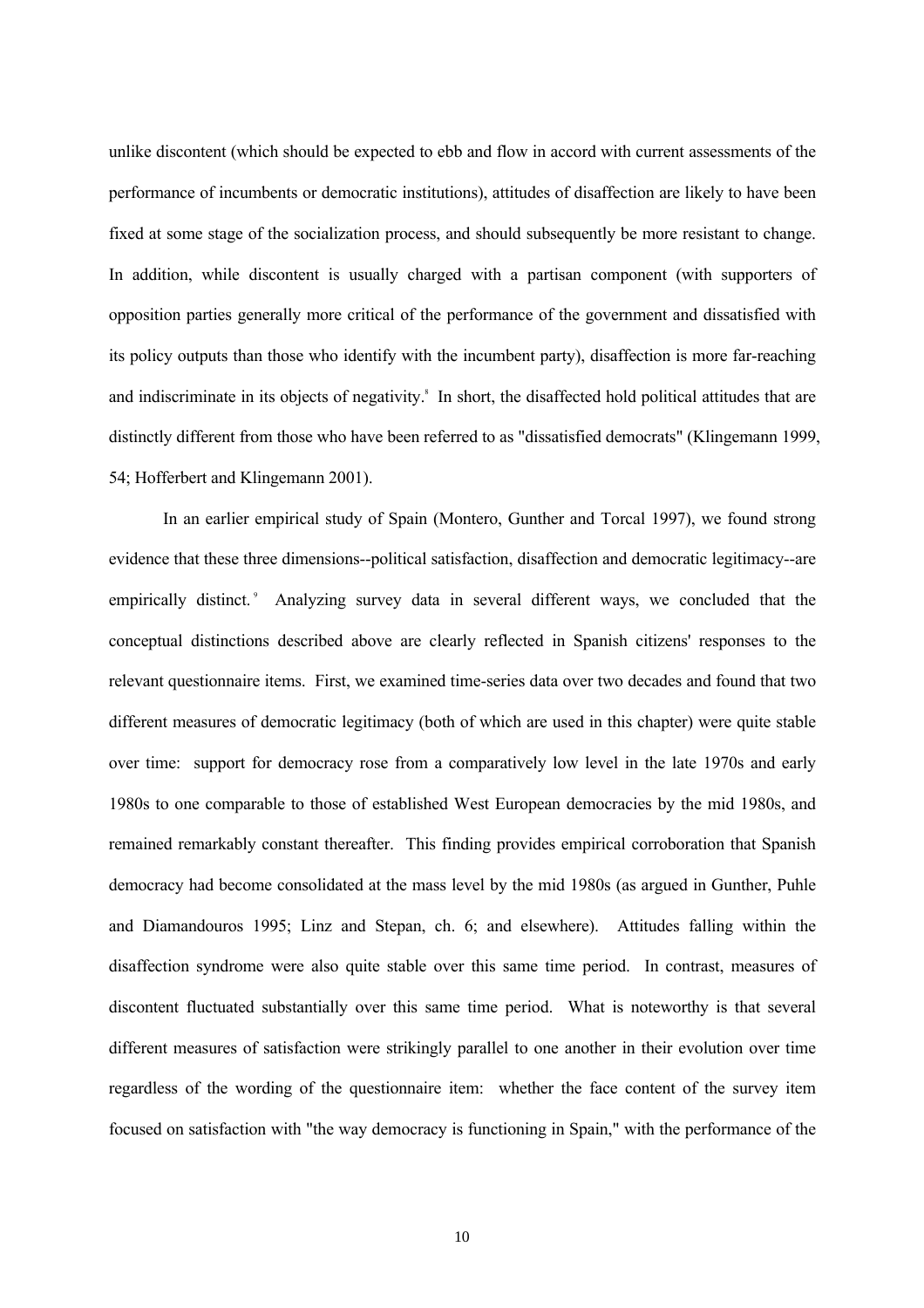incumbent government, with the political situation of the country, or even with the current condition of the economy, all measures of satisfaction were quite positive at the time the new democracy was coming into existence around 1977. They all fell to a very low level in 1981 (which coincided with the depths of Spain's economic and political crises); they all rose to a peak around 1990 following nearly a decade of stable Socialist government and strong economic growth, and declined again as a series of scandals beset that same incumbent Socialist government and the economy slid into recession in 1992 and 1993; and they all then rose as the economy recovered in the mid  $1990s$ <sup>10</sup>. The sharp contrast between the stability over time of attitudes pertaining to democratic legitimacy and disaffection, on the one hand, and the considerable fluctuation of satisfaction with the performance of democracy/the incumbent government/the condition of the economy/etc., on the other, provided *prima facie* evidence of the distinctiveness of these attitudinal dimensions.<sup>11</sup>

 These findings were further corroborated by an analysis of the evolution of these attitudes over a period of 14 years among various age cohorts (Montero, Gunther and Torcal 1997; and Torcal 2000a, ch.7). Strong "period effects" were observed among all age groups with regard to measures of satisfaction, suggesting that they fluctuated over time among Spaniards of all ages in accord with shortterm economic and political conditions. In contrast, the evolution of attitudes tapping into the legitimacy and disaffection dimensions were characterized by strong cohort effects: once Spanish democracy was consolidated (around 1982), they changed very little over time. But they also reflected consistent differences among age cohorts, suggesting that such attitudes were influenced by early socialization experiences--which varied enormously, ranging from the violence and polarization of the civil war era to four decades of authoritarian rule to full democracy beginning in 1977. Moreover, dimensional analysis based upon cross-sectional survey data further confirmed the distinctiveness of these three dimensions.

 To what extent do these conceptual distinctions also find empirical corroboration from analyses of other new democracies? Given the lack of comparable time-series data for the other countries in this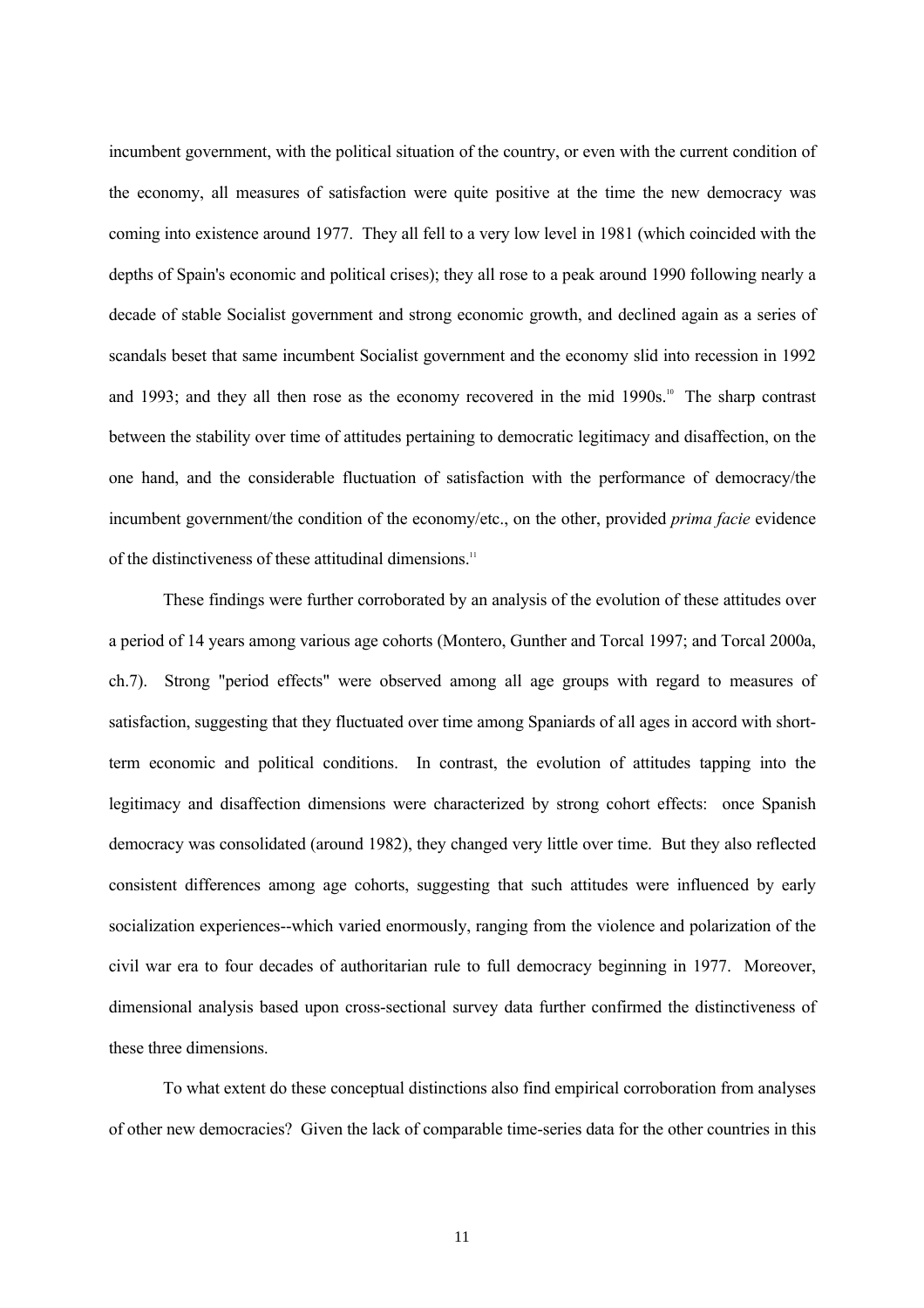current study, this cross-national analysis will be preliminary and only partial in its testing of these propositions: it will be based primarily on a combination of factor analyses (both "exploratory" and "confirmatory") and measures of bivariate association among the relevant political attitudes and their hypothesized behavioral consequences in several of the 13 countries currently included within the  $CNEP<sub>12</sub>$  as well in Portugal.

 Post-election surveys undertaken in Spain (1993), Greece (1996), Uruguay (1994), Bulgaria (1996), Portugal (2002), Hungary (1998) and Chile (1993) included identical or very similar items measuring the three core concepts of democratic support, political discontent and political disaffection. (In addition, the inclusion of some of these items in the 1985 Four Nation Study, and the 1996 Italian and 2000 Chilean CNEP surveys makes it possible for us to test one crucial hypothesis, although so many of the other items were not included in those surveys as to preclude broader comparisons with the other countries in this analysis.) Not only does the geographical, institutional and social diversity of the cases analyzed in this study facilitate our efforts to test the generalizability of our earlier findings from Spain, but the greatly different historical experiences and democratization trajectories give us a better opportunity to speculate about the origins of these democratic attitudes in widely varying contexts, as well as to explore their behavioral consequences and implications for regime stability. As can be seen in Table 1, moreover, these countries spanned the full range of democracies arrayed in accord with our core measures of democratic legitimacy, with Greece near the very top in terms of the extent of support for democracy, while support for democracy in Bulgaria is much lower. The Portuguese data (derived, as noted, from a 2002 survey that was not part of the CNEP project) utilized a response format that precludes a direct comparison of marginals with these others, but the overwhelming level of support for democracy in Portugal would have placed it near the top of this rank-ordering of countries.<sup>13</sup>

# [Table 1]

The surveys conducted in Spain, Uruguay and Chile included as a measure of support for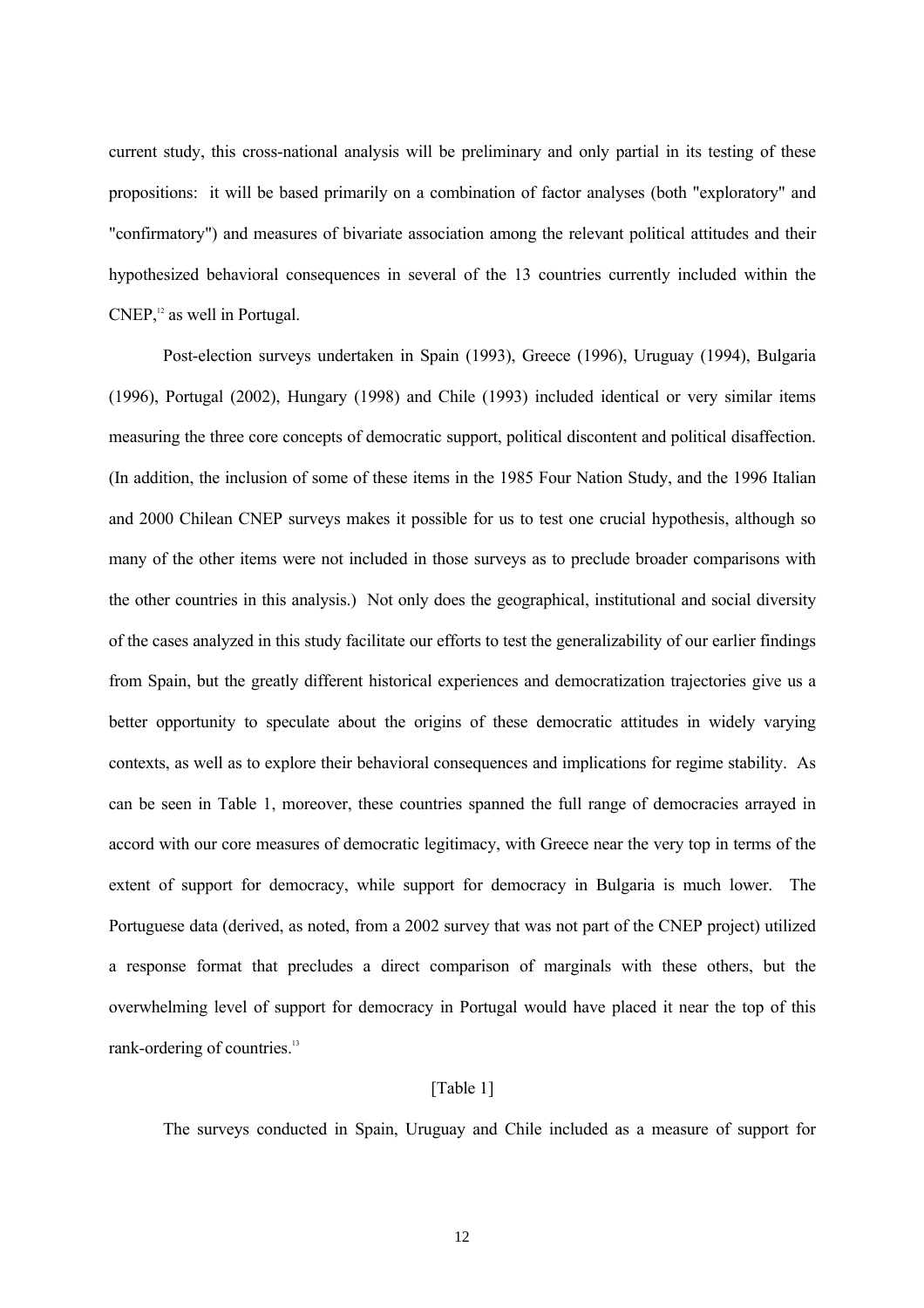democracy the respondent's agreement or disagreement with the proposition that "Democracy is the best political system for a country like ours," which is labeled *DemBest* in the following tables. The other surveys also included a second measure of democratic support, *DemAuth*, which asks respondents to choose among the following three sentences: "Democracy is preferable to any other form of government;" "Under some circumstances, an authoritarian regime, a dictatorship, is preferable to a democratic system;" and "For people like me, one regime is the same as another" (with the latter recoded to fall between the other two as an intermediate category). Most of the CNEP surveys also included three different measures of discontent: these are *DemSat* (the respondent's degree of dissatisfaction with "the way democracy is functioning in Spain [...Greece, Uruguay, etc]"); *PolitSat* (the level of discontent over "the political situation of the country"); and *EconSat* (the extent of dissatisfaction with "the economic situation of the country"). Three indicators of disaffection were also included in the questionnaires administered in each of these countries: *PolComp* reflects agreement or disagreement with the statement, "Generally, politics seems so complicated that people like me cannot understand what is happening;" *DontCare* is the respondent's agreement or disagreement with the proposition that "Politicians do not worry much about what people like me think;" and *NoInflu* taps into the respondent's belief in or rejection of the idea that "People like me do not have any influence over what the government does."<sup>14</sup>

#### **Spain, Greece and Uruguay**

 Our analysis begins with an exploration of the dimensionality of these various attitudes towards democracy. Table 2 presents the results of two different approaches to analyzing the dimensional structures underpinning the clustering of these attitudes and behaviors in Spain, Uruguay and Greece. In the matrix represented by the figures appearing in the first six or seven columns are measures of bivariate association (Tau-b) among all of these items. The final two or three columns in this table display the loadings that emerged from an exploratory factor analysis of all of these items following a Varimax rotation of the principal component solution. It is clear from data for all three of these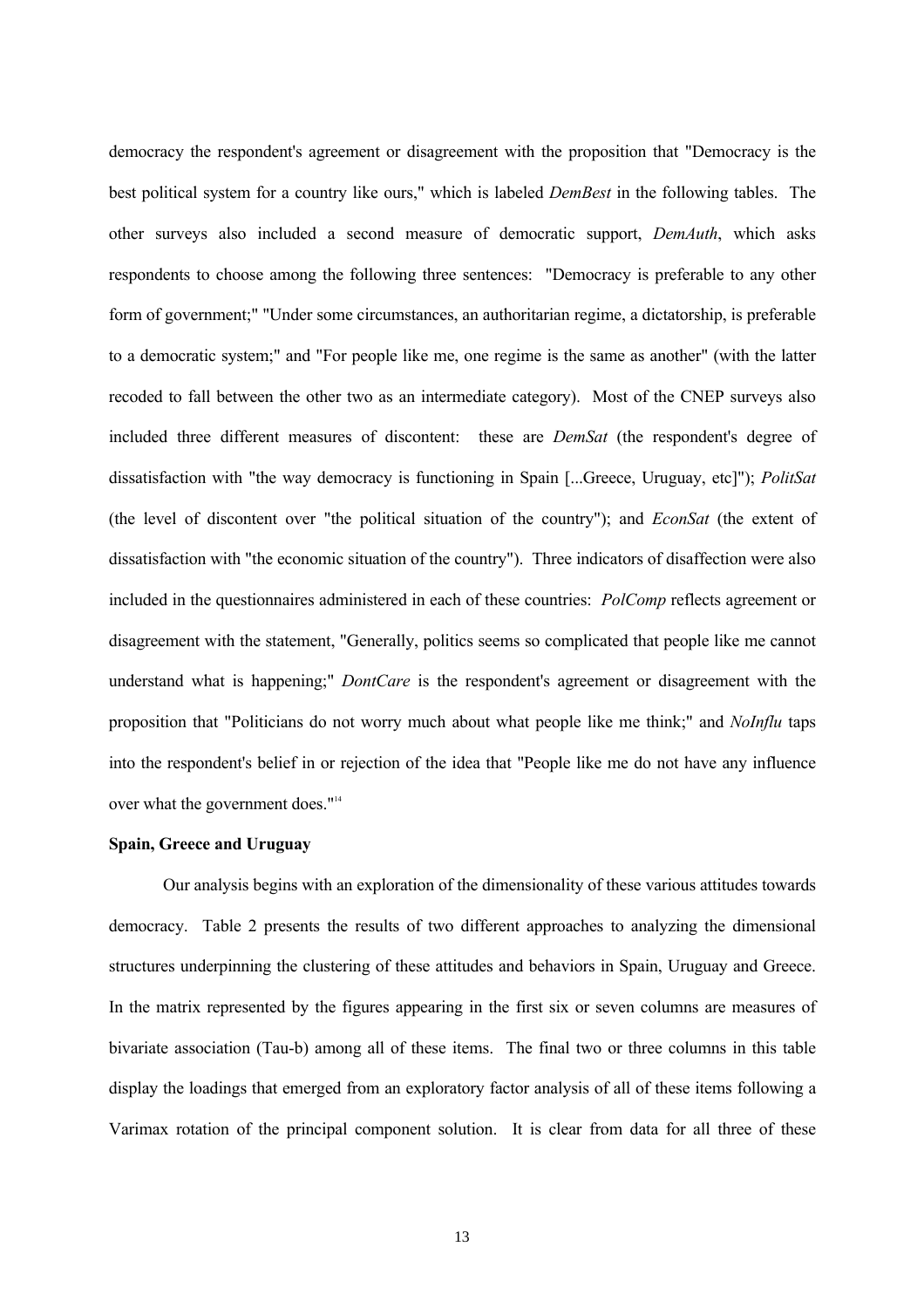countries that Factor I is made up of items involving political discontent. As we hypothesized, all three measures of dissatisfaction belong to this cluster; both the factor loadings and inter-item measures of association are all strong and statistically significant (at the .001 level or better). It is also noteworthy that the degree of satisfaction with the functioning of democracy in all three countries was strongly linked to assessments of the economic and political conditions of the country. In sharp contrast, basic support for democracy, as measured by DemBest and (when available) DemAuth, is weakly related to dissatisfaction with the economic or political situation of the country. In Uruguay, there is no statistically significant relationship between support for democracy and either of these two measures of discontent, while in Spain and Greece the relationships are quite weak (ranging between Tau-b scores of -.06 and -.11). Dissatisfaction with the performance of democracy in each country is moderately associated with our measures of support (with Tau-b scores ranging from -.14 to -.22), but the factor analyses indicate that support for democracy and the three discontent measures are not part of the same attitudinal domain. In Spain, DemBest simply fails to fit with the other items in the discontent cluster, while in both Uruguay and Greece the measures of democratic support constitute their own separate attitudinal dimension. It is also clear that, as hypothesized above, the various disaffection items cluster to make up a third distinct attitudinal dimension. The weakness of the relationships between the disaffection measures and those that relate to democratic support is particularly noteworthy.<sup>15</sup>

## [Table 2]

 In order to subject these hypotheses to more rigorous empirical tests, a "confirmatory factor analysis" was performed using these same variables clustered in accord with the three latent factors described above.<sup>16</sup> The results of these analyses confirmed the same dimensional structure for all three countries. All of the individual variables were found to be linked to one another as in the initial clusters that emerged from the exploratory factor analysis whose results are presented in Table 2.<sup>17</sup> Moreover, the correlations among latent factors further revealed that these clusters are independent of one another: these inter-factor correlations ranged between .00 and .19. Given our particular interest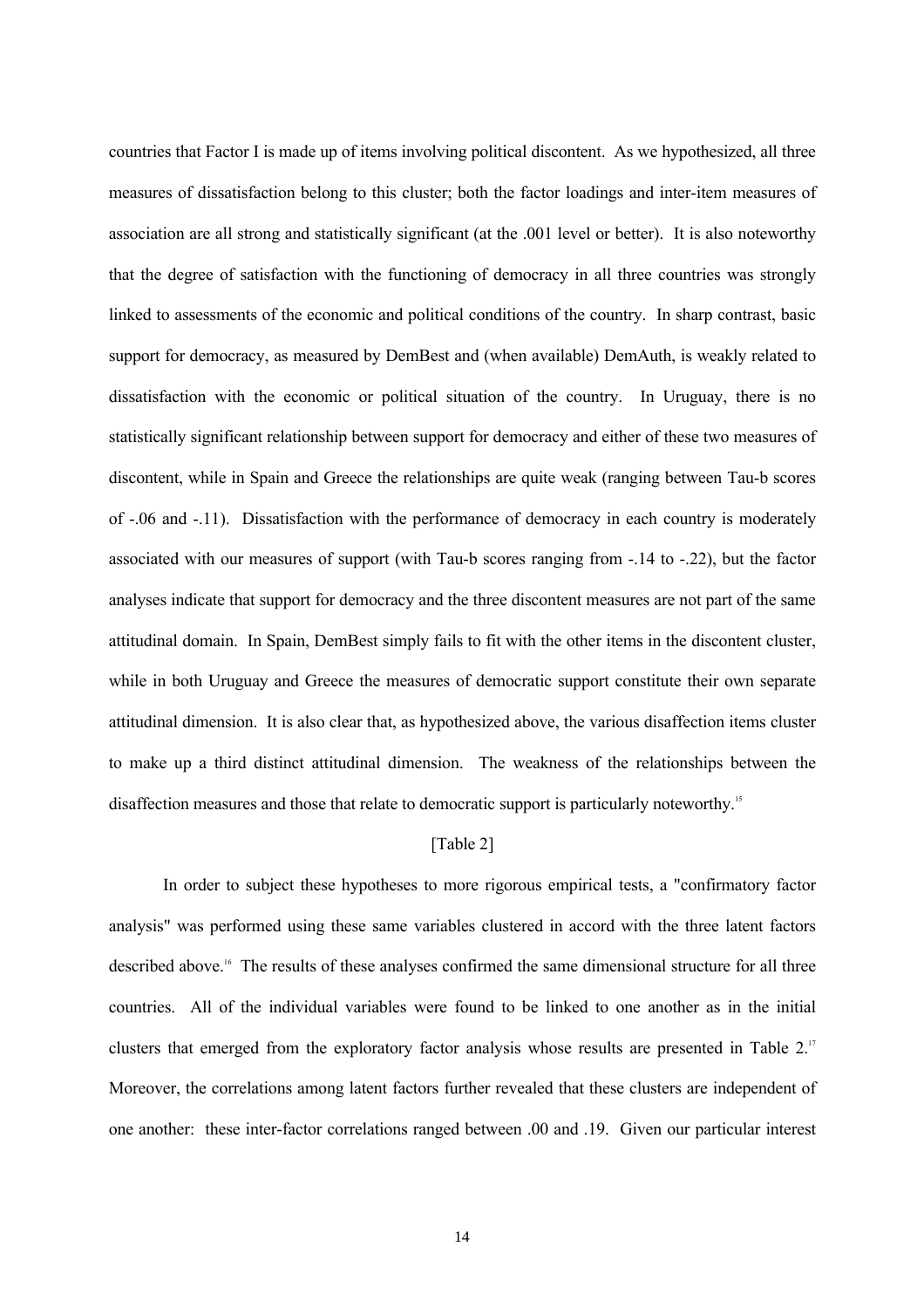in the relationship between discontent and fundamental support for democracy, it is most noteworthy that these correlations were negligible in all three cases: .07 for Spain, .04 for Uruguay, and .07 for Greece. Overall, the Root Mean Square Error of Approximation (RMSEA) "goodness-of-fit" statistic reveals that these three-factor models adequately capture the nature of the relationships among these variables: the RMSEA statistic for Spain is .055, for Uruguay is .067, and for Greece is .054.<sup>18</sup>

 It is important to note that these findings are highly significant for theories of democratic consolidation: in none of these countries is dissatisfaction with the political or economic situation of the country strongly associated with fundamental support for democracy. Even the bivariate link between democratic legitimacy and the broader measure of dissatisfaction with the "performance of democracy" is only of moderate strength, and is not located in any of these factor analyses within the same attitudinal domain as support for democracy.

## **Portugal, Bulgaria and Hungary**

 To what extent do these same findings hold up in other countries, particularly those that have suffered worse economic and/or political crises than Spain, Greece or Uruguay? In contrast with the relatively tranquil transitions to democracy in Spain, Uruguay and Greece, the downfall of the Salazar/Caetano dictatorship in Portugal was followed by over a year of revolutionary chaos and tumult. Indeed, it was not until a year and a half later that a counter-coup by more moderate military officers set Portugal on the path towards democracy and ultimate regime consolidation. As can be seen in Table 3, the pattern of relationships among these individual variables and dimensional factors is precisely the same as we saw above. There is no statistically significant relationship between dissatisfaction with the condition of the economy or the performance of the incumbent government, on the one hand, and an item that is quite similar to DemBest, <sup>19</sup> on the other. And the degree of association between basic support for democracy and dissatisfaction with the performance of democracy (-.09) is significantly weaker than we saw in Spain, Uruguay and Greece. Similarly, the two disaffection measures included in this survey were not substantially associated with either the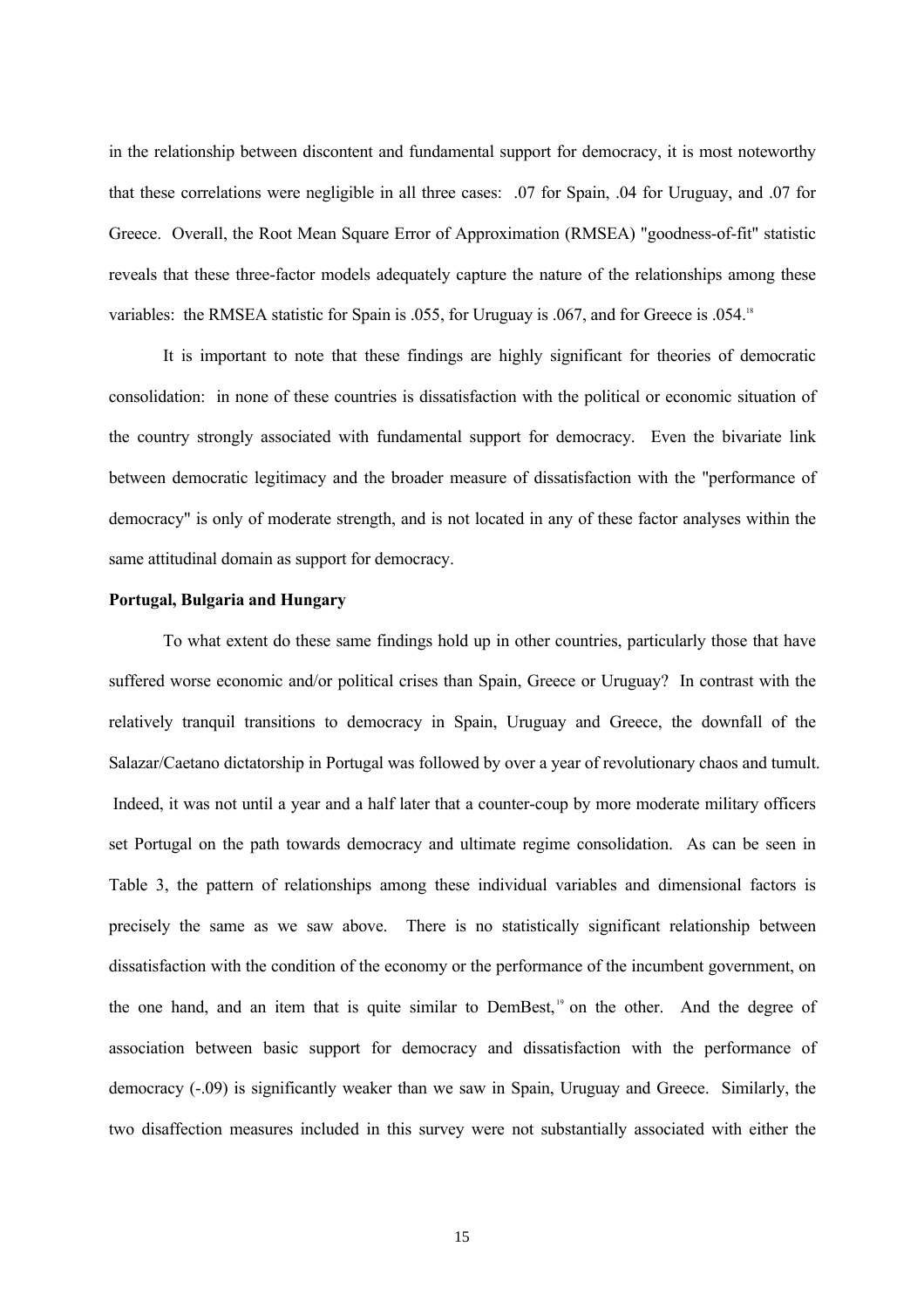democratic support or political discontent measures. Confirmatory factor analysis of these data are supportive of these findings: while the absence of some key variables and slight differences in item wording lead to weaker closeness of fit with the three-factor model than we have observed above (the RMSEA statistic is .090), and the factor loadings among items within each cluster are lower than we observed in analyses of Spain, Greece and Uruguay,  $20$  the correlations among the Discontent, Disaffection and Democratic support factors are extraordinarily low, ranging between -.01 and +.01. Among these findings, the latter data relating to the separability of the three dimensions is the most significant theoretically.

 Unlike the democratic transitions in Southern Europe and Latin America, several East European countries experienced a profound economic collapse at the same time they were undergoing their respective post-Soviet political transformations. One might suspect that, even though economic recessions, periods of stagnation or (in the case of Spain) persistently high levels of unemployment created social strains and contributed to political discontent in the Southern European and Latin American countries, the economic circumstances of most individuals were not so severe as to shake their support for democracy. Per capita income levels remained relatively stable in Spain, Greece and Uruguay, and a social-welfare safety net was already in existence in each country, helping to ease the economic strains on most individuals. What about the relationship between economic or political discontent and support for democracy in an Eastern European country whose economy has suffered a severe collapse, and where social or political conditions have deteriorated substantially? The case of Bulgaria provides an excellent opportunity to reexamine the relationship between economic and political dissatisfaction and support for democracy. Between 1989 and 1994 per capita income in Bulgaria decreased by 57 percent, the country's industrial output and total exports fell by 50 percent, and agricultural production by more than 35 percent (Vassilev 2000, 219). *Prima facie* evidence of the severity of the impact of this economic collapse on personal well-being can be seen in the reduction in the average life-span from 70.9 years in the late 1980s to 67.6 years in the late 1990s (Vassilev 2000,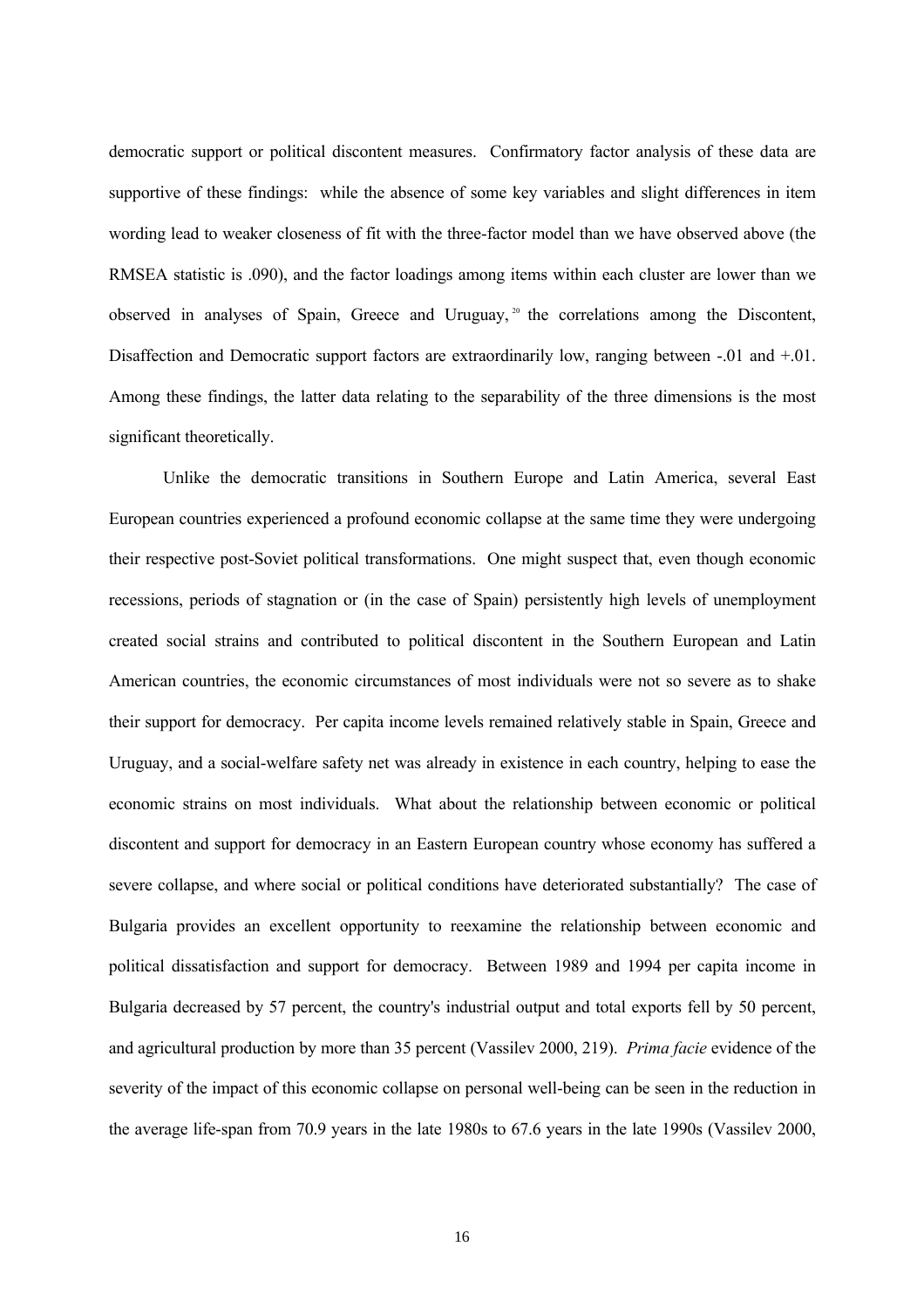226). And this economic crisis was accompanied by a crime wave and a crippling of basic services provided by the state. What has been the impact of this economic decline on support for democracy?

 To be sure, the aggregate level of support for democracy in Bulgaria is lower than is to be found in most other democratic systems, as we saw in the marginals from DemBest and DemAuth that were presented Table 1. These two measures (which are strongly associated with each other, Taub=.47) reveal that support for democracy in Bulgaria was relatively weak in the mid 1990s (although it is preferred over other types of political regime by most Bulgarians), while support for an authoritarian alternative under some circumstances was disturbingly strong.

 The data presented in Table 3, however, indicate that the relationships between dissatisfaction with the economic and the political situation of Bulgaria, on the one hand, and two measures of support for democracy, on the other, are not only not statistically significant at the .05 level, but they are of the wrong sign! And the correlation between the latent factors of discontent and democratic support that were generated by the confirmatory factor analysis was just .02--a figure that was lower than comparable statistics for Spain, Uruguay and Greece. To some extent, the weakness of the relationship between support for democracy and dissatisfaction with the status of the economy is affected by a relative lack of variance on the EconSit item: in 1996, 35 percent of respondents rated the economic situation of the country as "bad" and 61 percent "very bad." Accordingly, we re-ran this analysis using a different measure of economic satisfaction, about which there were more diverse opinions: an assessment of the respondent's own economic situation.<sup>21</sup> This slightly strengthened the relationship, to a Tau-b of -.11 with DemBest and -.13 with DemAuth. Still, the overall conclusion is that the link between support for democracy and assessments of the economic situation is surprisingly weak.<sup>22</sup>

## [Table 3]

 The Bulgarian data also reveal that those attitudes that we hypothesized would fall within a distinct political disaffection cluster do, indeed, inhabit a separate attitudinal domain, and are only weakly (or not at all) associated with those making up the political discontent and democratic support.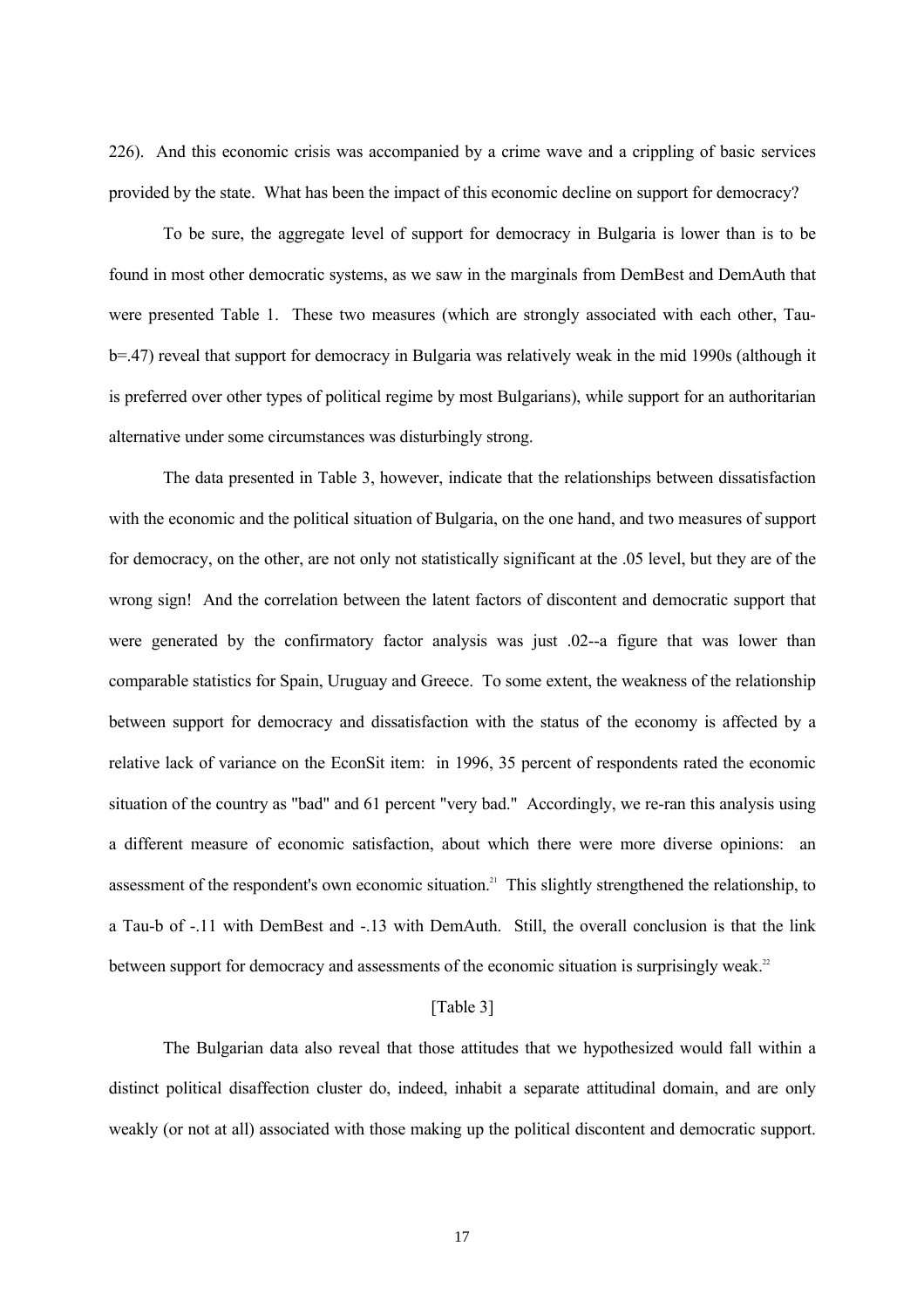This can be seen in the results of the exploratory factor analysis presented in Table 3, and also in the extremely low correlations between disaffection and the two other latent factors in the confirmatory factor analysis: -.01 with discontent, and -.03 with the democratic support cluster.

 As we saw in Spain, Greece, Uruguay and Portugal, dissatisfaction with the performance of democracy in Bulgaria has somewhat stronger bivariate linkages with each of our two measures of democratic legitimacy, but these relationships (Tau-b scores of -.21 and -.24) are still only of moderate strength (Table 3). Perhaps most importantly, the factor loadings reveal that support for democracy and satisfaction with the political and economic situation of the country constitute two distinctly different attitudinal domains, with DemSat straddling the two dimensions. Given the logical overlap between the face content of that item (satisfaction with the performance of democracy) and our measures of democratic legitimacy (the belief that democracy is the best form of government for the country), this empirical overlap is not surprising. Accordingly, the RMSEA statistic for the threefactor model in Bulgaria (.081) reveals that the model fits these patterns of relationships among variables somewhat less well than we saw above in the Spanish, Uruguayan, Greek and Portuguese analyses, but that this model still provides a reasonable mapping of these relationships. It is important to note, however, that the correlations among the three latent factors that resulted from the confirmatory factor analysis (ranging between -.03 and .02) are even lower than we saw in those three other countries, reflecting an even higher level of independence among those dimensions, and the factor loadings among the variables within each cluster are acceptably strong.<sup>23</sup> In short, the Bulgarian case provides additional evidence of the empirical separability of these three attitudinal dimensions.

 To what extent does Hungary resemble Bulgaria in this regard? The case of Hungary provides another opportunity to explore the dimensionality of democratic attitudes in a post-Communist country that has also had to confront serious economic difficulties (although by no means as severe as in Bulgaria) simultaneous with democratization. In this case, the key elites of the non-democratic predecessor regime initiated and willingly collaborated in far-reaching processes of economic and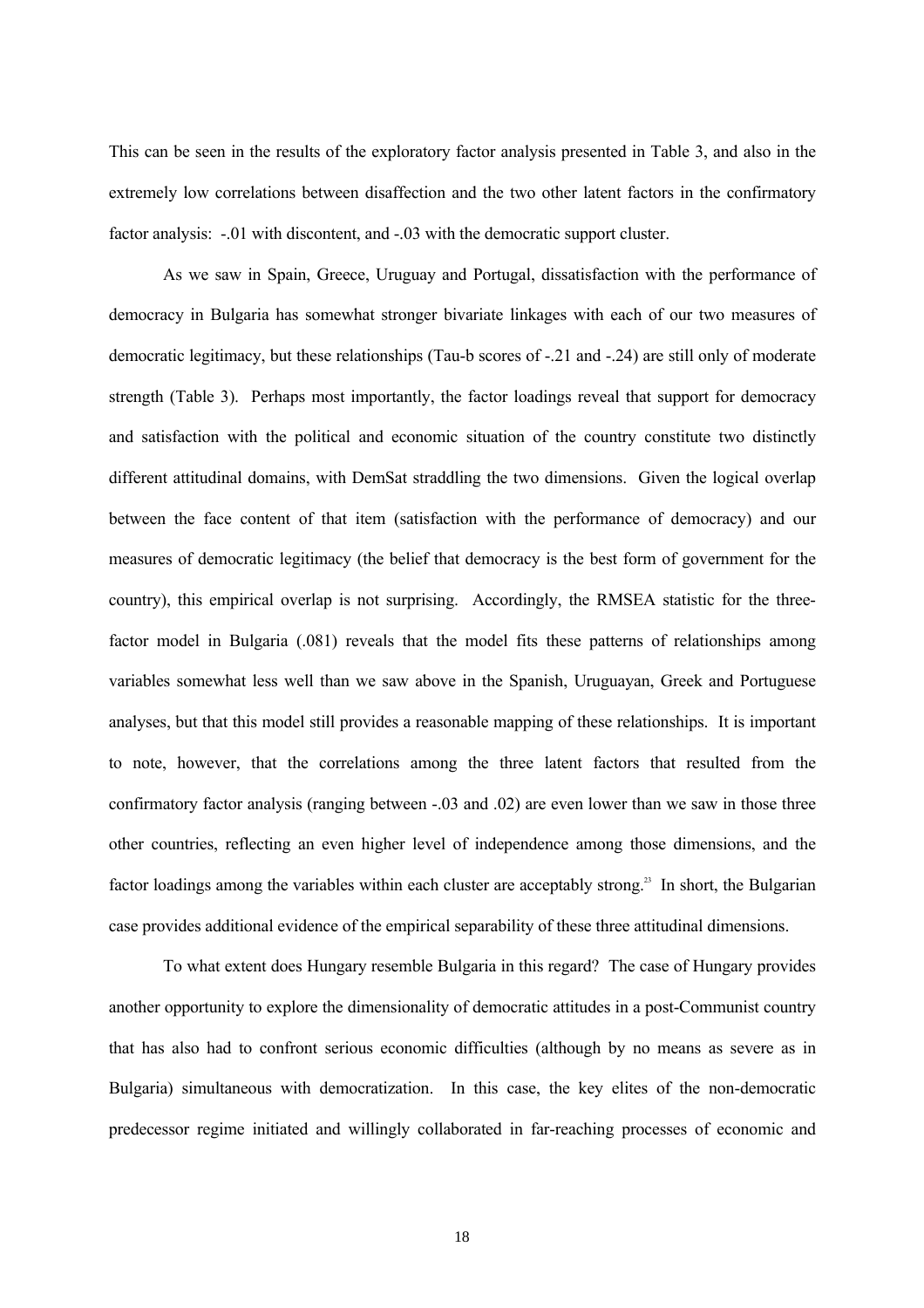political liberalization, as well as with the early stages of the democratization process itself. Accordingly, we can take advantage of this fundamental difference in the transition process to effectively manipulate one of our central explanatory variables--the formative role of political elites.

 Unfortunately, none of our standard "satisfaction" items was included in this survey. The closest to our item tapping satisfaction with the economic situation of the country is a question (*EconCon*) measuring the respondent's confidence that the economy will improve in the coming year.<sup>24</sup> The Hungarian questionnaire also lacked an item dealing with the respondent's level of satisfaction with the performance of democracy. As a means of fleshing out the satisfaction dimension, a measure of the respondent's confidence that his/her financial situation will improve over the coming year (*RespCon*) was included in the analysis. Despite these differences in the face content of the satisfaction items, the data presented in Table 3 are perfectly compatible with our earlier findings: the two economic optimism measures are highly intercorrelated.

 As can be seen in Table 3, the results of the exploratory factor analysis and the bivariate measures of association clearly indicate that the two items in this satisfaction/optimism cluster are dimensionally distinct from those dealing with democratic support. The independence of these two clusters of attitudes is further reflected in the extremely low correlation between these two latent factors that was generated by the confirmatory factor analysis (.02). The clustering of attitudes constituting the disaffection dimension is also clear-cut and quite consistent with our earlier findings. The latent factor of disaffection items correlates with those of democratic support and discontent at extremely low levels--.04 and .02, respectively. And neither the discontent nor disaffection item clusters is strongly related to the two measures of democratic legitimacy, which clearly constitute a third attitudinal dimension in the factor analysis. Thus, the three-dimensional structure of these attitudes found in Spain, Uruguay, Greece, Portugal and Bulgaria also emerges from our analysis of Hungary. Indeed, the RMSEA statistic for Hungary (.044) indicates a closer fit with the three-factor model than in the first three countries we have analyzed.<sup>25</sup>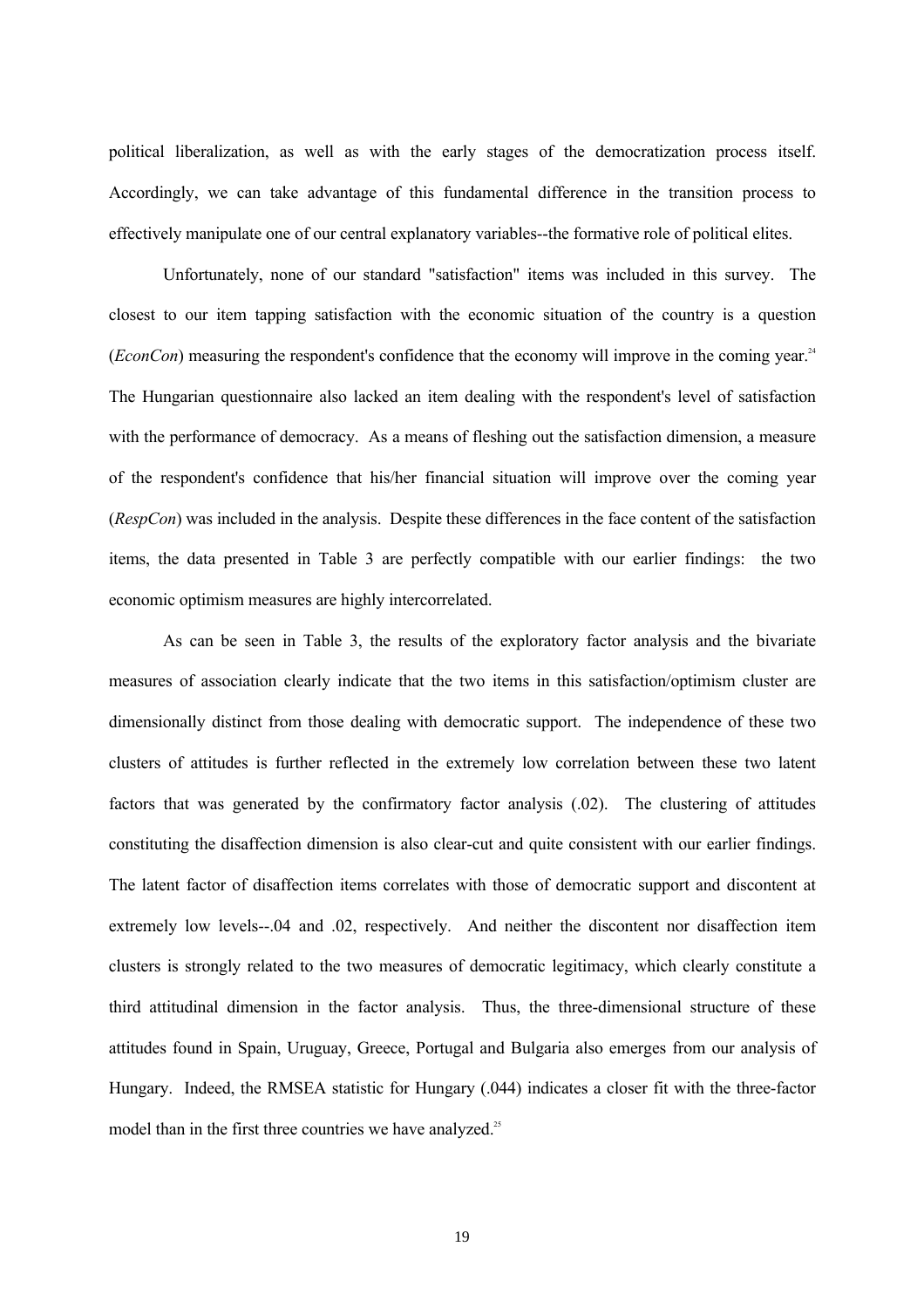## **Chile**

 It is only in the case of Chile in 1993 that we encounter evidence suggesting that support for democracy is significantly linked with the items in the discontent cluster. As can be seen in Table 4, the bivariate measures of association (Tau-b) linking the belief that democracy is the best form of government for Chile and dissatisfaction with the economy, with the political situation of the country and with the performance of democracy range between -.12 and -.24, and the exploratory factor analysis placed DemBest in the same cluster as those satisfaction measures.

# [Table 4]

 A confirmatory factor analysis testing our three-dimensional model, however, produced strikingly different results. While the correlation between the latent factors of democratic support and discontent is slightly higher (.10) than we found with the other cases, the overall pattern of correlations among latent factors (summarized in Table 5) definitely reveals the same clustering of items as in the other countries. Most striking in this regard, the RMSEA statistic produced by the Chilean confirmatory factor analysis (.031) indicates better fit with the three-factor model than in those other countries.

### [Table 5]

 Why are the findings of the exploratory and confirmatory factor analyses for Chile inconsistent? One potential explanation lies in the combination of certain unusual characteristics of Chile's transition to democracy and the particular alignment of political forces at the time of the Chilean election survey. As we shall argue in the following section, these attitudinal patterns are to some extent the product of a deep cleavage in the Chilean polity separating those on the center and left with strongly pro-democratic attitudes, who tended overwhelmingly to vote for parties belonging to the Concertación coalition, from those on the right, who harbored reservations about the merits of democracy, favorably evaluated the economic accomplishments achieved under the military dictatorship, and gave their electoral support to candidates and parties that are generally sympathetic towards the Pinochet regime (Torcal and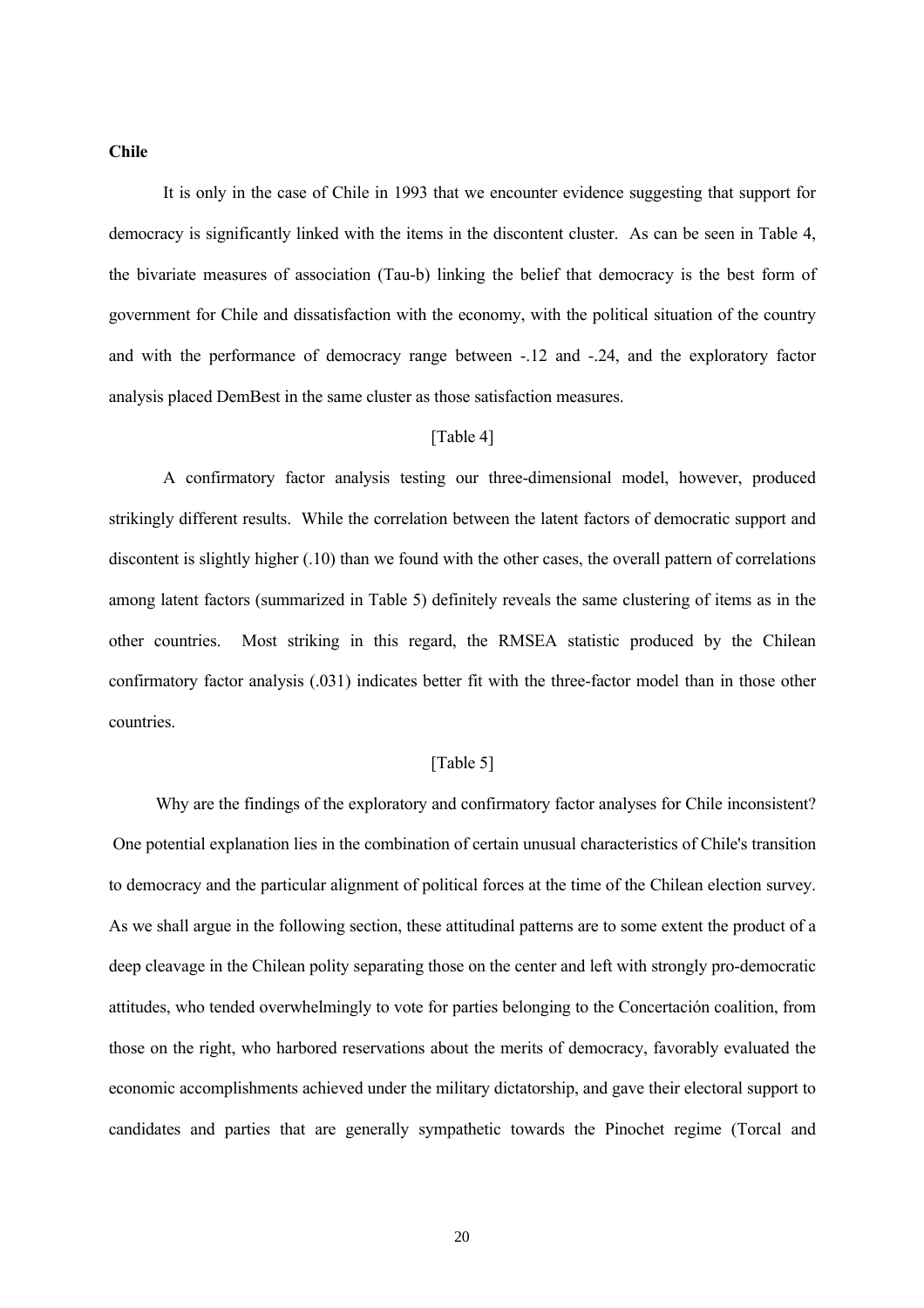Mainwaring 2003; Tironi and Agüero 1999). As we shall further argue, measures of discontent are strongly associated with one's partisan preferences: supporters of the incumbent party (in any democratic system) tend to be much more satisfied with the political and economic conditions of the country than are those who support the opposition party. We contend that the link in Chile between low levels of support for democracy *and* dissatisfaction with various performance indicators is an artifact of the particular alignment of political forces at the time of this survey. Specifically, the pro-Pinochet party which consistently attracted votes from those who were not supportive of democracy was also the principal party of opposition; accordingly, supporters of this semi-loyal or antisystem party were predisposed towards discontent or dissatisfaction with politics and the economy as a reflection of that party's opposition status, thereby producing a significant correlation between the discontent and democratic support attitudinal dimensions. A broader implication of this argument is that many of these patterns of mass-level attitudes are strongly affected by the strategies and behavior of political elites and parties, particularly during crucial stages of the transition to democracy (see Torcal and Mainwaring 2003).

# **Behavioral Correlates and/or Consequences**

 A more far-reaching examination of the correlates of these attitudes, especially those involving overt political behavior or with proto-behavioral implications, is important for several reasons. First, such additional data can strengthen (or undermine) the construct validity of the concepts that we delineated earlier in this paper. Second, these data speak directly to the most devastating of questions in the social sciences: "so what?" If we were to find that those holding one set of attitudes behaved in a manner indistinguishable from those with the opposite orientations, the very value of studying these aspects of political culture might be called into question. Third, and most importantly, empirical data concerning these behavioral or proto-behavioral correlates makes it possible to explore some of the implications of such attitudes for the quality, the performance, and perhaps even the survival, of democratic regimes.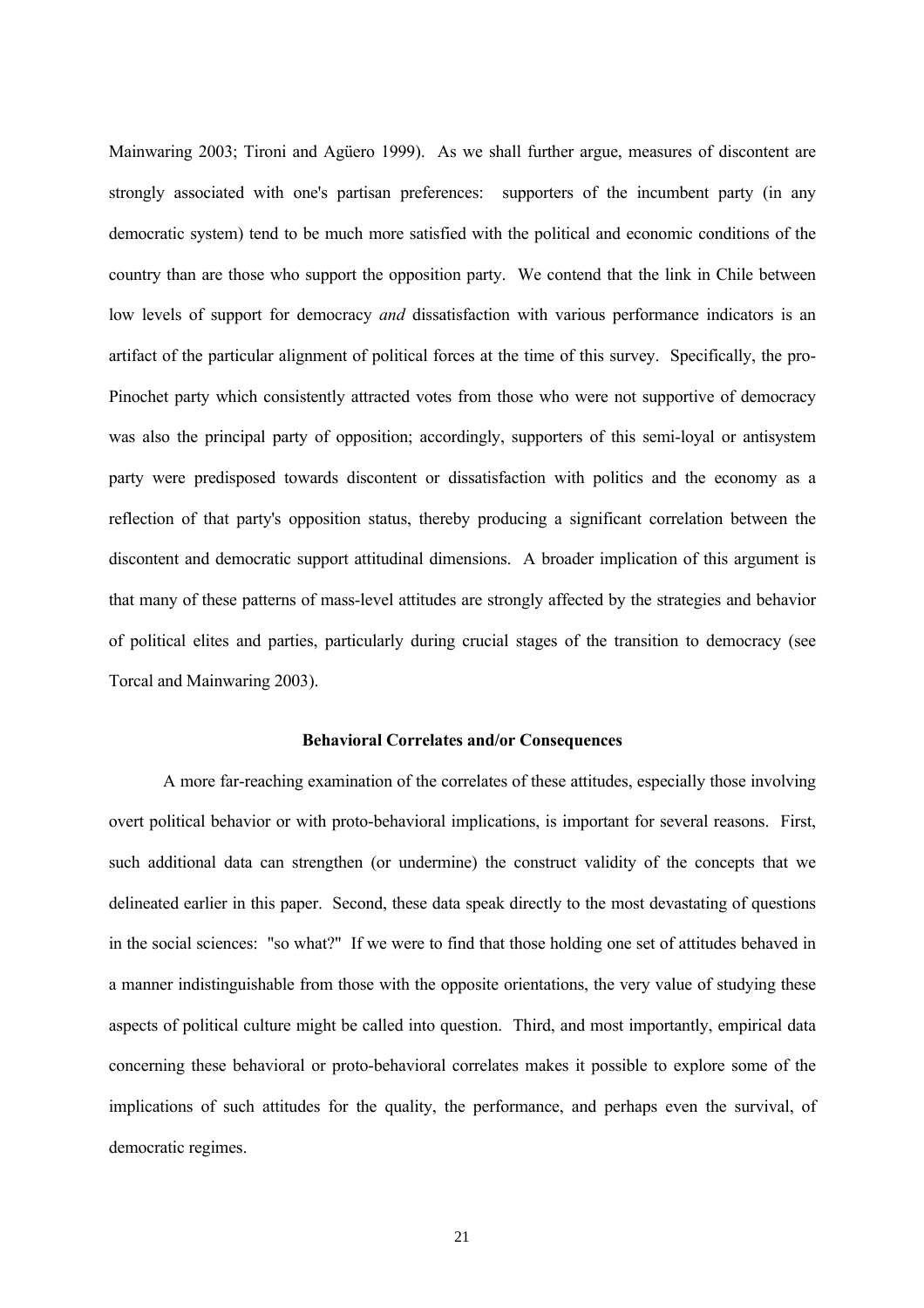The first step in this stage of the analysis was to construct scales based upon the items that the preceding analysis confirmed are located on the same attitudinal dimension. Accordingly, a *Discontent* scale was constructed out of responses to the EconSit, PolitSit and DemSat items,<sup>26</sup> and a second scale was created by adding together responses to the three *Disaffection* measures, PolComp, NoInflu and DontCare. One behavioral and one proto-behavioral measure was used in this analysis: *Vote* distinguishes between ballots in favor of the incumbent party, on the one hand, and support for all other parties, or blank ballots, on the other. And *Involve* is a scale dealing with the respondent's degree of involvement with politics. It is made up of one item measuring the frequency with which the respondent tries "to convince friends, relatives or co-workers to share [his/her] point of view;" a second, which is itself a multi-item scale, gauging the respondent's ability to correctly identify prominent and not-so-prominent political figures; and a third, tapping into the respondent's self-reported level of interest in politics. These behavioral or quasi-behavioral measures were included in Tau-b correlation matrices and factor analyses along with the three types of attitudes towards democracy.

 Table 6 presents the results of this analysis for Spain, Uruguay and Greece. As in the preceding tables, the first four or five columns present the bivariate Tau-b relationships, and the final two or three the factor loadings resulting from a Varimax rotation of the principal component solution. The results are remarkably similar for all three countries. Consistent with the theoretical delineation of concepts with which we began this study, satisfaction with the performance-of-democracy/thepolitical-situation-of-the-country/the-condition-of-the-economy is highly partisan in character, and is clearly associated with support for the incumbent government (as was also reported in many studies, such as Anderson and Guillory 1997; and Anderson and Tverdova 2001). As cognitive consistency theory would hypothesize, those who cast ballots in favor of the governing party are much more likely to assess these conditions favorably than are those who supported opposition parties. One cannot, however, determine the direction of causality of this relationship on the basis of these data alone: it is not clear if the respondent's prior partisan predilections (which should be strongly linked to the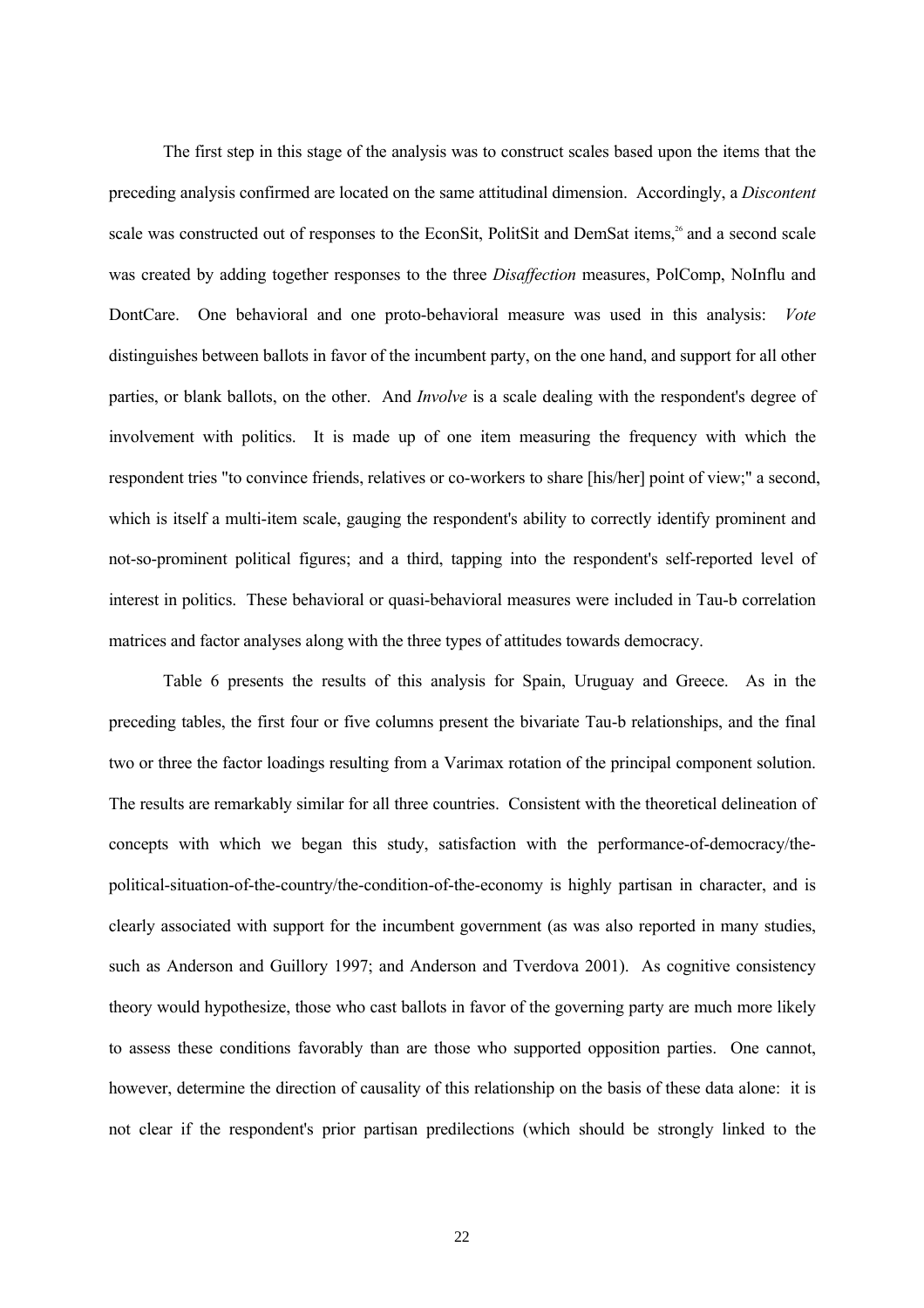decision to vote for the governing party or the opposition) color his or her feelings of satisfaction with the performance of the government/economy, etc., or whether dissatisfaction with the state of the polity or the economy leads the individual to cast a vote to "throw the bums out," as classic democratic theory would dictate. In either case, it is quite clear that discontent (with the situation of the economy, with the political situation of the country and/or with the performance of democracy) is strongly associated with a vote against the incumbent party. And, consistent with the results of the earlier item-by-item analysis, the discontent scale is not strongly associated with support for democracy (with Tau-b figures ranging between .02 and -.16), and, moreover, is located on a separate attitudinal dimension.

# [Table 6]

 Also in accord with our conceptualization of these three clusters of attitudes towards democracy, the principal proto-behavioral correlate of the disaffection scale is a low level of involvement in politics--both in the attitudinal sense (as measured by self-reported interest in politics) and behaviorally (as measured by the frequency of efforts to convince others of the wisdom of one's political preferences, and by the respondent's actual level of political information). In the concluding section of this chapter, we will explore the impact of disaffection on involvement with or exposure to the three basic types of political intermediation.

 The data presented in Table 7 reveal precisely the same patterns of association among these attitudinal dimensions in Portugal and Hungary. In both countries, discontent is strongly associated with a propensity to vote against the incumbent party, while disaffection is equally strongly associated with low levels of political involvement. And in neither of these countries is there is close association between discontent and support for democracy: no statistically significant relationship between variables in these clusters can be found in Portugal, while in Hungary the association between discontent and our two measures of democratic support are weak (as indicated by Tau-B coefficients of  $-.07$  and  $-.10$ ).

[Table 7]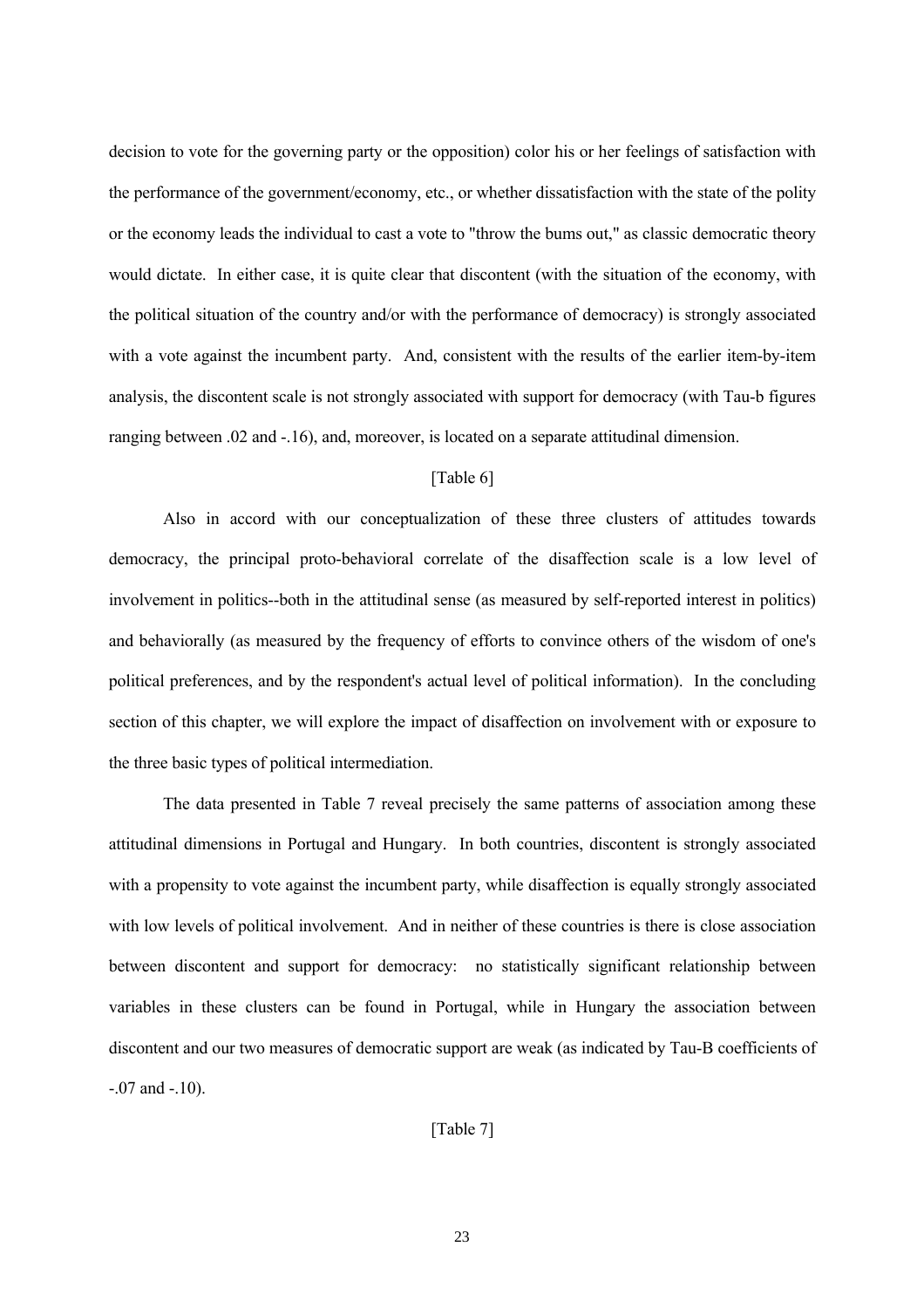To this point, we have seen that analysis of data from Spain, Uruguay, Greece, Portugal and Hungary reveal strong relationships linking discontent with voting against the governing party, and disaffection with low levels of political involvement. But no behavioral correlates of low levels of support for democracy have been identified. In Table 8, however, some more intriguing and suggestive patterns begin to emerge. The most striking findings are that support for democracy in Bulgaria and Chile is strongly linked to votes cast for or against parties closely identified with the nondemocratic predecessor regime. In contrast, support for the Socialist (former Communist) party of Hungary is not at all linked to one's attitudes regarding the legitimacy of democracy, as reflected in statistically insignificant Tau-B correlations of +.01 and -.04 with the two democratic support measures. How can we explain cross-national differences of this kind?

# [Table 8]

 These differing patterns, we contend, can be accounted for by the "transition effect" hypothesized by Torcal (2002a and 2002c)--that is, the strategies and behavior of prominent political elites and organizations during particularly salient stages in the democratization process may have a major impact on the political attitudes of their respective sets of followers. In both Bulgaria and Chile, the leaders of the former non-democratic regime resisted the democratization process (at least initially), and this had a lasting impact on attitudes towards democracy among supporters of their successor parties, even long after the latter had gone to great lengths to demonstrate their loyalty to the new democratic regime. In the other countries, in contrast, figures prominently associated with the former dictatorships either became completely irrelevant to the conduct of partisan politics in the democratic era (e.g., the military officers who dominated the Uruguayan junta), or actively collaborated with the transition to and construction of the new democracy (e.g, political elites of the authoritarian regimes in Greece, Portugal and Spain who became leaders of democratic conservative parties and did loyally participate in the new democratic system).

The decision to vote for or against the Bulgarian Socialist (former Communist) Party is more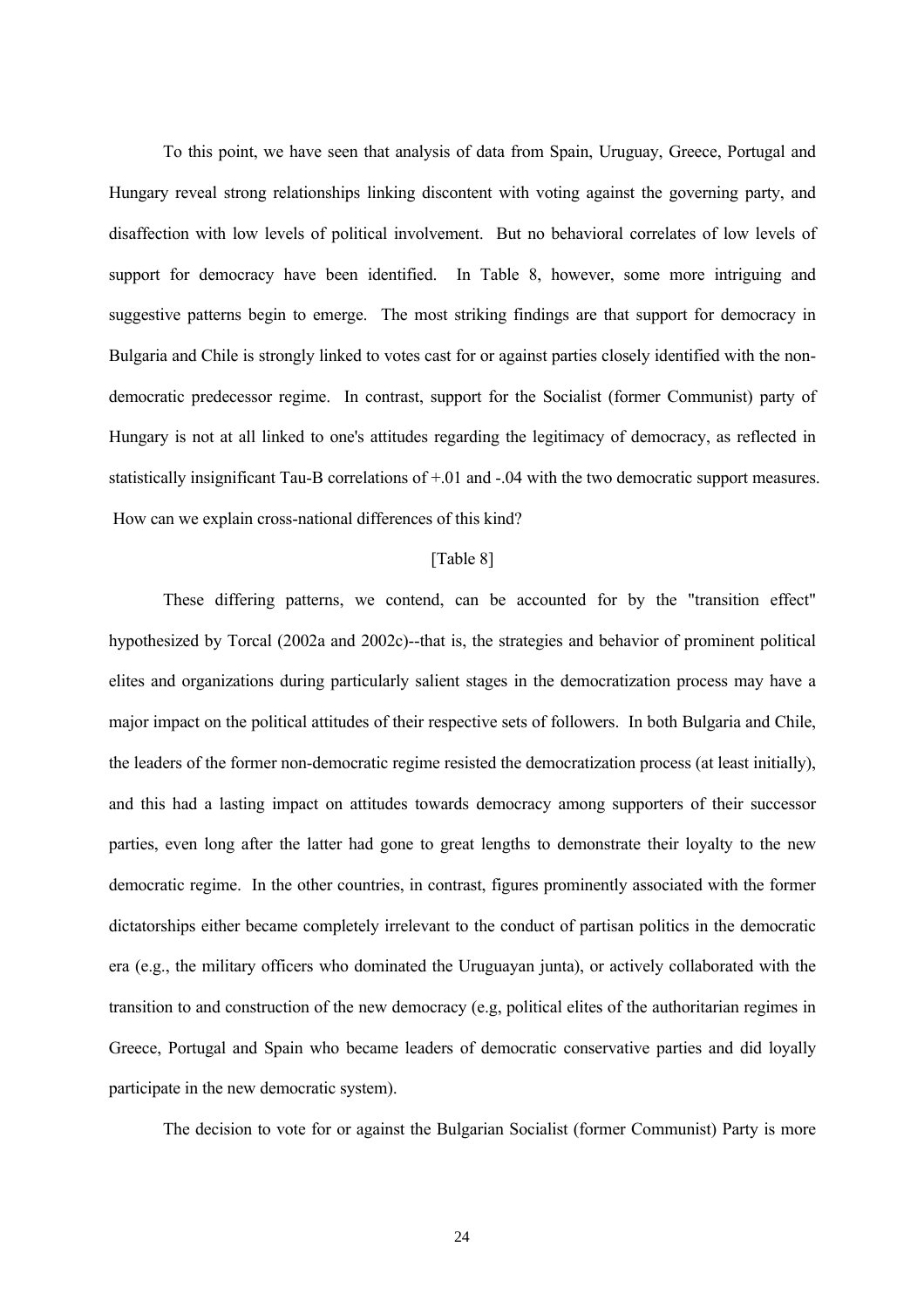strongly associated with support for democracy than it is with any of the three items in the discontent cluster. One interpretation of this finding is that the anti-democratic stance of the Bulgarian Communist Party, and that party's extremely late democratic transformation have had a lasting impact on attitudes towards democracy among both its loyal supporters and its opponents. Bulgaria's predemocratic regime remained harshly authoritarian (more precisely, post-totalitarian, in the terminology of Linz and Stepan [1996, ch. 7]) until shortly *after* the fall of the Berlin wall. Despite pressures from below and from sectors within the Communist party itself, the government of Todor Zhivkov refused to allow significant political liberalization, even, in 1988, to the extent of purging from the Politburo several prominent proponents of the kinds of reforms introduced in the Soviet Union by Mikhail Gorbachev. Indeed, no significant progress towards political liberalization or democratization occurred until after Zhivkov's ouster from power on November 8, 1989. It was only after his replacement by more moderate and reformist Communist leaders (who subsequently won Bulgaria's first democratic election) that rapid liberalization and a pacted transition to democracy could take place (see Karasimeonov 1990). What is most surprising is that the negative relationship between attitudes towards democracy and support for the former Communist party remained strong in the mid 1990s, by which time the Bulgarian Socialist Party had established a consistent record for loyal competition within and support for the democratic regime; in contrast, its principal rival, the UDF (which grew out of the anti-communist opposition), has sometimes engaged in disruptive semi-loyal behavior (Vassilev 2000). Despite the BSP's commitment to democracy, the reluctance of UDF elites to accept the legitimacy of a "formal democracy" governed by the BSP, and its semi-loyal strategies pursued during critical states of the transition to democracy appear to have had a lasting impact on the political attitudes of Bulgarians. To this must be added the legacy of post-totalitarianism and the extraordinary weakness of civil society, as well as a notable anti-political strain of attitudes among both masses and elites (see Linz and Stepan 1996, 341 and 343).

The Chilean data reveal a pattern similar to that found in Bulgaria: support for the presidential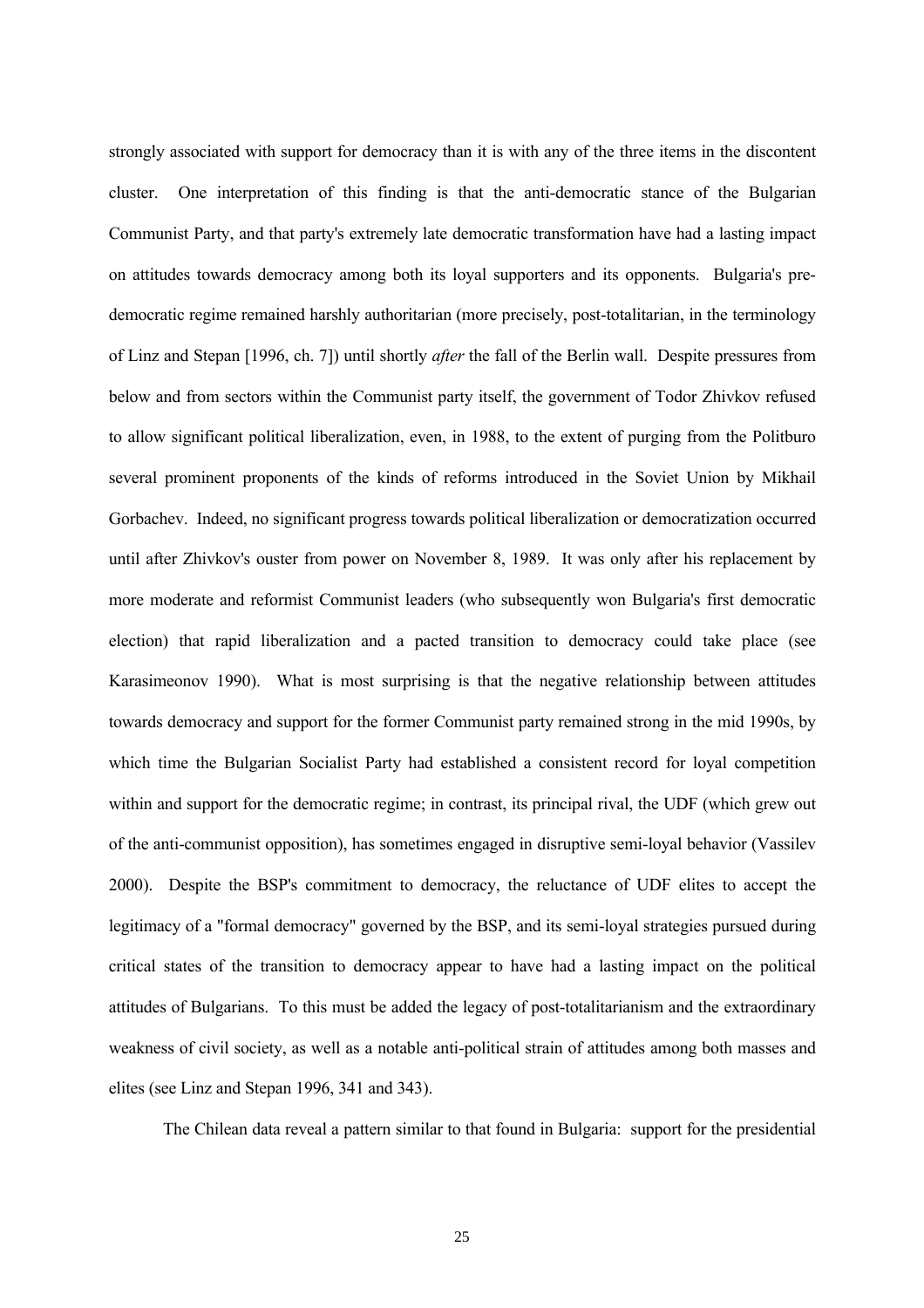candidate most closely associated with the regime of the Chilean dictator, General Augusto Pinochet, was strongly associated with a lack of attitudinal support for democracy. This is not surprising, given the extremely unusual trajectory of the Chilean transition to democracy, particularly in its early stages. At the time of our 1993 survey, the former authoritarian dictator was still an active player in the political life of the country, and Pinochet was successful in vetoing every policy designed by the Concertación to establish civilian supremacy over the Army and, more generally, made no secret of his skepticism about the value of democracy. From the very beginning, the transition to democracy was only reluctantly tolerated by Pinochet, who continued to cling to positions of power for nearly a decade following the 1989 election. Pinochet had never intended to liberalize the political system, and only initiated the transition to democracy inadvertently, by unexpectedly losing a plebescite that he had anticipated would further strengthen his grip on power. Even after the first democratic elections and the election of a civilian president (Patricio Aylwin), he retained control over the armed forces, which enabled him to constrain government policy decisions and crudely threaten the democratic regime from time to time--all of which led Linz and Stepan (1996, 206) to describe Chile's transition as "the most democratically `disloyal' transfer of [any of their] Southern European and Southern Cone cases." Furthermore, upon stepping down from his military post in 1998, Pinochet hoped to continue to influence Chilean politics as self-appointed Senator-for-Life, in alliance with a bloc of non-elected Senators and those of right-wing parties. Pinochet's stubborn refusal to withdraw from politics and his occasional anti-system threats meant that Chile's transition to democracy would be protracted and would remain unconsolidated: indeed, prior to that abandonment of reserved powers over the military, Chile's regime could not be regarded as fully democratic. Moreover, throughout the first decade of Chile's restored democracy, the party system was deeply divided by a cleavage separating parties that were fully democratic in their ideologies and behavior (the parties that made up the governing Concertación alliance--including the Christian Democrats and Socialists), on the one hand, and those that were semi-loyal and (until 1999) pro-Pinochet (Torcal and Mainwaring 2003). It is likely that the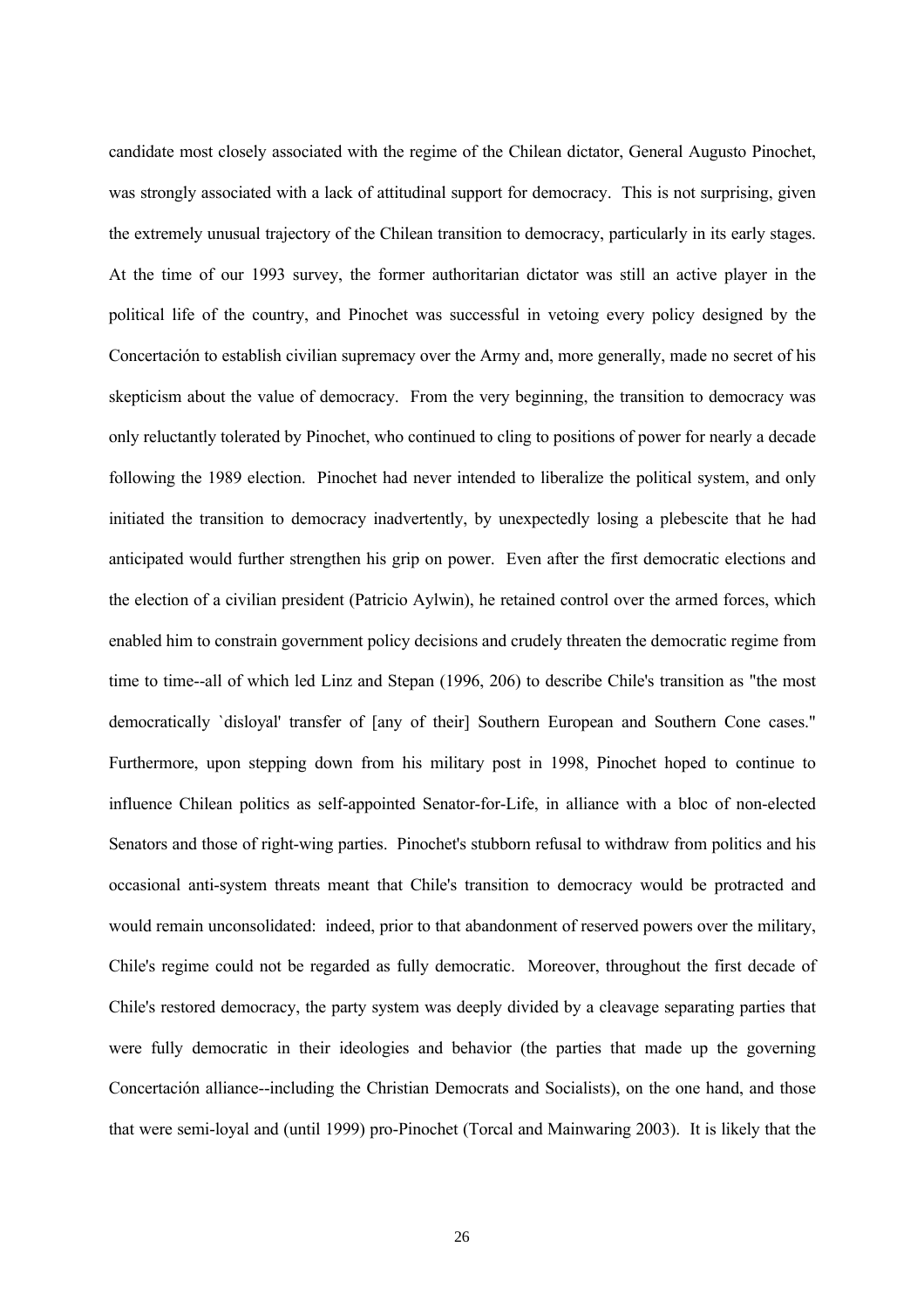extremely high salience of this political cleavage helps to explain the abnormal pattern of relationships among the attitudinal variables analyzed in Table 4, as well as the association between vote and support for democracy in Table 8. In accord with this interpretation, non-democratic rightists looked favorably on the rapid economic development of the Pinochet era, and disparaged the economic slowdown of the early 1990s (under governments of the anti-Pinochet Concertación coalition). Conversely, supporters of the incumbent Concertación parties perceived the economic and political situation more favorably. Accordingly, we contend that the stronger linkage between satisfaction with economic and political conditions, on the one hand, and support for democracy, on the other, is at least in part a product of this constellation of partisan forces.<sup>27</sup>

 The Chilean case is also unusual insofar as political discontent is also linked to political disaffection and levels of involvement with politics. In Table 8, the bivariate relationships between discontent, on the one hand, and disaffection and involvement, on the other (with Tau-b coefficients of .18 and -.28, respectively) are much stronger than these same bivariate relationships in other countries. And as in the case of Bulgaria, the durability of the impact of elite behavior during the transition on attitudes towards democracy is striking. By the time of the 1999/2000 election (over a decade after the first democratic elections), General Pinochet was under house arrest in London and under indictment for human rights abuses, and the presidential candidate of the conservative party, Joaquín Levín, had taken great strides towards moderating his party's ideology, programs and public image, as well as to distance himself from Pinochet as much as possible.<sup>28</sup> And yet, as we shall see later in this chapter, the strong association between partisan preference and support for democracy remained a distinguishing characteristic of Chilean electoral behavior.

 The behavior of key political elites and parties in the other countries surveyed here was quite different.<sup>29</sup> The Hungarian Communist Party, for example, played a role greatly different from its Bulgarian counterpart both prior to and during the transition to democracy. In Hungary, economic reforms had been introduced by the Communist party decades before the abrupt collapse of Eastern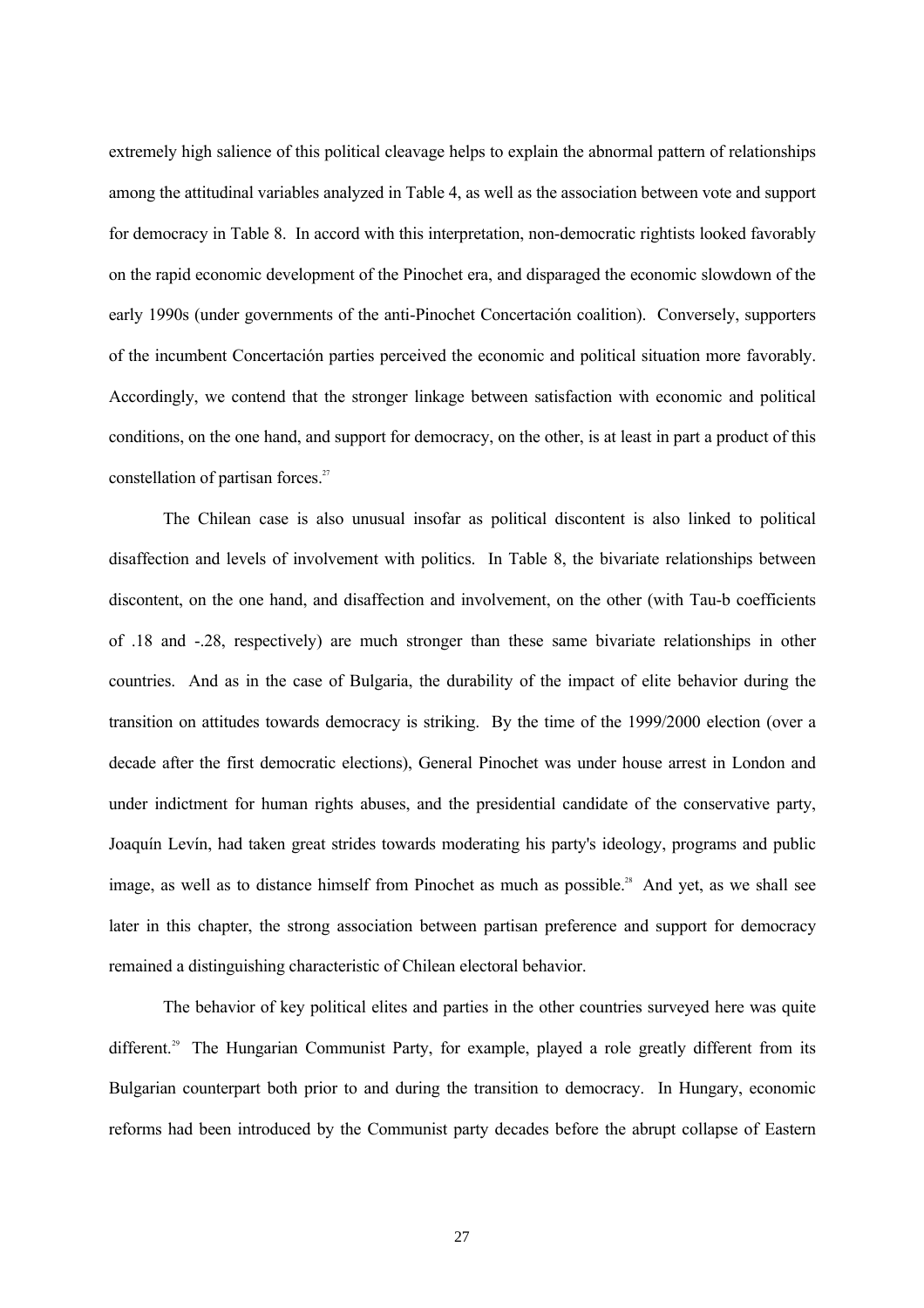European communism in 1989, and even prior to the appearance of Mikhail Gorbachev in Russia the Communist government of Hungary allowed for more civil liberties and organized pluralism than was to be found elsewhere in the Soviet Bloc (except, perhaps, for Poland at certain times). The pace of reform accelerated in the 1980s, culminating in a series of roundtable negotiations with representatives of the non-Communist opposition in 1989 (prior to the fall of the Berlin Wall) that paved the way for free democratic elections (see Linz and Stepan 1996, 296-316). Thus, in contrast with the Bulgarian Communist Party, which remained a conservative force firmly opposed to democratization until the collapse of Eastern European communism appeared inevitable, the Communist party of Hungary had initiated significant economic, social and political reforms, and played an active and positive role in the transition to democracy (see Elster 1996; Tökés 1997). Hence, it is not surprising to see that supporters of its successor Socialist party are no less committed to democracy than are those who cast ballots for rival parties.<sup>30</sup> This stands in sharp contrast with the political legacy of the Communist party under Bulgaria's pre-democratic regime, and it is noteworthy that the electorates of these parties continued to reflect these differences years after the end of the transition to democracy (see Kitschelt et al 1999, ch.8).

 Similarly, in Spain and Greece the principal parties of the right played leading roles in the dismantling of right-wing dictatorships and the founding of new democratic regimes. This was particularly noteworthy in Spain, since the leaders of the major conservative parties (Adolfo Suárez of the center-right Unión de Centro Democrático and Manuel Fraga of Alianza Popular, which transformed itself into the Partido Popular in 1989) had both served as high-ranking officials under the Franco regime. They and their parties were, nonetheless, unstinting in their support for democracy throughout the transition, and Suárez served as the principal orchestrator of the democratization process. In Greece, as well, Constantine Karamanlis played an overwhelmingly dominant role in liquidating the Colonels' right-wing regime and establishing a fully democratic system. In both cases, the parties of the right, which had traditionally been skeptical or downright hostile to democracy,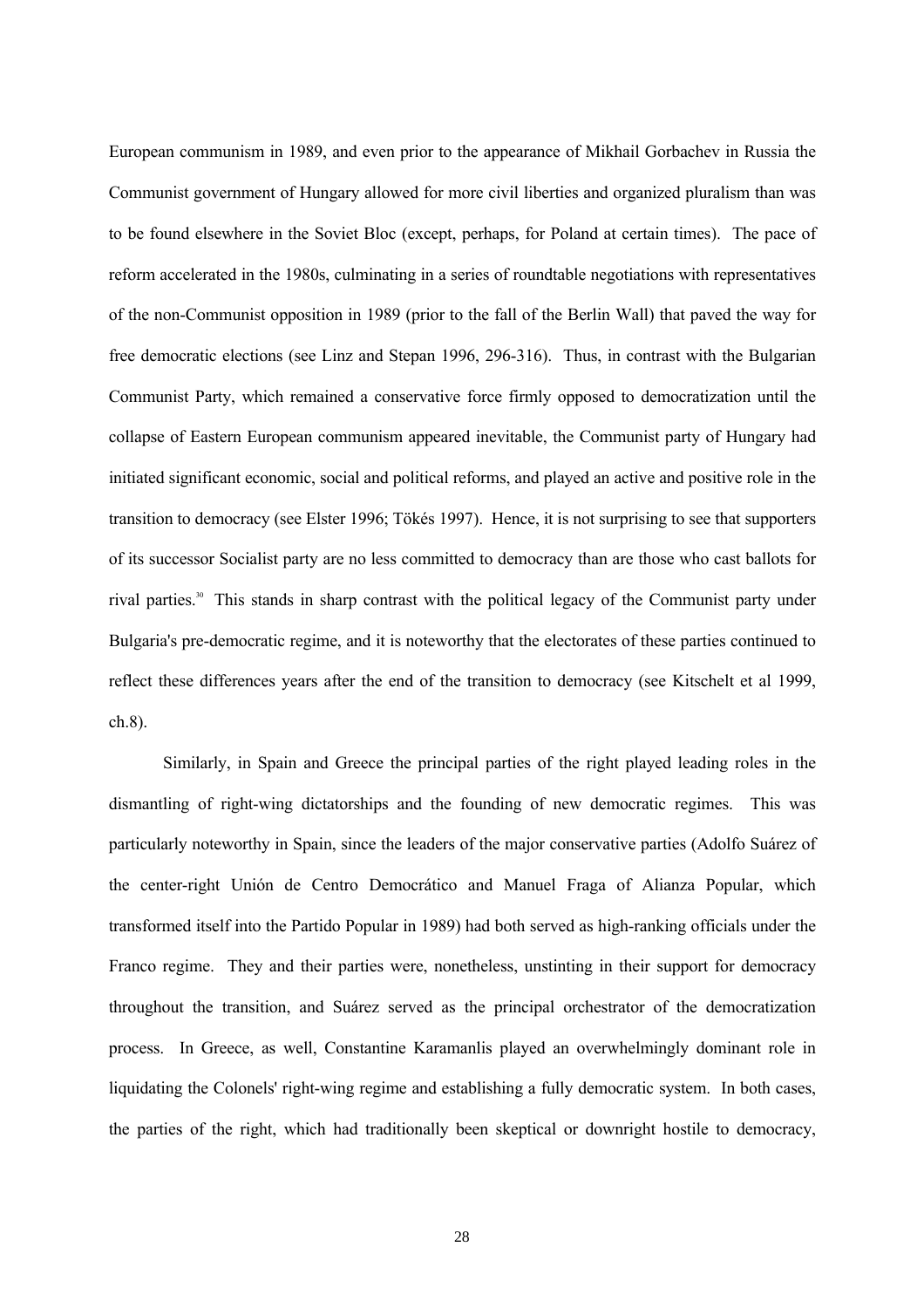established reputations as fully loyal democratic competitors at earlier stages in the transition, and their most prominent leaders as the founding fathers of new democracies.<sup>31</sup> And in Portugal, individuals who had been involved with Marcelo Caetano's half-hearted regime liberalization (such as Francisco Sá Carneiro and Francisco Pinto Balsemão) reemerged during the revolutionary period as opponents of the left-wing junta which had seized power following the collapse of the Salazar/Caetano regime, and played key roles in establishing a new democratic regime in the course of Portugal's "second transition." In short, in these countries political leaders with roots in the predecessor authoritarian regime were able to lead democratic parties and to become staunch supporters of the democratization process. As a result, the parties which they founded or joined could not be regarded as "anti-system" or "semi-loyal" in their commitment to democracy.

 The "transition effect" hypothesis receives additional confirmation through analysis of masslevel behavioral measures, such as vote for anti-system or semi-loyal parties. In most established democracies, testing these relationships is difficult if not impossible: support for democracy is so widespread as to be taken for granted, the democratic regime is not under any real threat, and support for anti-system parties is so low as to preclude analysis using survey data based upon samples of 1,000 to 1,500 respondents. Fortunately (from a purely methodological standpoint, that is!), two of the countries we have examined above are faced with or have confronted serious challenges to their survival.

 One of these CNEP countries is Spain, whose new democracy was not fully consolidated until about 1982 (more than five years after coming into existence). In the general election of 1979, a coalition of extreme right-wing anti-system parties received sufficient electoral support to send one of their own (the die-hard *falangista* Blas Piñar) to the Congress of Deputies. Just two years later, moreover, a coup attempt came frighteningly close to seriously interrupting the consolidation process and perhaps terminating Spain's democratic regime. As can be seen in Table 9, a substantial plurality of those who voted for ultra-right-wing parties or coalitions in the 1979 Spanish election (Unión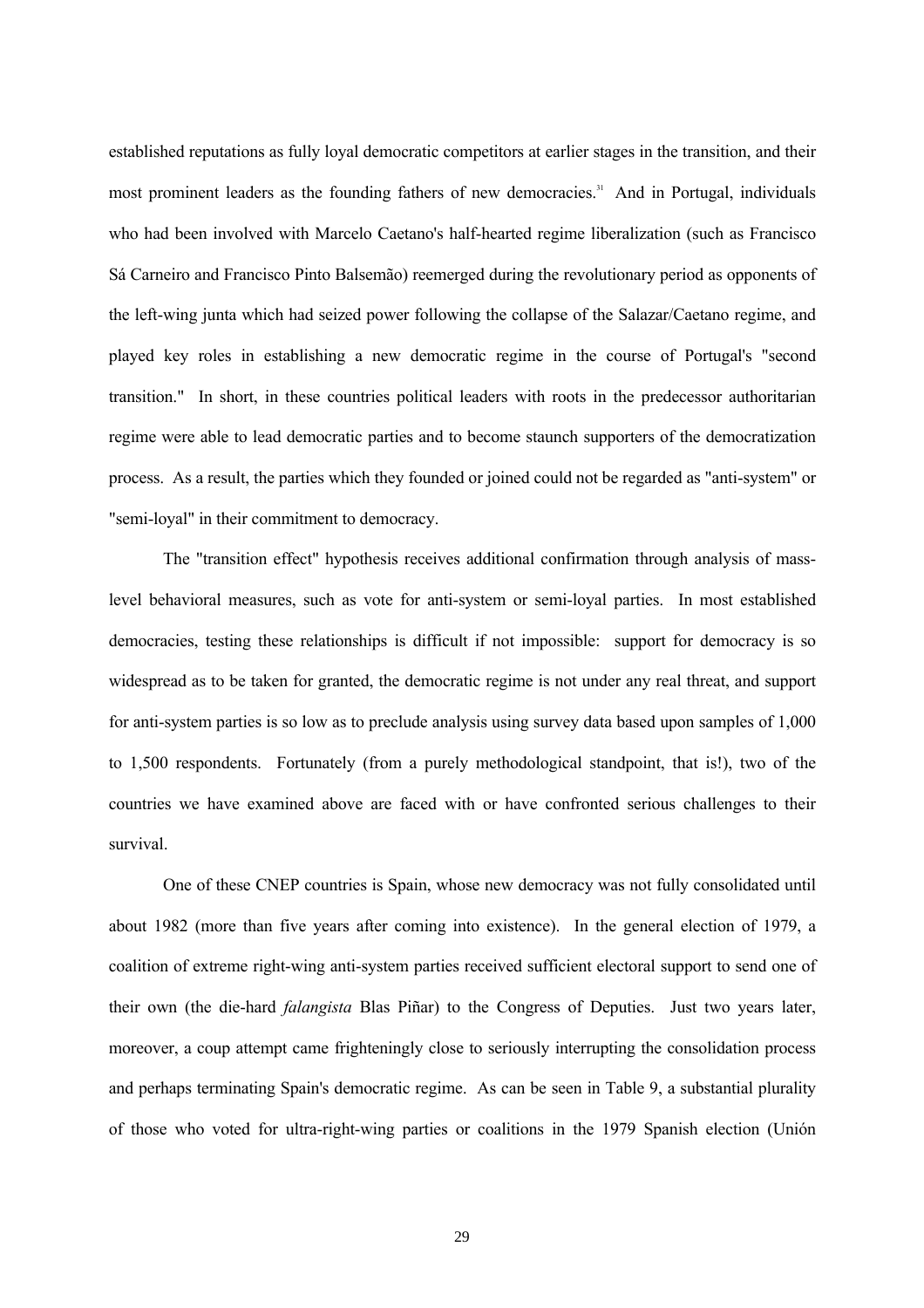Nacional, Fuerza Nueva, the Falange Española, etc.) explicitly rejected the statement that "democracy is the best form of government for a country like ours," while less than a quarter of those extremeright-wing voters endorsed democracy. This was very substantially divergent from the pro-democracy stance of the overwhelming majority of voters (see Morlino and Montero 1995, 247).<sup>32</sup> While the overall level of support for these anti-system, extreme-right groups was quite low (reaching a peak of 2.1 percent of the vote in 1979 and virtually disappearing in subsequent elections), the mix of attitudes helt by the largest party on the right, Alianza Popular, also seemed to pose a potential challenge to the legitimacy of Spanish democracy, particularly since the AP surged in its share of the vote from 6.1 percent in 1979 to 26.5 percent just three years later, becoming the second largest party in Spain. In the late 1970s, 69 percent of Spanish voters regarded the AP as *franquista*, and another 47 percent believed that it was not a democratic party (Linz et al 1981, 472; Montero 1993). In a 1979 survey, the mean "feeling thermometer" evaluation of Franco among AP voters was a strongly favorable 7.5 (as compared with a hostile 1.9 among PSOE voters), and even as late as 1982, it was 6.7. Finally, its levels of support for democracy in their responses to the DemAuth item were a relatively low 48 percent of its voters in both the 1979 and 1986 elections.<sup>33</sup> Over time, however, these potentially antisystem attitudes progressively declined, such that by the time of our 1993 survey, those who cast ballots for the Partido Popular (following the "refounding" of the AP as the PP) held attitudes that were almost indistinguishable from those of the PSOE's electorate (Gunther and Montero 2001). This evolution of opinion provides strong evidence of the importance of elite strategies and behavior of party elites, and was due, in this specific case, to a substantial ideological moderation and explicit embrace of democracy on the part of the leaders of the AP/PP (see Alexander 2002, ch. 5).

## [Table 9]

 The case of Chile provides further clear evidence of the strong relationship between democratic support and preferences for parties and candidates who played sharply contrasting roles in democratic transition processes. As can be seen in Table 9, only 35 percent of CNEP survey respondents who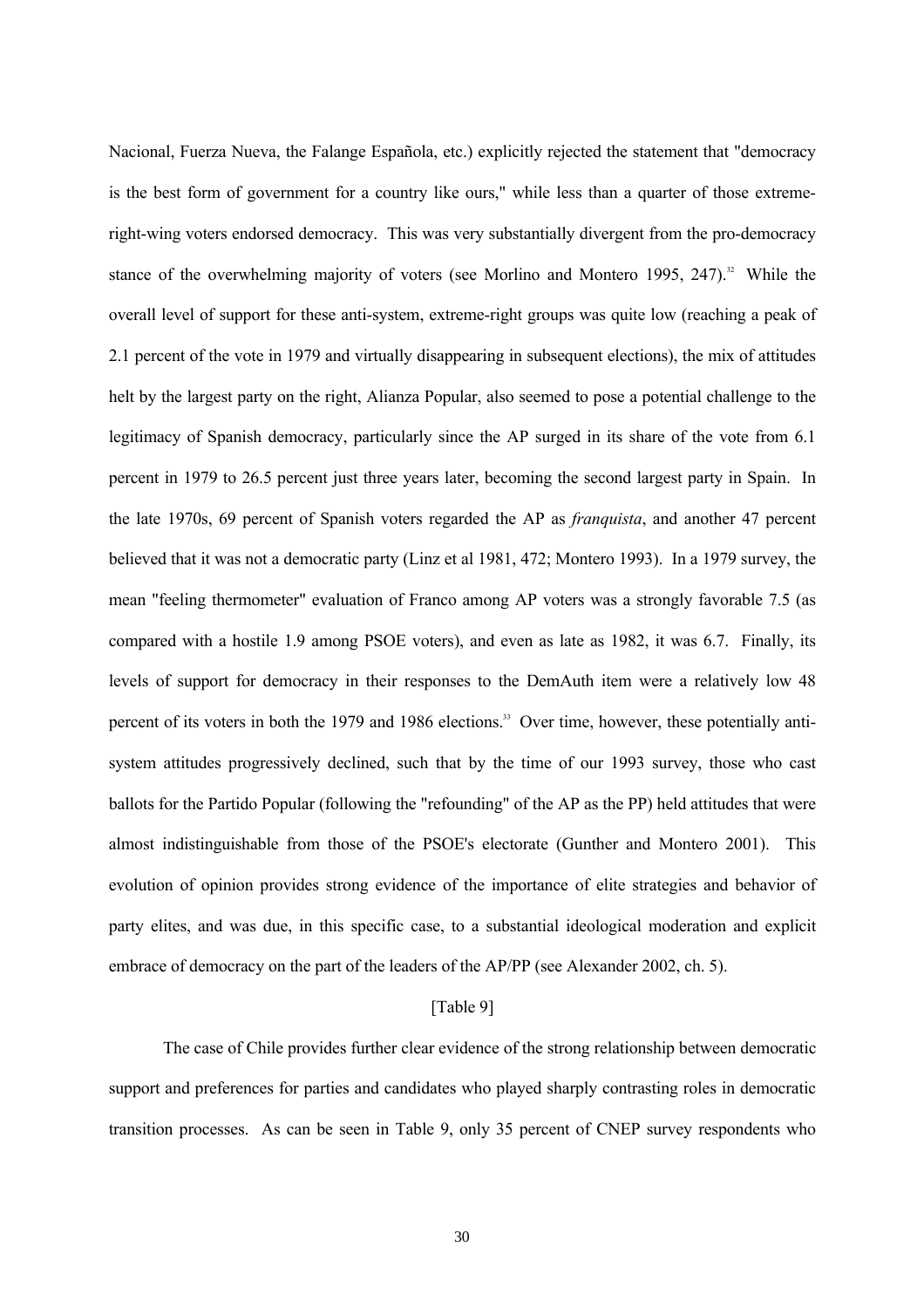claimed to have voted in the 1989 presidential election for Hernán Büchi, General Pinochet's former finance minister, while fully 53 percent of pro-Pinochet voters openly embraced the notion that "under some circumstances, an authoritarian regime, a dictatorship, is preferable to a democratic system." In sharp contrast, Chileans who voted for other candidates were about as supportive of democracy as citizens in fully consolidated democratic regimes, as can be seen in Table 1. What is most intriguing about support for democracy in Chile is that there has not been much of an increase in aggregate levels over the course of the first decade of democratic rule (see Table 1), and there remains a sizable bloc of "undemocratic" voters on the right.<sup>34</sup> This unusual pattern, we contend, was a product of Chile's unusual political trajectory throughout this period, particularly insofar as the former dictator did not unequivocally relinquish power and vanish from the scene following the convening of the first democratic elections. Instead, he remained a highly visible, polarizing political figure over the following decade, and used his position at the pinnacle of the armed forces hierarchy as a platform from which to issue menacing threats against the new democracy and its government. Given his antisystem stance and the continuing loyalty of a substantial segment of the Chilean electorate, the widespread lack of democratic support among voters on the right remained an important feature of Chilean political culture until at least as recently as the 1999/2000 presidential election. Despite the fact that Joaquín Lavín went to great lengths in the course of his presidential campaign to distance himself from Pinochet (who, at this time, was being held under house arrest in Britain following a Spanish indictment accusing him of "crimes against humanity"), he was unable to dissociate himself from that authoritarian legacy. Accordingly, an extraordinarily low percentage of voters supporting him unequivocally supported democracy.

 Finally, the Italian case provides further corroboration of this pattern. While the 1996 Italian CNEP survey included too few of the "discontent" and "disaffection" variables as to have allowed for a parallel factor analysis, both that survey and one conducted in the mid 1980s did include the *DemAuth* item. Thus, we can explore the principal behavioral correlate of democratic support in a political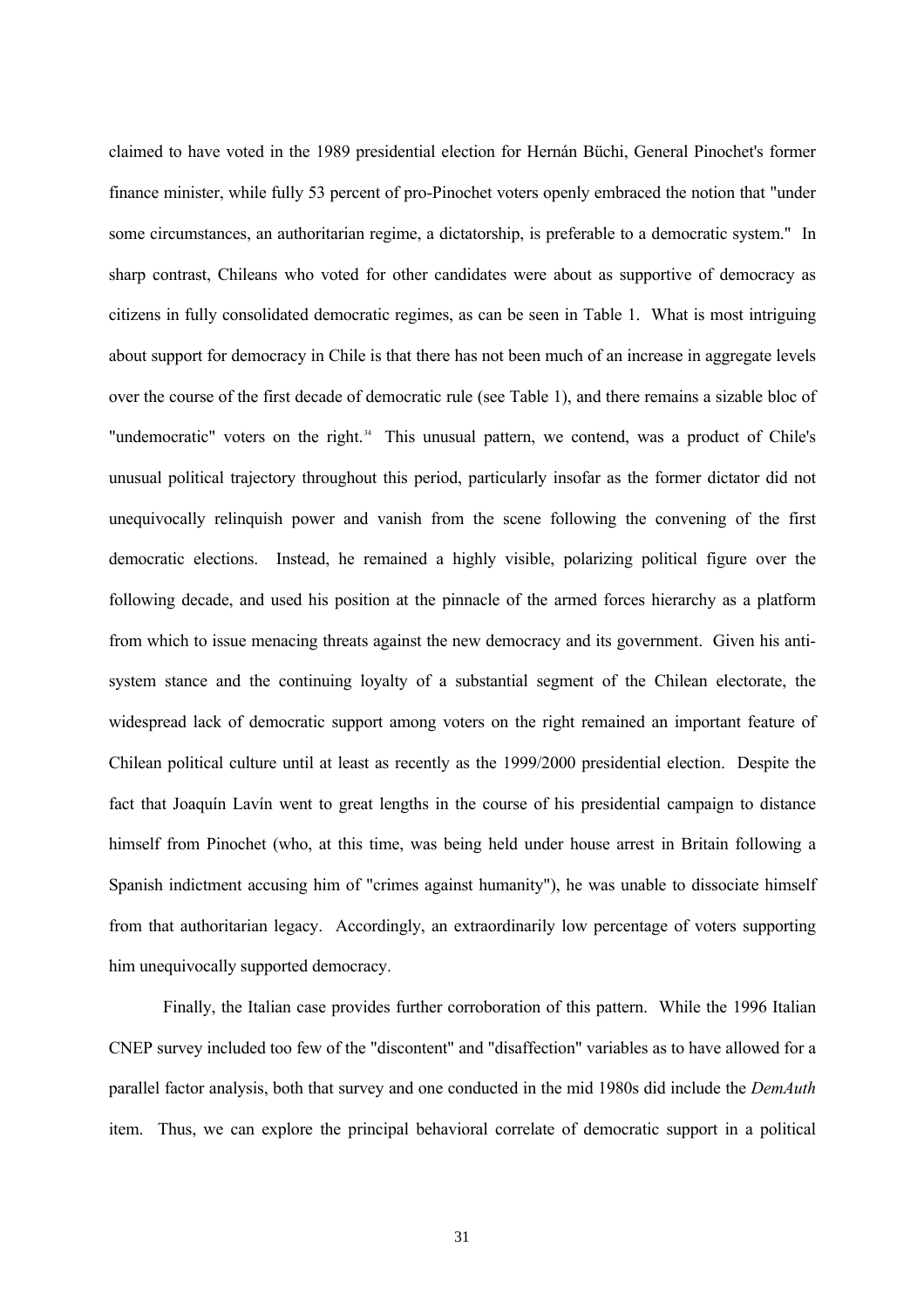system in which an explicitly anti-system party had received a sizable (and therefore analyzable) number of votes.<sup>35</sup> The 1983 Italian election was held in the aftermath of a very turbulent period in the history of Italy's postwar democracy, in which the country's former prime minister, Aldo Moro, was kidnapped and murdered by anti-system terrorists of the left, and terrorist bombings by an anti-system faction on the right had killed or injured scores of Italian citizens. And at that time, the neo-fascist MSI (Movimento Sociale Italiano), which received 12.4 percent of the vote (making it the third-largest party, behind only the Christian Democratic DC and the Communist PCI) was explicitly anti-system in its stance. The data in Table 9 show clearly that a substantial majority of MSI voters endorsed the proposition that "under some circumstances, an authoritarian regime, a dictatorship, is preferable to a democratic system," while fewer than one third selected the pro-democratic response option, in sharp contrast with over three quarters of those who supported other parties. Thus, the case of Italy in the early 1980s corroborates our findings from Spain and Chile that a lack of support for democracy is closely associated with electoral support for anti-system parties.

 An examination of CNEP data from Italy over a decade later provides even clearer evidence consistent with this argument. By 1996, the MSI had been converted into a loyal democratic party, Alleanza Nazionale, provoking a schism in which hard-core neofascists departed to form the tiny Fiamma Tricolore-MSI. In large measure, this conversion was motivated by a realization that, in the aftermath of the breakdown of the long-standing party system following the election of 1994, and within the context of a consolidated democracy, an antisystem stance will alienate most voters and consign a party to permanent and powerless opposition status. Accordingly, the AN's leaders markedly altered their language and image, as well as the programmatic stands of the party, to cast themselves in the role of loyal democratic competitor. This strategy was remarkably successful: in 1992, the old MSI received just 5.4 percent of the vote; but in the 1994 election, the new Alleanza Nazionale increased its share of the vote to 13.5 percent (subsequently rising to 15.7 percent two years later), and was included in a coalition government for the first time in postwar Italian history (see Ignazi 1993;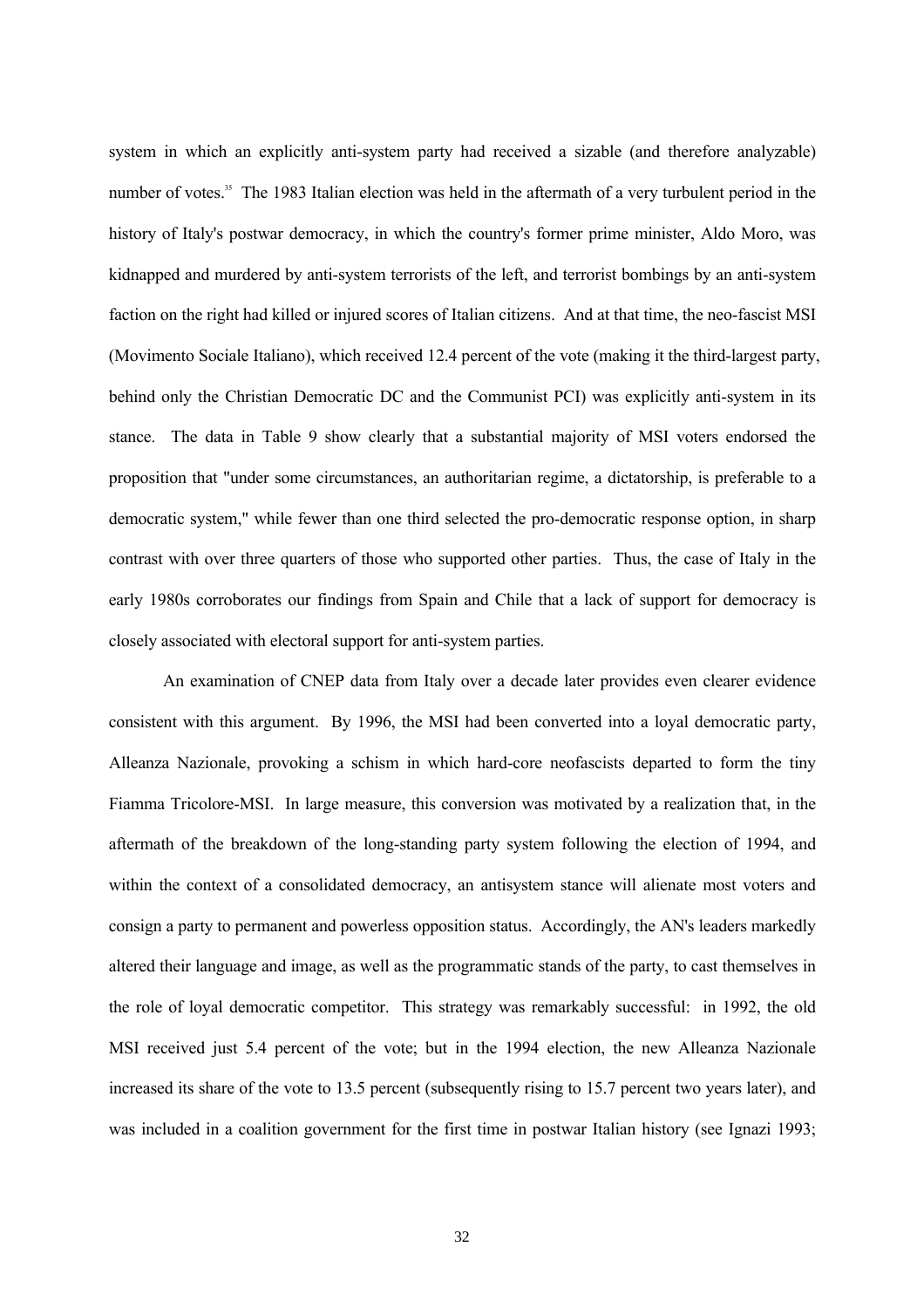and Tarchi 1997; and Caciagli and Corbetta 2002). It is most important to note that the percentage of its supporters explicitly endorsing democracy (in response to an identical survey item) increased from 30 percent of MSI voters in 1983 to 73 percent of AN supporters in 1996. Again, it is not at all clear whether the respondent's fundamental attitude towards democracy affects or determines his/her voting choice, or if loyalty to a particular party induces respondents to learn and internalize new or different attitudes in accord with messages disseminated from above. But these data certainly indicate that there is a strong statistical association between the holding of antidemocratic attitudes and the casting of ballots for antisystem parties. Moreover, the marked change in attitudes towards democracy of supporters of the MSI/AN further suggests that political elites have some ability not only to modify their images and electoral appeals, but also to modify the attitudinal orientations of their supporters (see Slomczynski and Shabad 1999).

### **The Behavioral Consequences of Disaffection**

 To this point, we have focused our attention on the behavioral consequences of political discontent (i.e., voting against the incumbent party) and low levels of basic support for democracy (electoral support for anti-system parties). We now turn our attention to the correlates of disaffection, operationalized by constructing a scale out of responses to the PolComp, NoInflu and DontCare items whose interrelationships with the other types of attitudes towards democracy have been analyzed earlier in this chapter. In Tables 6, 7 and 8 we saw that disaffection was generally associated with a low level of "involvement" with politics. However, since further analysis revealed some extremely interesting variations from one manifestation of involvement to another--including exposure to information flows through the three intermediation channels that are the principal focus of this book- we shall examine this relationship in much greater detail.

 The first column of figures presented in Table 10 clearly reveal that political disaffection is strongly (with the partial exception of Bulgaria) correlated with low levels of interest in politics, as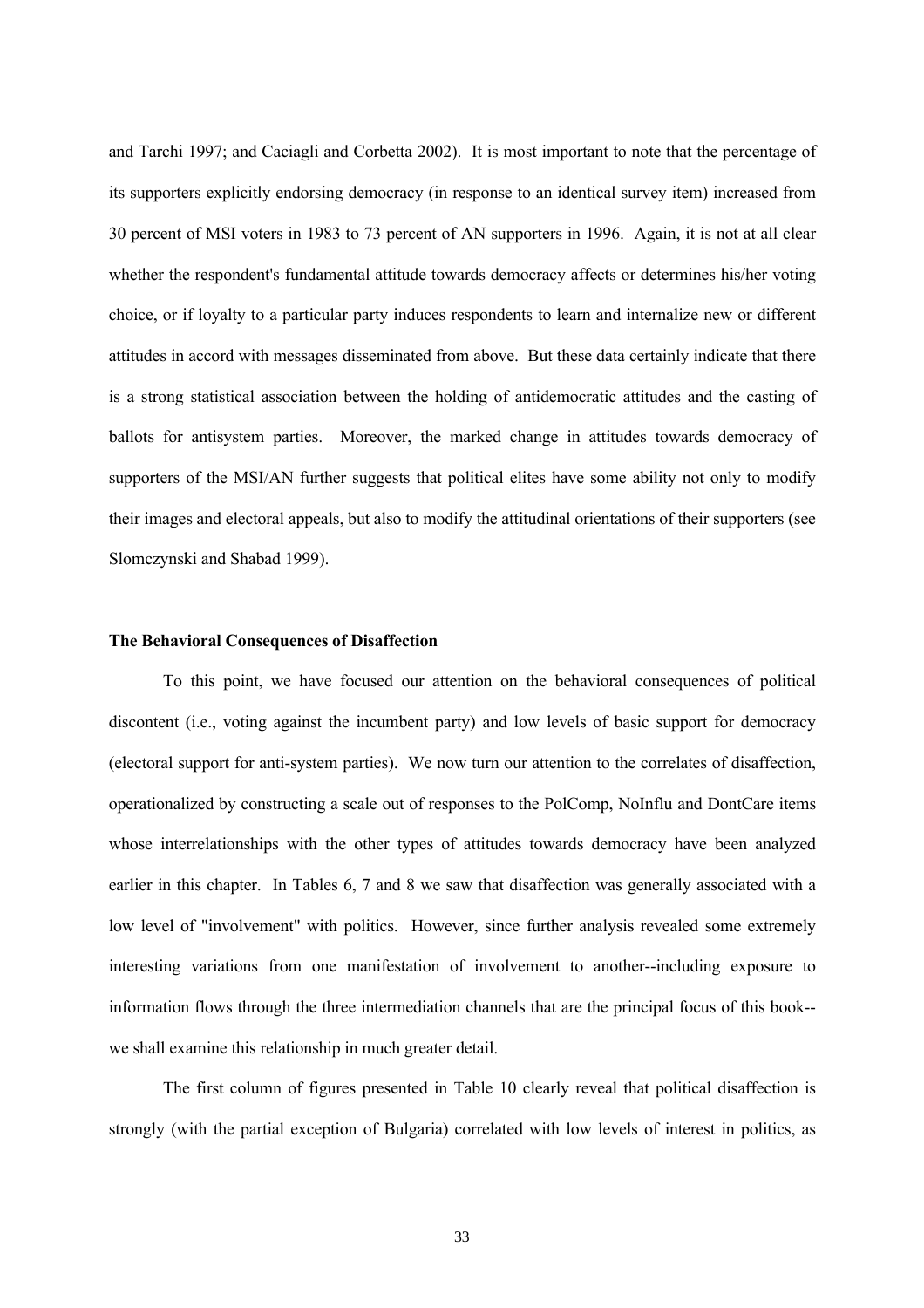measured by the respondent's self report. This lack of interest is reflected in a strong propensity of the disaffected in all of these countries to read about politics in the newspapers less frequently (column 2). The same tendency is also reflected in exposure to news about politics through radio broadcasts (column 3), although the relationship is significantly stronger in some countries than in others. A much weaker and more variable association between disaffection and exposure to political news can be seen in the data presented in column 4: with the single exception of Hungary, the Tau-B measuring the association between disaffection and an item measuring the frequency with which respondents follow political news on television is much weaker than is the case with regard to newspaper reading (Spain and Chile), or is not even statistically significant (Uruguay, Greece and Bulgaria). In short, the disaffected are much less likely to regularly follow politics through newspaper reading than are other citizens, but in most countries are not so averse to television coverage of politics.

# [Table 10]

 Given their lack of interest in politics and less frequent exposure to it through the newspapers, the disaffected are substantially less informed about politics than are other citizens. In all of the countries analyzed in this study, the disaffected were less likely to correctly identify prominent political figures in a 4-item "information test" that was embedded in the CNEP questionnaires (see the data in column 5 of Table 10). This finding, in conjunction with those concerning exposure to specific sources of political information presented in columns two through four of this table, is consistent with an argument frequently set forth in the literature on the media and politics: as Ranney (1983), Sartori (1998), and Gunther and Mughan (2000) have argued, television does a much poorer job than newspapers in conveying a large volume of policy-relevant information to citizens (with few exceptions, such as Great Britain). Thus, even though the disaffected are not much less likely to watch the news on television than other citizens, this exposure is insufficient to offset the "information deficit" that results from their markedly less frequent newspaper readership.

Political disaffection is also consistently associated with a propensity to avoid involvement in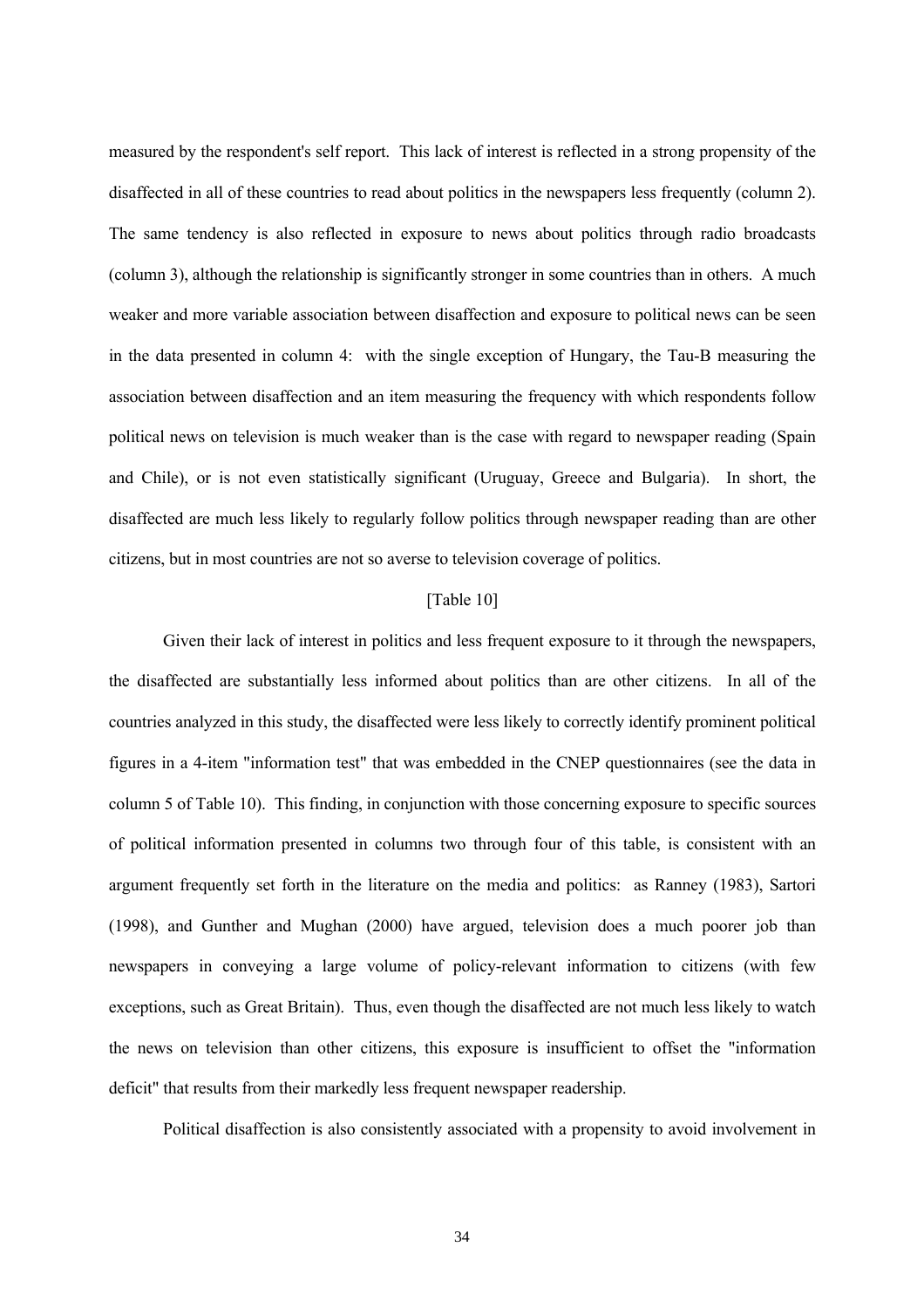discussions of politics, and are less likely to try to convince others to agree with their political views and support their preferred candidates (see the first two columns of Table 11). Thus, exposure to political stimuli through primary, face-to-face interpersonal networks is significantly lower among the disaffected. So, too, is the propensity to belong to one or more secondary associations (political or not). The Tau-B statistics presented in column 3 of Table 11 indicate that this relationship holds up in all of these countries, although it is weaker in Chile, Portugal, and Spain. Not surprisingly, the disaffected are less likely in all countries to have attended a political rally during the election campaign and to have engaged in volunteer work on behalf of a party or candidate.

#### [Table 11]

 At the same time, it is noteworthy that the disaffected (except in Hungary and Portugal) are no less likely to participate in elections than are other citizens, and in Uruguay they actually vote with **greater** regularity. The consistent finding, across all countries, that the disaffected are less interested, less exposed to and informed about political news, less engaged in face-to-face discussions of politics and less likely to belong to a secondary association of any kind, while at the same time (except in Hungary and to a lesser extent in Portugal) they vote regularly in elections raises interesting questions about the *quality of democracy* in those countries where political disaffection is high. Electoral participation by the disaffected is, from an intermediation and information perspective, participation by defective citizens: while they cast ballots, they do so on the basis of less knowledge of and involvement with politics.

#### **Theoretical and Substantive Implications**

 The findings of this comparative analysis provide powerful and consistent evidence that fundamental support for democracy, satisfaction with the performance of the system, and attitudes and behavioral patterns reflecting disaffection from politics make up attitudinal domains that are both conceptually and empirically distinct from one another. Only in the case of Chile did we encounter evidence of a substantial overlap between items otherwise falling into the separate democratic support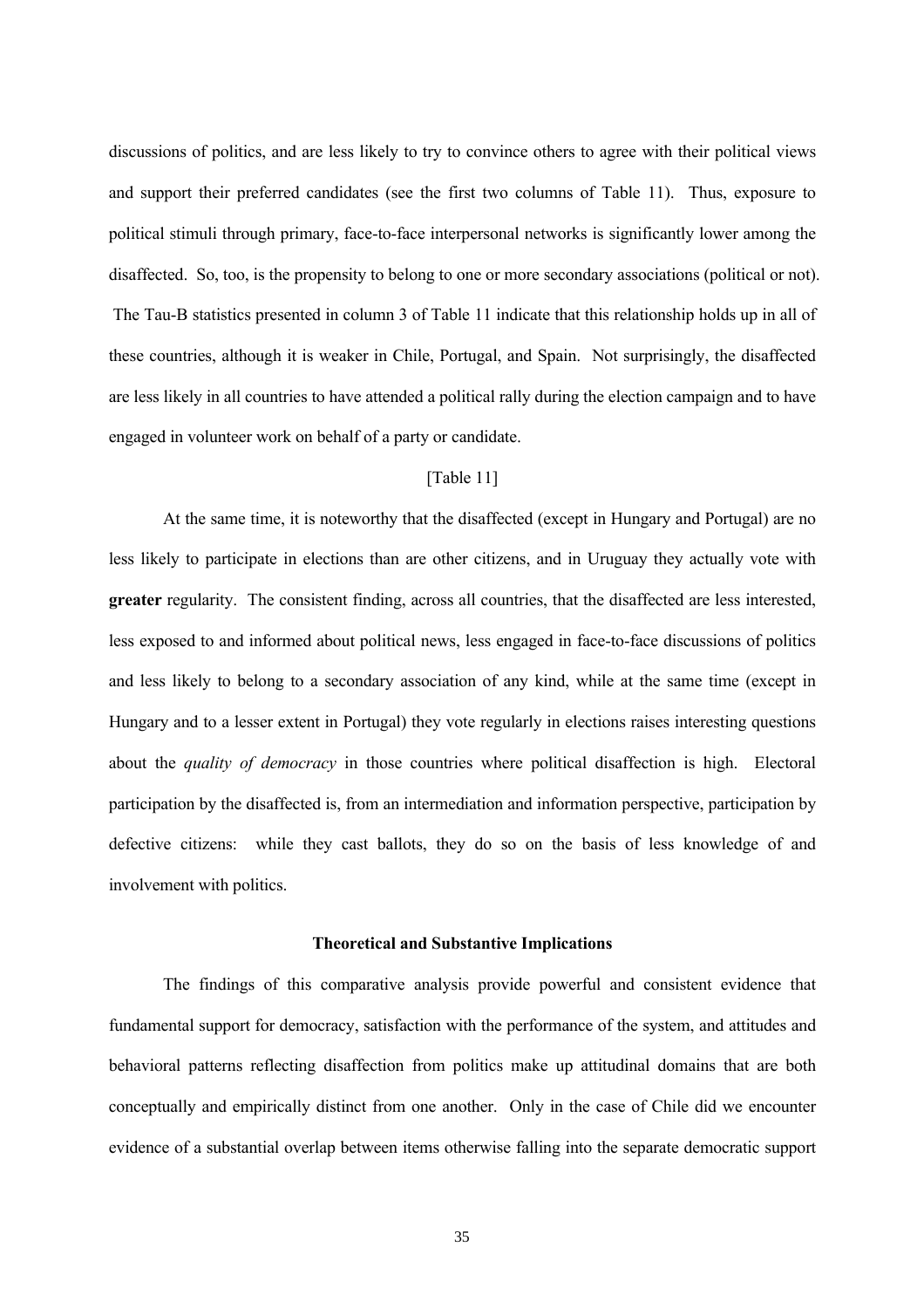and discontent dimensions. But this statistical association, we argued, was an artifact of the particular alignment of partisan forces in Chile throughout all of the elections examined in this study, with the anti-system party serving as the principal party of opposition. Indeed, we predict that if electoral turnover were to occur in Chile, bringing the post-pro-Pinochet party to power, there would be a "sign reversal" with regard to the relationship between support for democracy and the discontent items. With regard to all other countries, the relationship between measures of satisfaction, on the one hand, and support for democracy, on the other, were very weak. With the exception of Chile, the Tau-b measures linking dissatisfaction with the economic situation of the country (or, in the Hungarian case, low confidence in the future course of the economy) and our measures of democratic support ranged between .00 and -.08.<sup>36</sup> Measures of association between democratic support and dissatisfaction with the political situation of the country were almost equally weak, ranging between +.01 and -.11, except in Chile (where it reached -.19). The link between dissatisfaction with "how democracy works" in the respondent's country (which factor analyses indicated is associated with the economic and political satisfaction items in every country examined here) and measures of democratic legitimacy is more substantial, with Tau-b measures of association ranging between -.09 and -.24. Still, the strength of these bivariate relationships is surprisingly modest given the logical overlap between the "face content" of the two items. It is clear that support for democracy is not strongly linked to discontent in anything remotely approaching a deterministic relationship. Even in those countries where the relationship between legitimacy and performance satisfaction is strongest, the great bulk of the variance in our measures of support for democracy must be explained by other factors.

 Our aggregate measure of discontent was much more strongly linked in most countries to a form of behavior that is perfectly in keeping with the ground-rules and the spirit of democracy. Excluding the aberrant cases of Bulgaria and Chile, Tau-b statistics measuring the association between the discontent scale and a vote against the incumbent party ranged from .24 to .36. In short, in Spain, Uruguay, Greece, Portugal and Hungary, those who are dissatisfied tend to do what democratic theory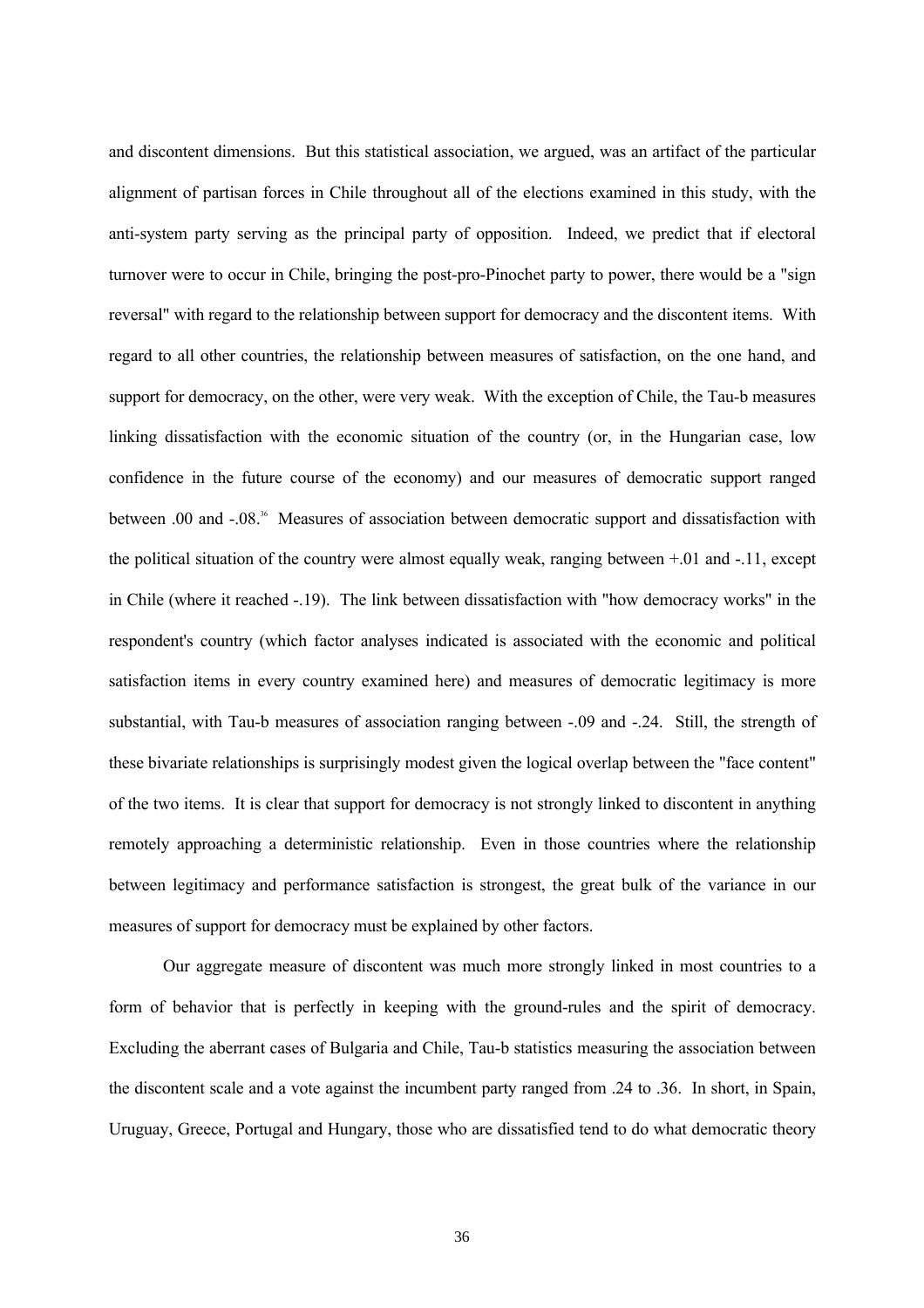suggests they should do--they cast ballots to oust the incumbent party from power and replace it with an alternative government. This pattern was corroborated by the factor analyses of these data, which clearly located the variable measuring *Vote* in the satisfaction cluster in these four countries.

 Without exception, the principal behavioral correlate of the three items making up the disaffection scale was a low level of involvement in politics (Torcal 2001a). The construct validity of our concept of political disaffection is substantially reinforced by this finding. So, too, is the autonomy of that attitudinal dimension. The Tau-b measures of association between the disaffection scale and the DemBest measure of support democracy range between statistically insignificant coefficients of +.04 and -.04 in Spain, Uruguay, Greece, Portugal and Chile, and is statistically significant at the .001 or better only in Bulgaria (Tau-b =  $-10$ ). The relationship between disaffection and the DemAuth item is stronger in Greece (-.10), and is of moderate strength only in Hungary (-.19). In no country does the factor analysis of these data place disaffection in the same attitudinal domain as either of our measures of support for democracy. Similarly, the disaffection cluster is empirically distinct from the indicators of dissatisfaction. Factor analysis in for every country placed these two scales on different attitudinal dimensions, and the bivariate measures of association between these two scales ranged between -.01 and  $+11$  in Spain, Uruguay, Portugal, Hungary and Bulgaria. Only in Greece  $(+.20)$  and Chile  $(+.18)$ was the link between these two attitudinal dimensions moderately strong, but even in these cases the correlations between these two latent factors in the confirmatory factor analysis were just .11 and -.08.

 What, then, are the correlates of support for democracy or its absence? In the cases of Chile, Spain in 1979, and Italy in 1983, it is clear that a disproportionate number of those lacking in attitudinal support for democracy cast their votes for antisystem parties. Similarly, in the cases of Bulgaria and Chile, even though at the time of the election the party in question had shifted towards support for democracy and conformity with its behavioral norms, those parties that had served as symbols of authoritarian rule during the early stages of the transition to democracy continued to attract the support of those who were low in their attitudinal commitment to democracy. We are thus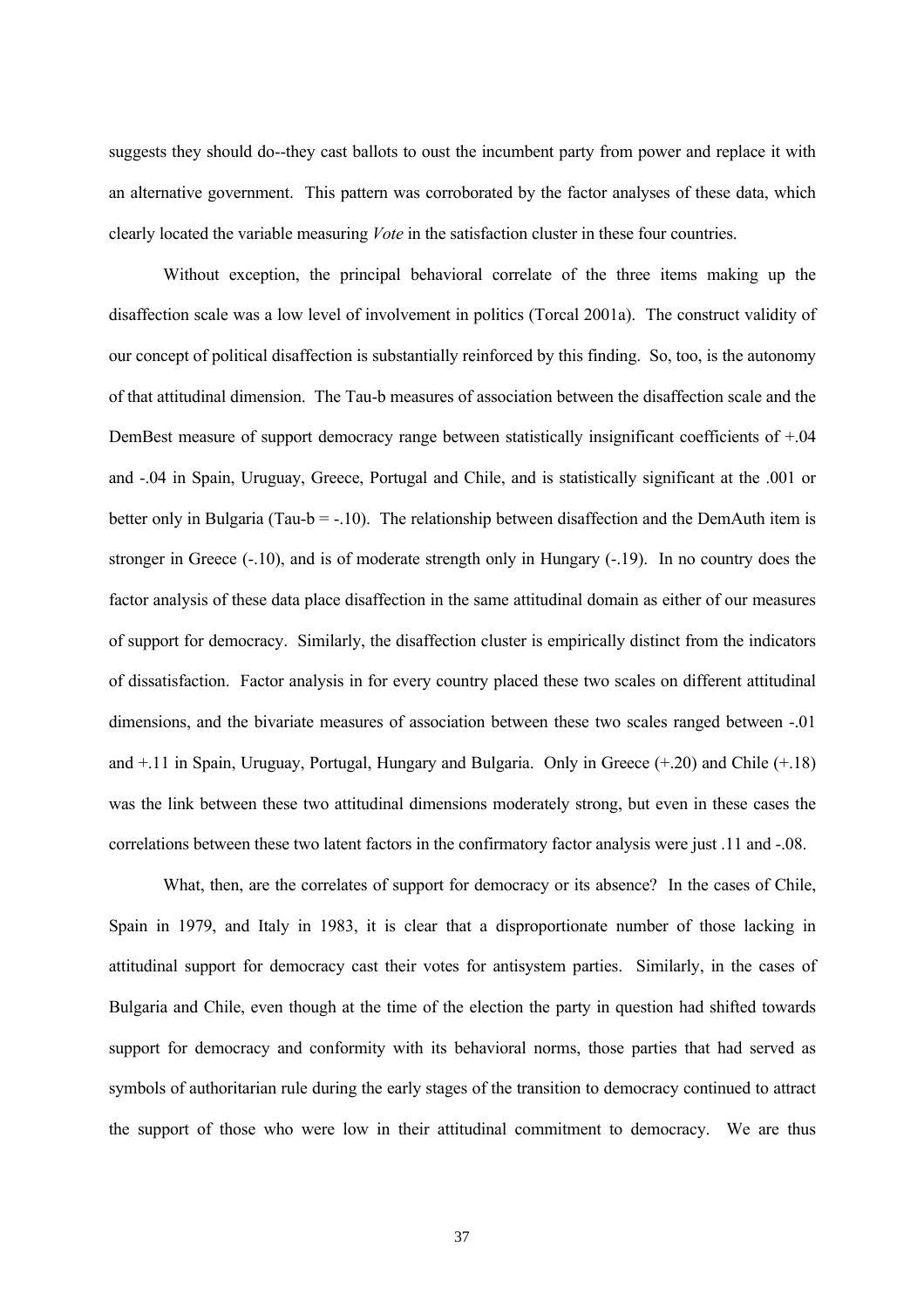presented with a mixed picture concerning the ability of political elites to alter their political images and, accordingly, their electoral fortunes: to some considerable degree (as in Spain and Italy), elites have been able divorce themselves and their parties from antidemocratic stands with which they had previously been associated; however, the inability of comparable parties and elites in Bulgaria and Chile to distance themselves from the authoritarian past also suggests that these historical legacies may be difficult to erase from the minds of voters, despite their considerable efforts to embrace democracy.

 These findings suggest that the manner in which democratic consolidation has been conceptualized in previous work is consistent with political reality, and holds together as a coherent and politically meaningful concept. In that work (see, for example, Gunther, Puhle and Diamandouros 1995; Linz and Stepan 1996; Merkl 1998; Morlino 1998, ch.2; Diamond 1999, ch.3), it is argued that the concept of democratic consolidation is multidimensional, and has at its core the widespread acknowledgement of the legitimacy of democratic institutions at both the elite and mass levels. It was also asserted that the absence of significant support for anti-system parties could be used as one of several possible operational indicators of consolidation. Some critics have subsequently attacked the notion that the presence or absence of significant anti-system parties can or should be used in this manner (e.g., Encarnación 2000, 489). In this empirical study of support for democracy at the mass level in several new democratic systems, however, we have shown that support for anti-system parties and a lack of attitudinal support for democracy are closely interrelated. Thus, the empirical findings presented in this paper reaffirm our initial conceptualization of democratic consolidation. They also suggest that the development of support for democracy at the mass level is an important task facing political elites and party leaders in new democracies. While the absence of fundamental support for democracy among large numbers of citizens may not, by itself, be sufficient to place the survival of a new democracy in doubt, the growth of an organized political group under the leadership of political entrepreneurs with an anti-system political agenda may pose a real threat to the regime. As we have seen, the absence of support for democracy at the mass level may be a prerequisite or facilitating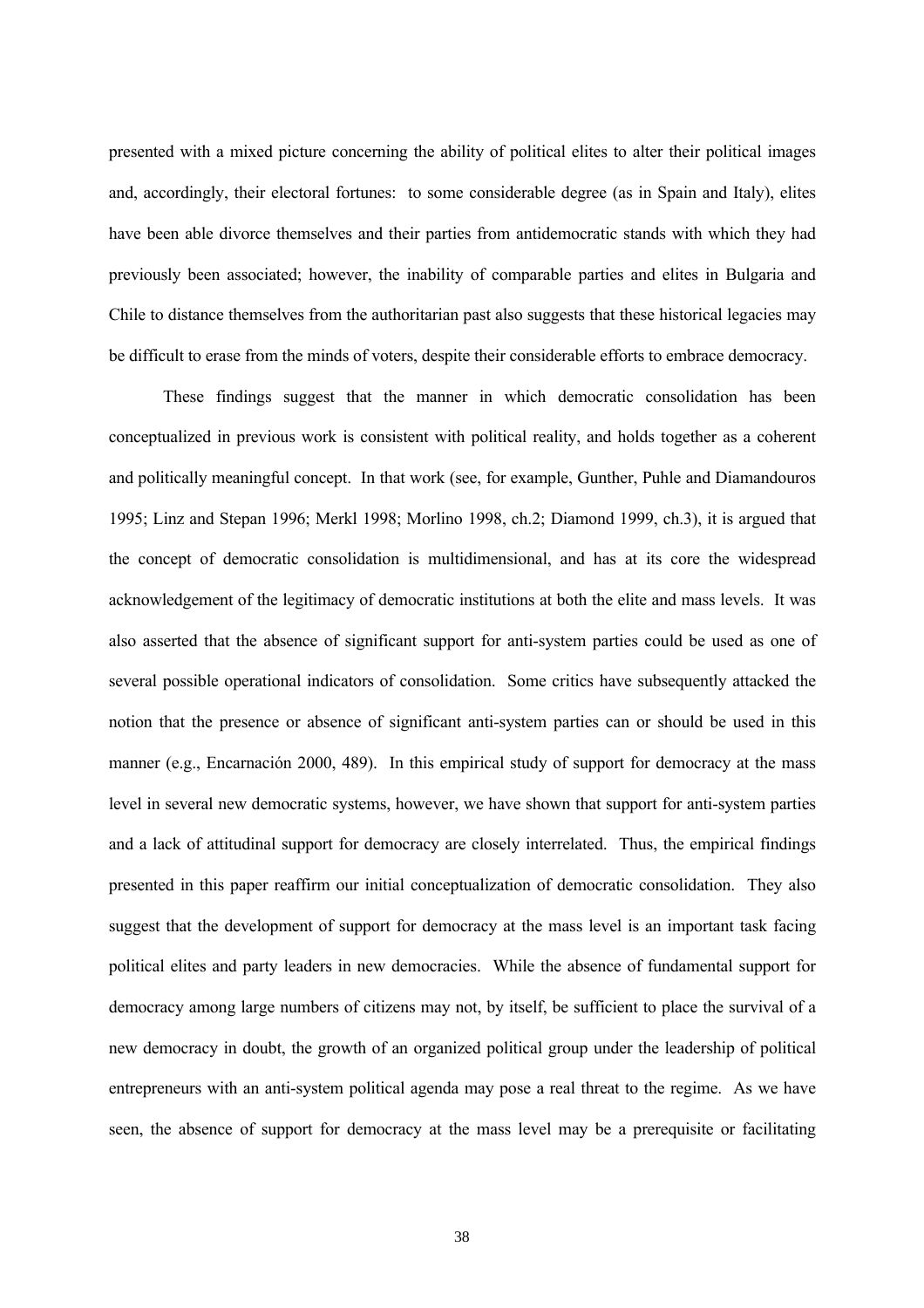condition for the development of an organized anti-system party with the capacity to pose a threat to the stability or even survival of a new democratic regime.

 These findings provide reassuring evidence that voters, and citizens in democratic systems more generally, are more sophisticated than some one-dimensional approaches to the study of politics would suggest. They suggest that economic-reductionist arguments about individual behavior and regime survival may be predicated upon excessively simplistic models of human behavior. By positing, for example, that dissatisfaction with the current state of the economy or with the performance of the incumbent government will undermine support for democracy, *per se*, they do an injustice to the somewhat more sophisticated responses that are reflected in these data. In accord with democratic theory, discontent leads citizens to cast ballots in a manner intended to replace the incumbent government with a new set of elected officials. But there is little evidence here that dissatisfaction with economic performance, with the performance of the incumbent, with the political situation of the country, or even with the way democracy is working at that particular time leads citizens to withdraw their support for democratic forms of governance in general or for the current democratic regime, in particular. In short, most citizens who are angry about how the current government is running the country tend to respond by voting to "throw the bums out," rather than by rooting for the colonels and their tanks to overturn democracy and replace it with an authoritarian regime. Citizens, in these democratic systems at least, are not that simplistic and illogical.

 But the preceding analysis has also shown that not all citizens are alike, and that some may take the responsibilities of voters as portrayed in "civics textbooks" more seriously than others. Those who hold attitudes reflective of political disaffection may vote regularly, but they less frequently follow political news through the media (especially through the normally more "information-dense" print media) and are much less well informed about politics. In short, disaffection may not reduce the aggregate level of voting turnout in these democratic systems, but it may contribute to a relatively low quality of democracy in which a significant segment of the electorate is made up of irresponsible voters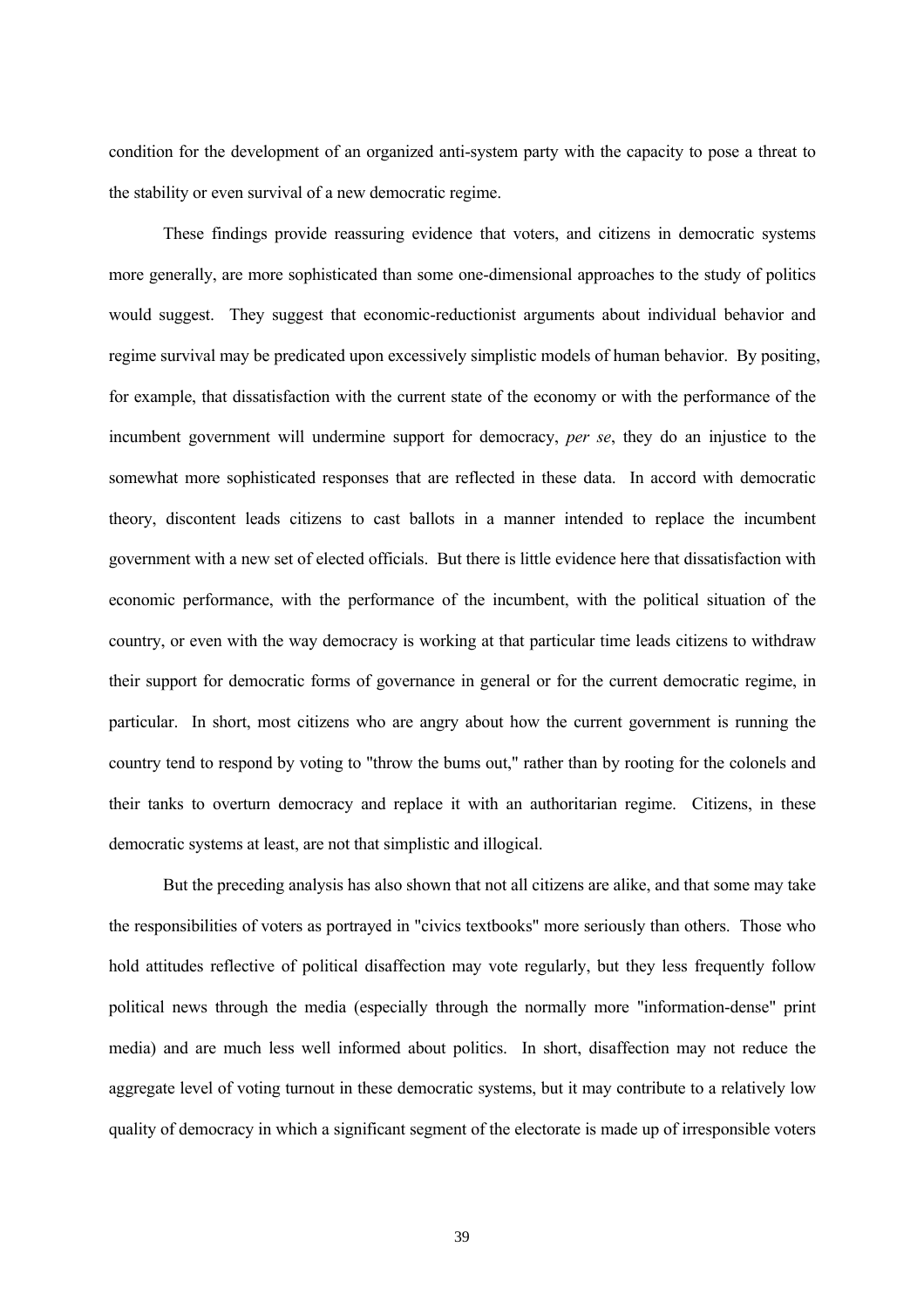who have not "done their homework" to a degree that would enable them to cast informed ballots.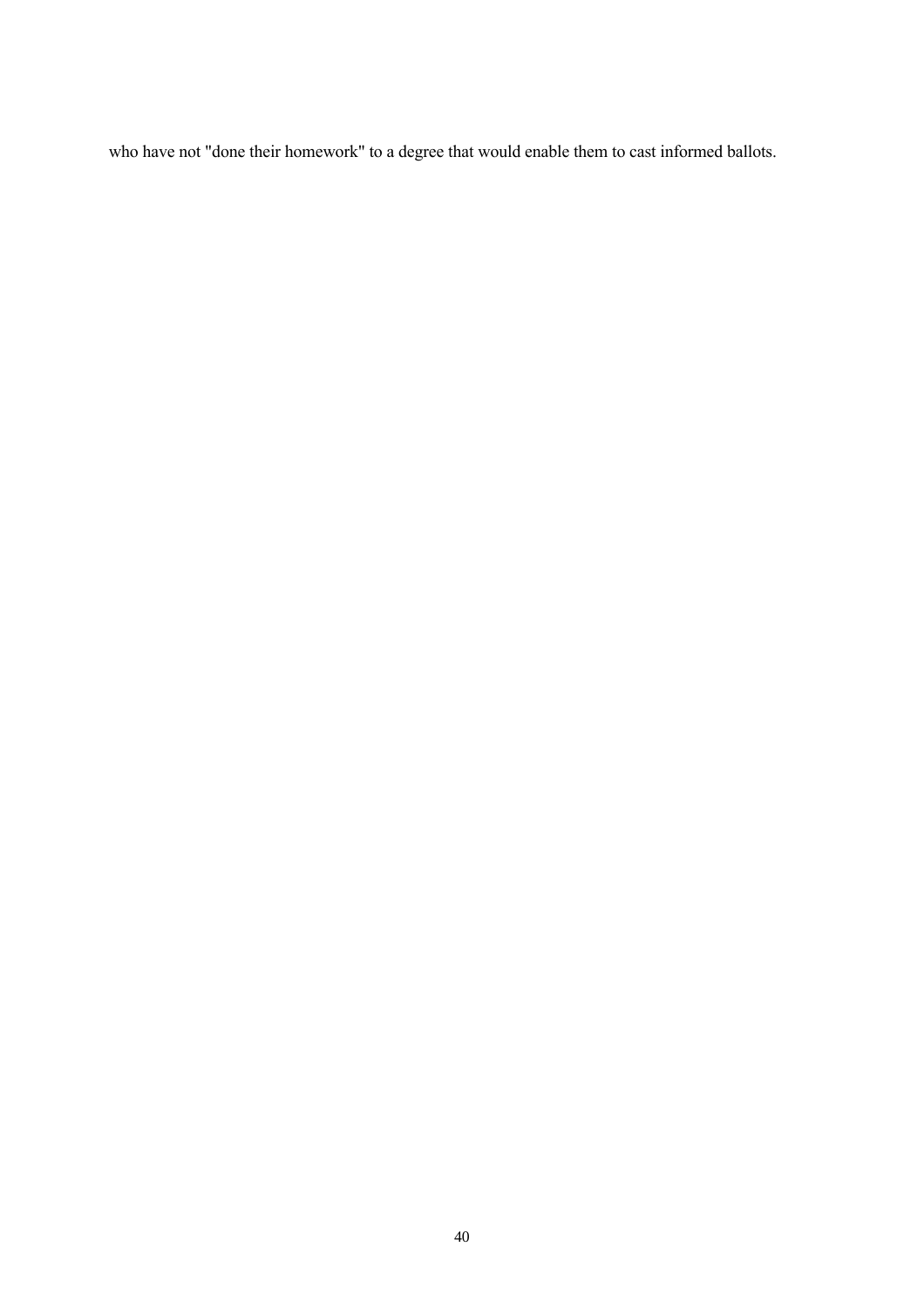#### **Notes**

1. The authors would like to express their deep gratitude to Lorenzo Bursattin for his collaboration and assistance in conducting the various rounds of confirmatory factor analysis that play such a significant role in this empirical study.

2. The CNEP incorporates a sizable common core of questions into national election surveys. Its initial phase included studies of elections in Germany (1990), the United States (1992), Japan (1992), The United Kingdom (1992) and Spain (1993). The second phase of this project (CNEP II) added to this original core studies of elections in Chile (1993), Uruguay (1994), Italy (1996), Greece (1996), Bulgaria (1996), Hungary (1998), Hong Kong (1998 and 2000), and Indonesia (1999). Portugal has subsequently joined this project, but its 2002 election study did not include the full battery of CNEP core questions. CNEP II focuses primarily on new democracies, and is supported by generous grants from the Volkswagen Stiftung and the Mershon Center of Ohio State University. The coordinators of CNEP II are Richard Gunther, José Ramón Montero and Hans-Jürgen Puhle.

3. See Kornberg and Clarke (1992, ch. 1), Norris (1999b) and Klingemann (1999).

4. In our view, this latter claim is patently incorrect. Citizens who have recently experienced a transition from a dictatorship are able to both distinguish between authoritarian and democratic rule, and to separate their evaluations of system performance (satisfaction) from their support for the current democratic regime (legitimacy). See Morlino and Montero (1995); McDonough, Barnes and López Pina (1998, ch. 2); Rose, Mishler and Haerpfer (1998, ch.5); and Mishler and Rose (2002).

5. Montero, Gunther and Torcal (1997); Torcal (2001 and 2002a); and Diamond (1999, ch. 5). Also see (Morlino 1998, ch3), Norris (1999b), and Klingemann (1999), which make a distinction between the first two of these dimensions (but not the third); and Rose (1997), for a discussion of a number of relevant survey measures.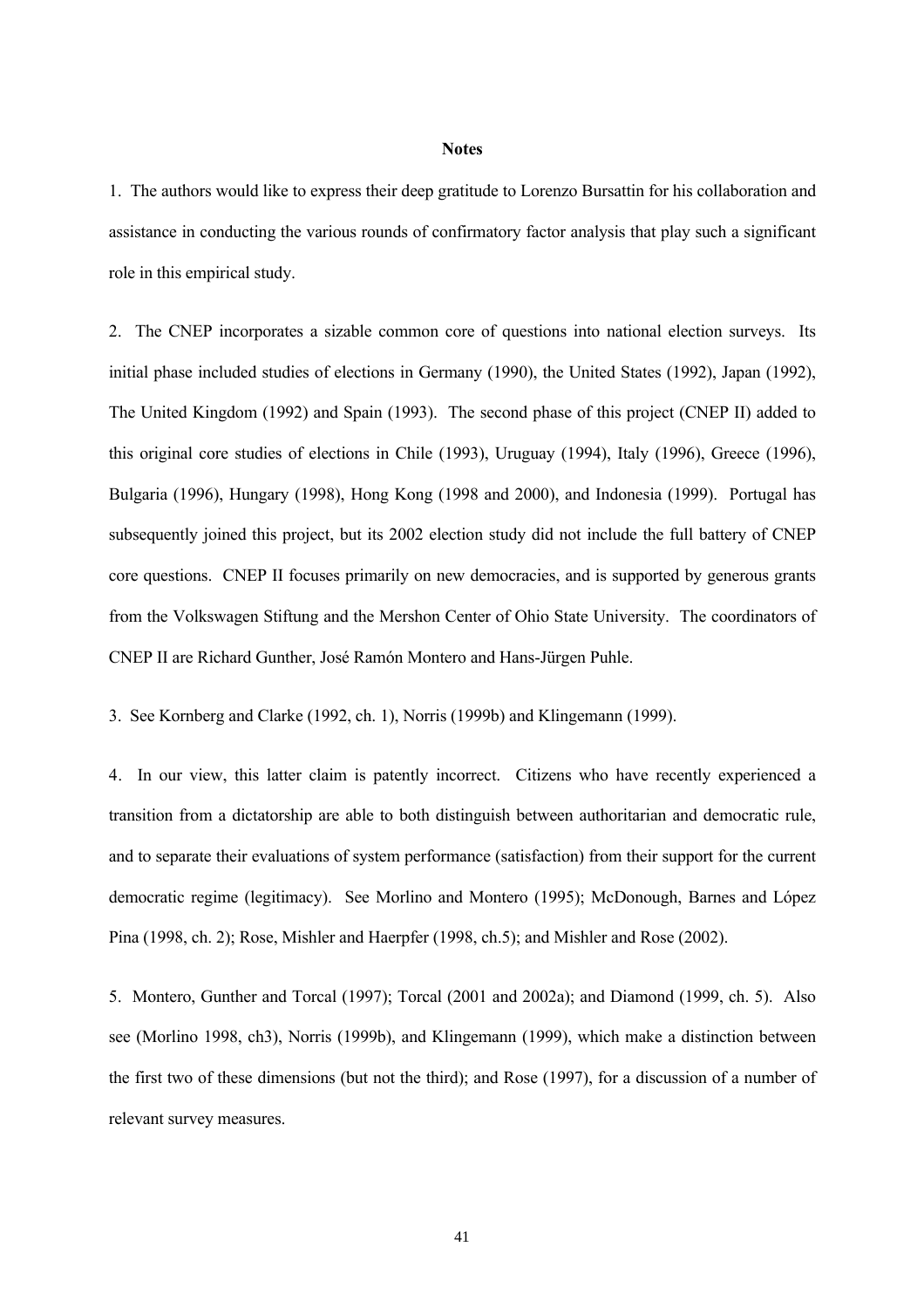6. For similar statements basing concepts of democratic support on the so-called "Churchill" notion of the lesser evil, see Rose and Mishler (1996), and Shin and Wells (2001). Also see Morlino (1998, ch. 3), and Diamond (1999, ch. 5).

7. For enlightening discussions of satisfaction with the performance of democracy and/or democratic institutions, see Schmitt (1983); Fuchs, Guidorossi and Svensson (1995); Remmer (1996); Anderson and Guillory (1997); Nye (1997); Anderson (1998z and 1998b); Norris (1999b); Newton and Norris (2000); Foweraker and Krznaric (2000); and Linde and Ekman (2003). For a critique of alleged analytical deficiencies in this indicator, see Canache, Mondak and Seligson (2001). The October 2001 edition of the *International Political Science Review*, edited by Richard I. Hofferbert and Christopher J. Anderson, was devoted to the theme of "The Dynamics of Democratic Satisfaction."

8. For different conceptions of disaffection, see Morlino and Tarchi (1996), and Pharr and Putnam (2000), although the latter never presents an explicit definition of disaffection.

9. We also found precisely the same kinds of differences between dissatisfaction and disaffection in a recent study of anti-party attitudes (see Torcal, Gunther and Montero [2002]).

10. While similar results from analyses of survey data from other countries revealed the same close relationship between satisfaction with the performance of democracy and with the current state of the economy (e.g., Anderson 1998; Franz 1986; and Tóka 1995), other studies have demonstrated the limited effects of the political economy of attitudes linking satisfaction with democratic performance (see Clark, Dutt and Kornberg 1993; Linz and Stepan 1996, ch.5; and McAllister 1999). Among the many other factors besides the economy that affect the evaluation of the performance of new democracies are those related to a rejection of the former regime (Morlino and Montero 1995; Mishler and Rose 1999b); respect for fundamental liberties (Diamond 1999, 192; and Hofferbert and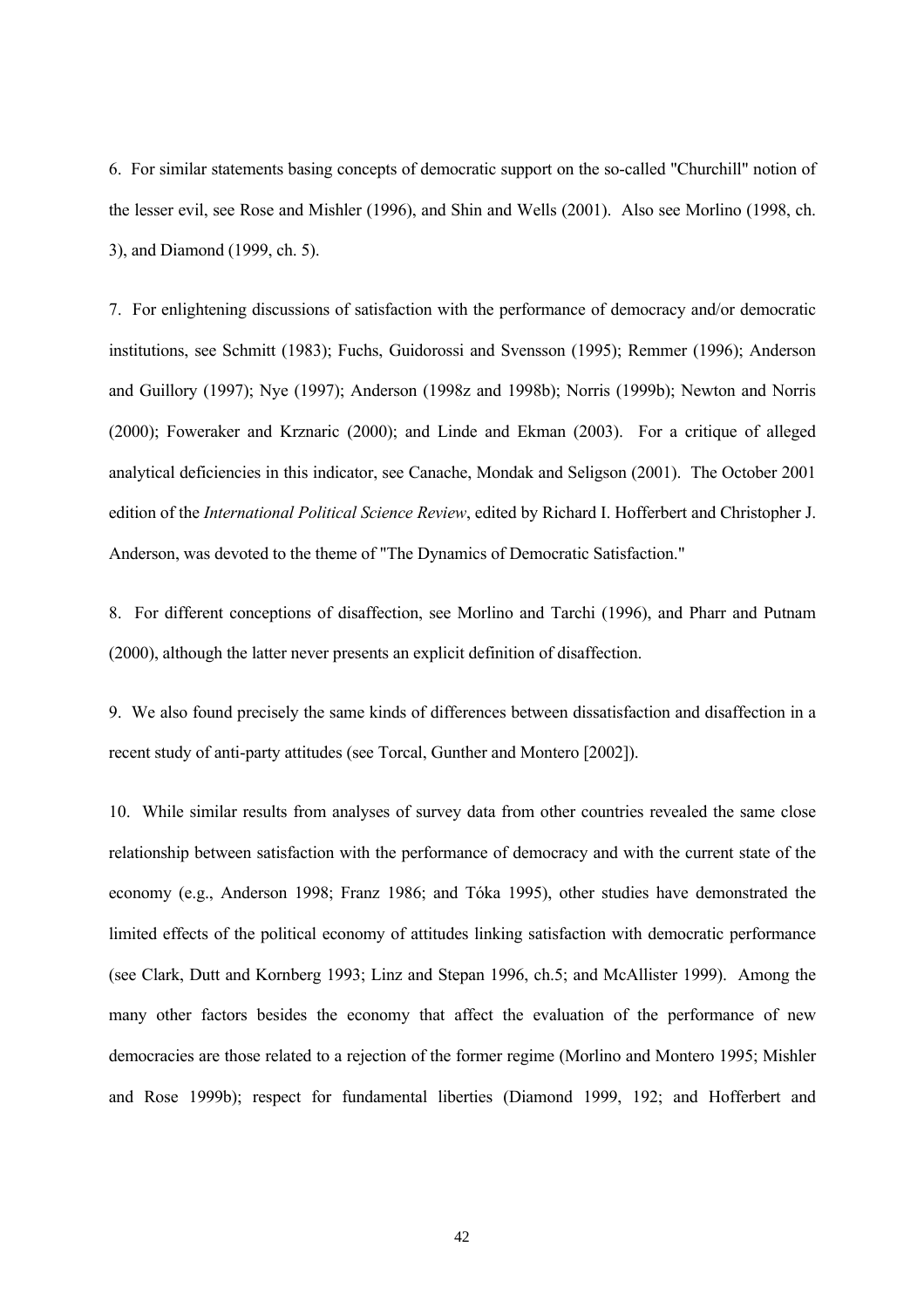Klingemann 1999); some institutional features of the political system (Anderson and Guillory 1997); the levels of corruption (Seligson 2002; Anderson and Tverdova 2003); a public awareness of the limited capacity of governments to resolve problems or, more generally, to "deliver" (Kaase and Newton 1995, 75); the patience of citizens who realize that solving some problems may take several years (Rose and Mishler 1996; Bruszt 1998); and the timing and outcomes of elections (Nadeu, et al, 2000; Banducci and Karp 2003).

11. It should be noted that studies of the evolution of measures of satisfaction (or specific support) and legitimacy (or diffuse support) in other countries have also found the same pattern of fluctuation in the former and stability in the latter sets of survey responses (see Klingemann 1999; Finkel, Muller and Seligson 1989; Gibson 2000). For an analysis of the internal dimensionality of attitudes of satisfaction with the performance of government and with the regime, see Cusack (1999).

12. As noted above, the CNEP incorporates a sizable common core of questions into national election surveys. The 1993 post-election survey of Spain was conducted by DATA, S.A. under the direction of Richard Gunther and José Ramón Montero, with generous financial support from the Comisión Interministerial de Ciencia y Tecnología (CICYT). (For additional information about the Spanish survey, see Montero [1994].) The principal investigators of the other country surveys whose data are used in this project are P. Nikiforos Diamandouros and Ilias Nicolocopoulos (Greece), Eugenio Tironi and Felipe Agüero (Chile), Pablo Mieres and Richard Gunther (Uruguay), Georgi Karasimeonov and Richard Gunther (Bulgaria), Tibor Gazso and Richard Gunther (Hungary), and Kuan Hsin-chi and Lau Siu-kai (Hong Kong). Although the Portuguese team did not officially join the CNEP until 2003, and therefore did not include the full battery of CNEP core questionnaire items, the 2002 Portuguese election survey directed by André Freire, Marina Costa Lobo, Pedro Magalhães and Ana Espírito Santo (see Freire, et al [2002]) generated a substantial volume of comparable data that have been analyzed in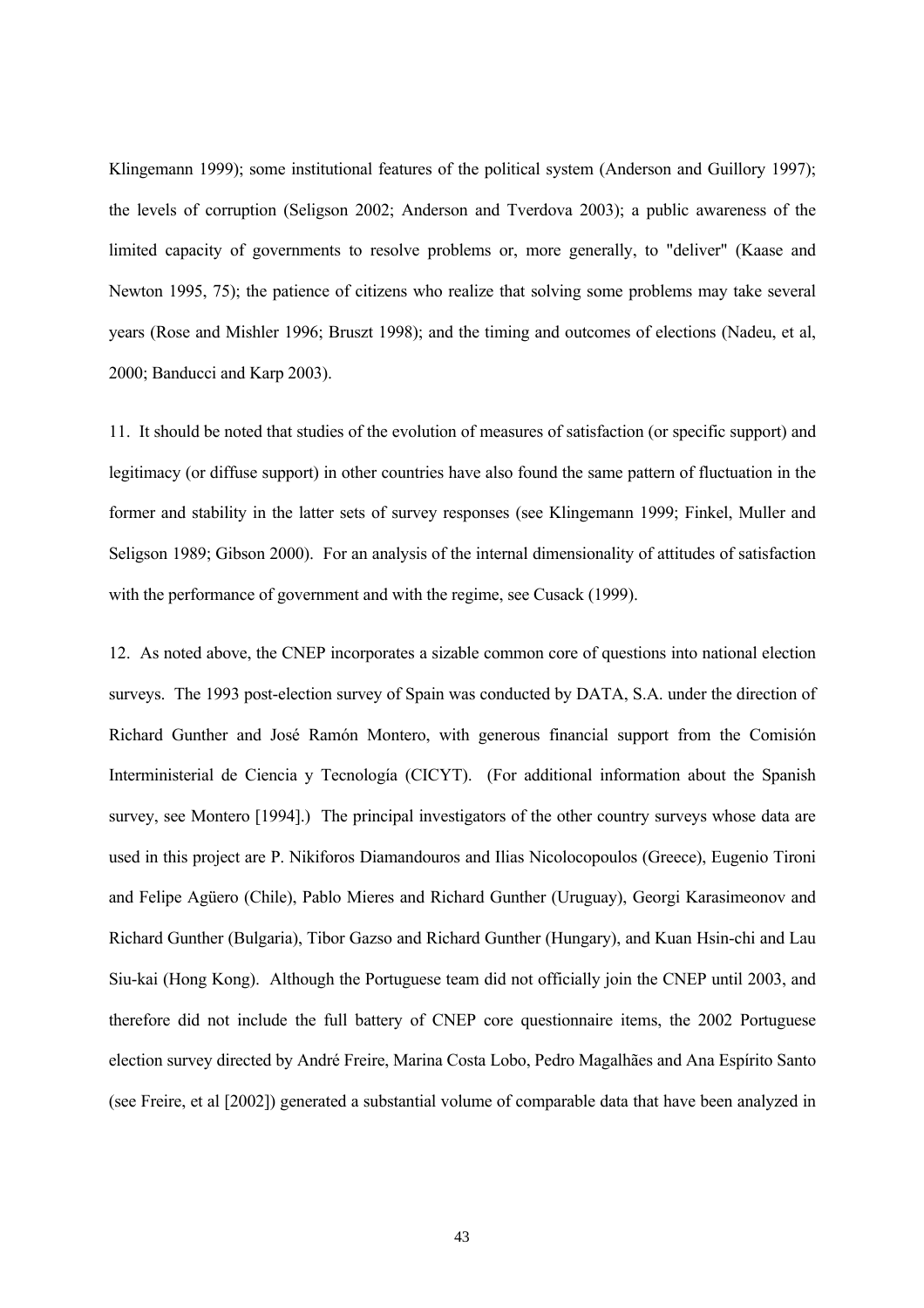this chapter. Also used in a more limited manner are data from Italian surveys conducted in 1985 and 1996 as parts of the Four Nation Study (Giacomo Sani and Julián Santamaría, coordinators) and the CNEP (Paolo Bellucci, Roberto Cartocci, Piergiorgio Corbetta, Ilvo Diamanti, Aldo Di Virgilio, Marco Maraffi, Arturo Parisi, Gianfranco Pasquino, Hans Schadee, and Paolo Segatti, co-principal investigators). (For additional information about the 1996 Italian survey, see Gasperoni [1997].) For various reasons, we have not included the cases of Hong Kong and Indonesia in this comparative analysis. (For additional information about the Hong Kong study, see Hsin-chi Kuan and Siu-kai Lao [2002].)

13. The Portuguese item asked respondents about the following statement: "Democracy may have problems, but it's better than any other form of government." 33 percent of respondents strongly agreed with this statement, and another 48 percent agreed; only 4 percent and 1 percent, respectively, disagreed or strongly disagreed, while 14 percent said they did not know how to respond. In 1985, and with an identical item format, DemAuth was included in the Four Nation Study of Portugal, Spain, Greece and Italy. The percentages of those survey respondents who selected the democratic alternative ranged between 61 percent in Portugal (with 23 percent not answering this question) and 87 percent in Greece, with Italy and Spain falling between these two extremes with 70 percent of those interviewed supporting democracy. (See Morlino and Montero 1995, 236.)

14. Those items with agree/disagree response categories were recoded as follows: agreement was coded as 1, disagreement as 3, and "it depends," "neither" or "both" as 2, with a non-response coded as missing data.

15. These findings have been remarkably consistent over time; similar results were obtained from analysis of data collected in 1979 and 1982 post-election surveys, which included many of the items that were subsequently included in the CNEP surveys (see Maravall 1997, ch.5); also see Torcal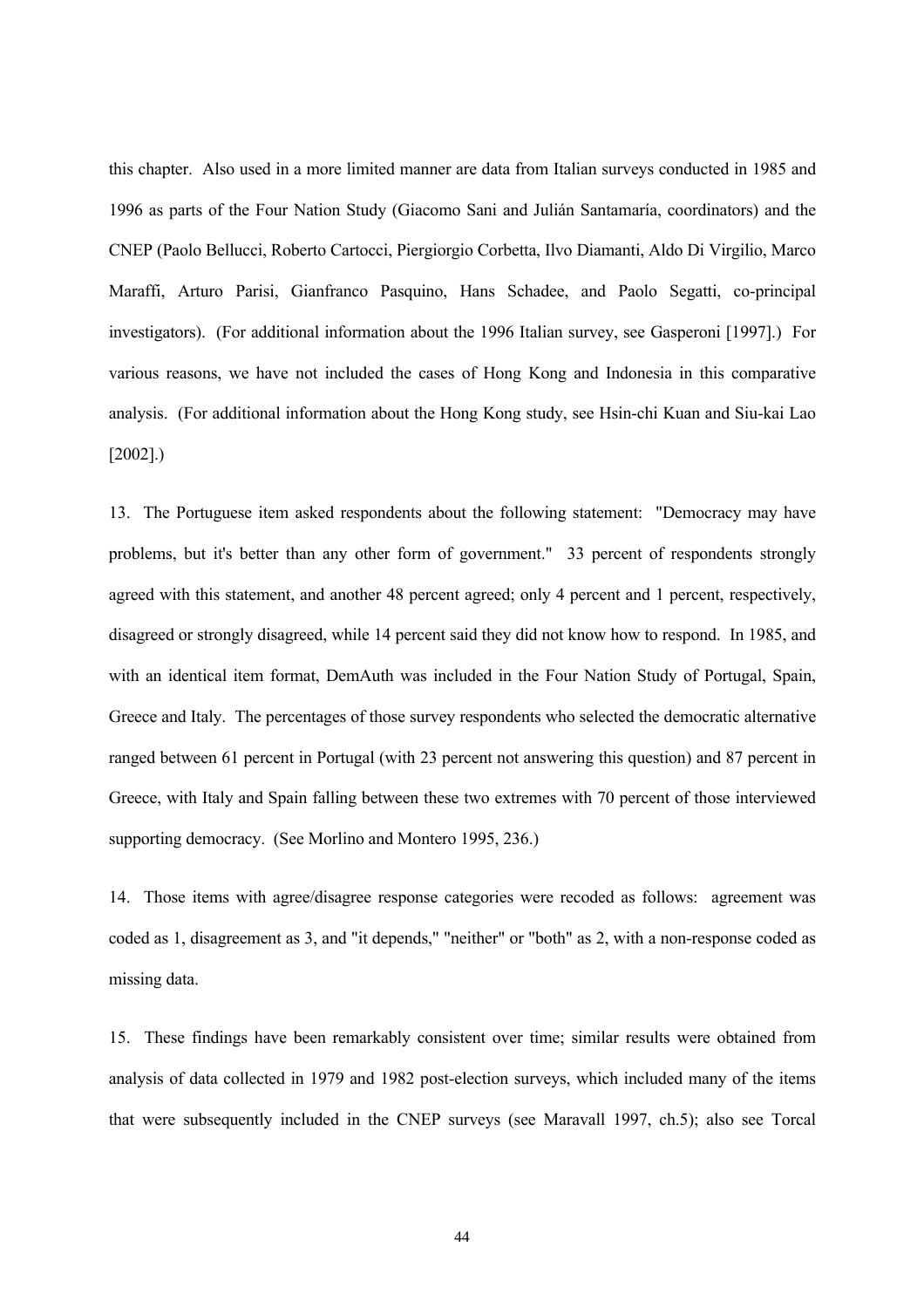(2002a, ch.3 and 2001), which reaches the same conclusions using different data sets, variables and statistical analyses.

16. In a confirmatory factor analysis, a specific structure of clustering among variables is hypothesized and empirically tested. This approach not only generates "goodness-of-fit" statistics, but also allows for the calculation of correlations among the variables within each cluster and between these "implicit factors."

17. Factor loadings for the three items in the discontent cluster (except for the one item set initially at 1.00) ranged between .61 and .87 for Spain, .55 and .94 in Uruguay, and .51 and .80 in Greece. Factor loadings among items in the disaffection clusters ranged between .48 and .50 in Spain, .95 and .98 in Uruguay, and .98 and 1.14 in Greece.

18. The RMSEA is a goodness-of-fit statistic that is sensitive to the number of estimated parameters in the model, which is to say, its complexity. Values less than .05 indicate very good fit, values as high as .08 reflect reasonable errors of approximation, and values above .10 indicate poor fit.

19. It should be reiterated that, unlike the DemBest item used in the CNEP surveys, which provided only three possible responses (agree, disagree and "it depends") with regard to the statement that "Democracy is the best political system for a country like ours," the Portuguese 2002 election study allowed respondents to strongly agree, agree, disagree or strongly disagree with the proposition that "Democracy may have problems, but it's better than any other form of government."

20. Within the discontent cluster, the factor loadings for the GovPerf and DemSat variables are just .15 and .10, respectively (with EconSat set  $= 1.0$ ); and within the disaffection cluster, DontCare has a factor loading of just  $.14$  (with PolComp set = 1.0).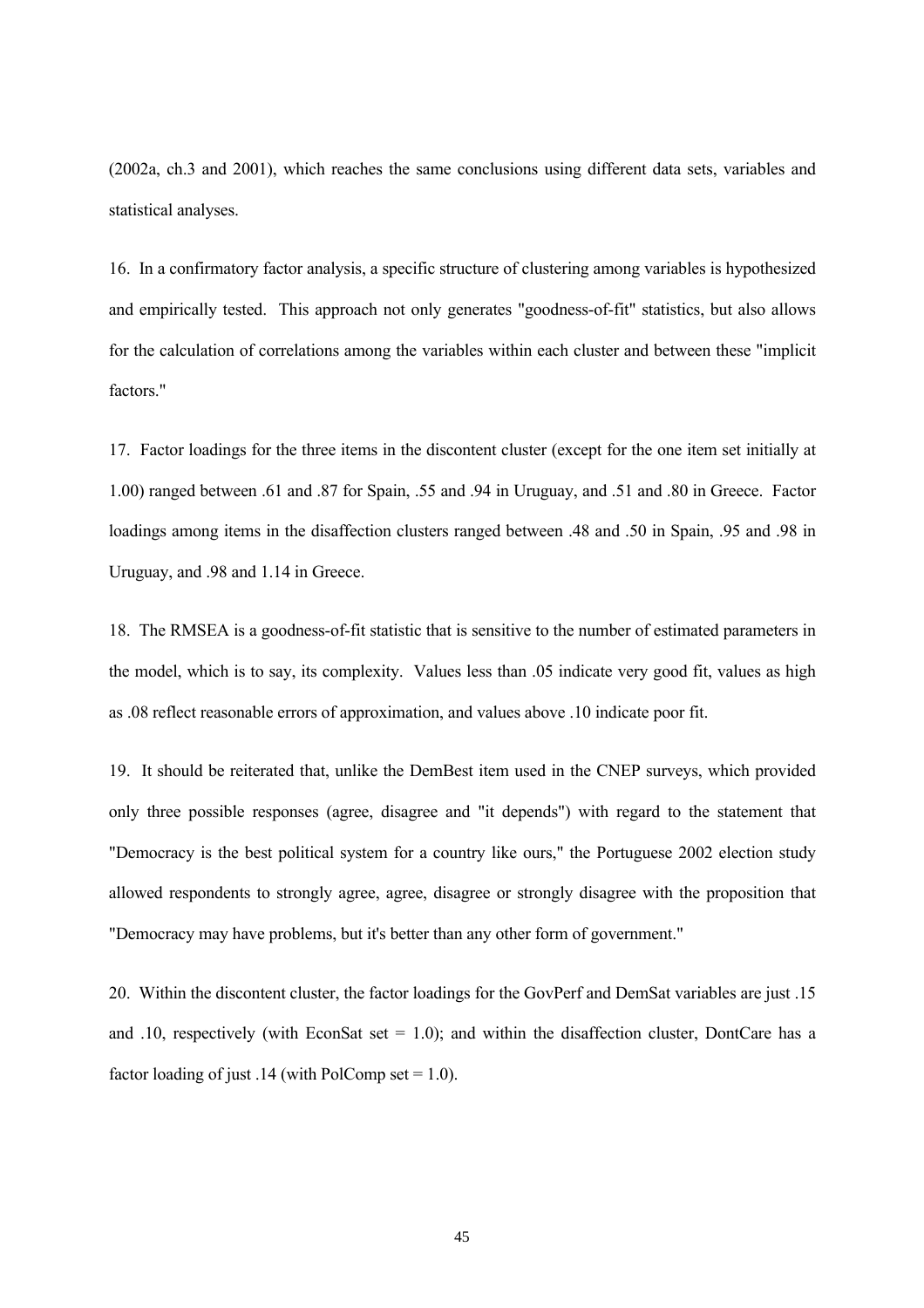21. Using this alternative measure, 6 percent of respondents regarded their personal economic situation as good or very good, 26 as fair, 36 percent as bad, and 32 percent as very bad.

22. This finding is consistent with those of Mishler and Rose (2002), and Evans and Whitefield 1995. While the former study found that in seven Central and East European democracies the impact of political performance is greater than that of economic performance (and its impact is increasing), the latter study found that the combined impact of five different variables measuring current, prospective and retrospective assessments of the performance of the economy in eight post-Soviet Eastern European democracies explained less than five percent of the variance in support for democracy.

23. Among the discontent items (with PolitSit set at 1.0), EconSit's factor loading was .74, and that of DemSat was .50; among the disaffection items (with PolComp equal to 1.0), the factor loading for NoInflu was .88, and that of DontCare was .80.

24 . Data presented in Tóka (1995), however, clearly reveal that this measure of "economic confidence" performs in much the same way as our measure of economic satisfaction in four post-Soviet Central European democracies, providing some reassurance that this measure might serve as an adequate surrogate for inclusion in our factor analysis.

25. The correlations among the three latent factors in the confirmatory factor analysis range from .02 to .04.

26. In the case of Hungary, EconCon and RespCon (reflecting confidence in the condition of the economy) were used instead.

27. In order to control for the partisan contamination of perceptions of the economic and political situation of the country, we re-ran these same correlation and factor analysis procedures after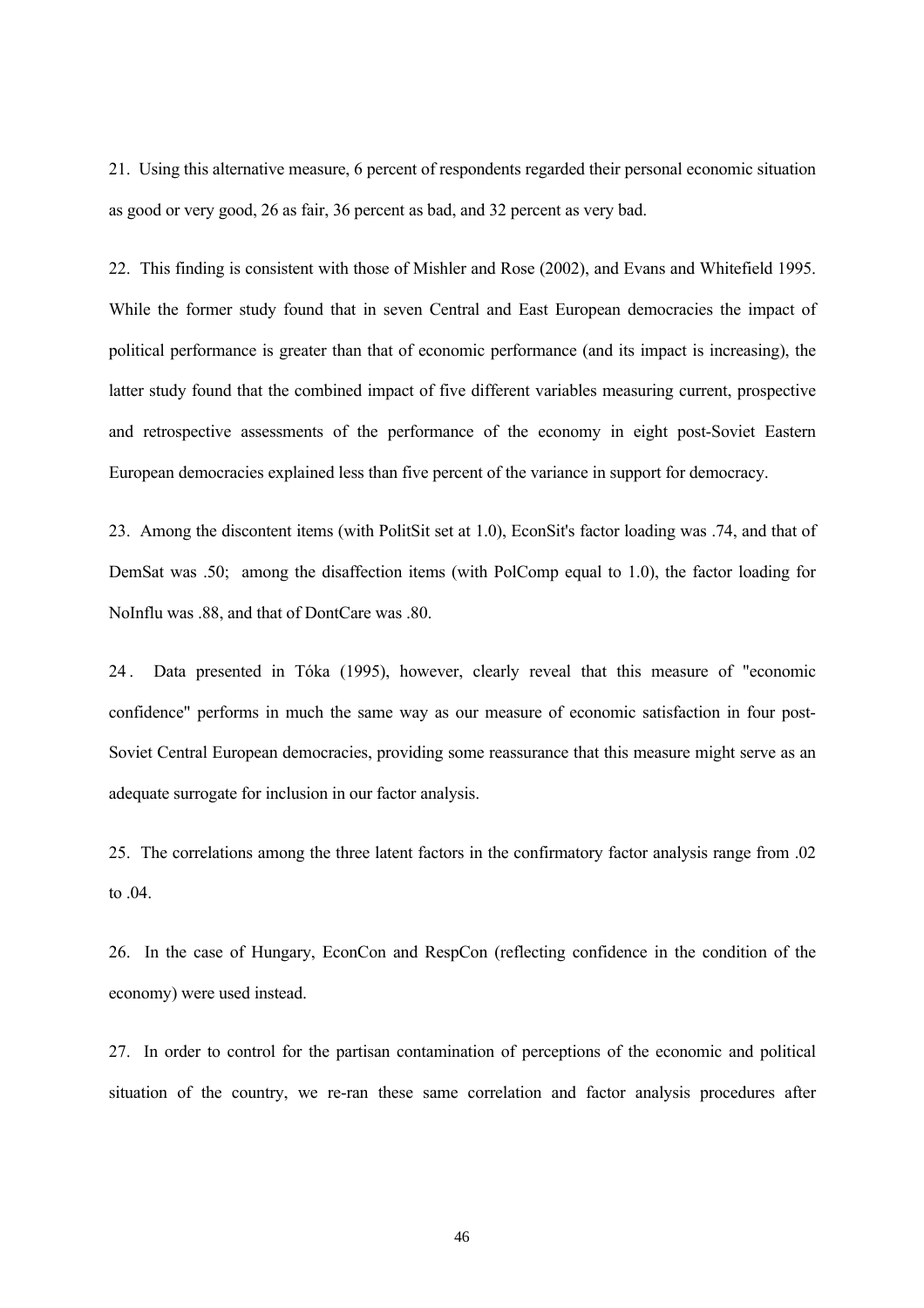controlling for partisanship. Among those who identify with a party belonging to the pro-democratic and progressive Concertación alliance, the Tau-b statistics linking DemBest to the three dissatisfaction measures was reduced to -.02, -.06 and -.18, respectively, with only the relationship with DemSat being statistically significant ( $\omega$ , 01). The factor analysis revealed that the three discontent measures formed one attitudinal dimension (with factor loadings ranging between .610 and .650) that was much less strongly linked to the DemBest measure of support for democracy (whose factor loading on that dimension declined to .326).

28. On the 1999/2000 campaign, see Garretón 2000; and Torcal and Mainwaring 2003.

29. Among the manu studies analyzing political and parties elites in Central and Eastern Europe, see Higley et al (1998); and Higley and Lengyel (1999).

30. Indeed, respondents in our 1998 CNEP Hungarian survey who were former members of the Hungarian Communist Party were actually *more* supportive of democracy than were non-members: 78 percent of former Communists selected the democratic response to the DemAuth question, vs. just 63 percent of other respondents), and former Communists were also more supportive of democracy in their responses to the DemBest questions, with 76 percent selecting the democratic alternative (vs. 71 percent of others).

31. On the transformation of the right in Southern Europe, see Pappas (2001). For Greece, the best study of the consolidation of democracy in Greece is Karakatsanis (2001); for Portugal, see Maxwell (1995), and Costa Pinto and Freire (2003); For Spain, there is an extraordinarily large number of studies of the role of elites in the transition to democracy in Spain: e.g., Gunther 1992; Linz 1993); and for a partial but extensive list of such works, see Gunther, Diamandouros and Puhle (1995, 415-421). Also see Linz and Stepan (1996, chapters 6-9).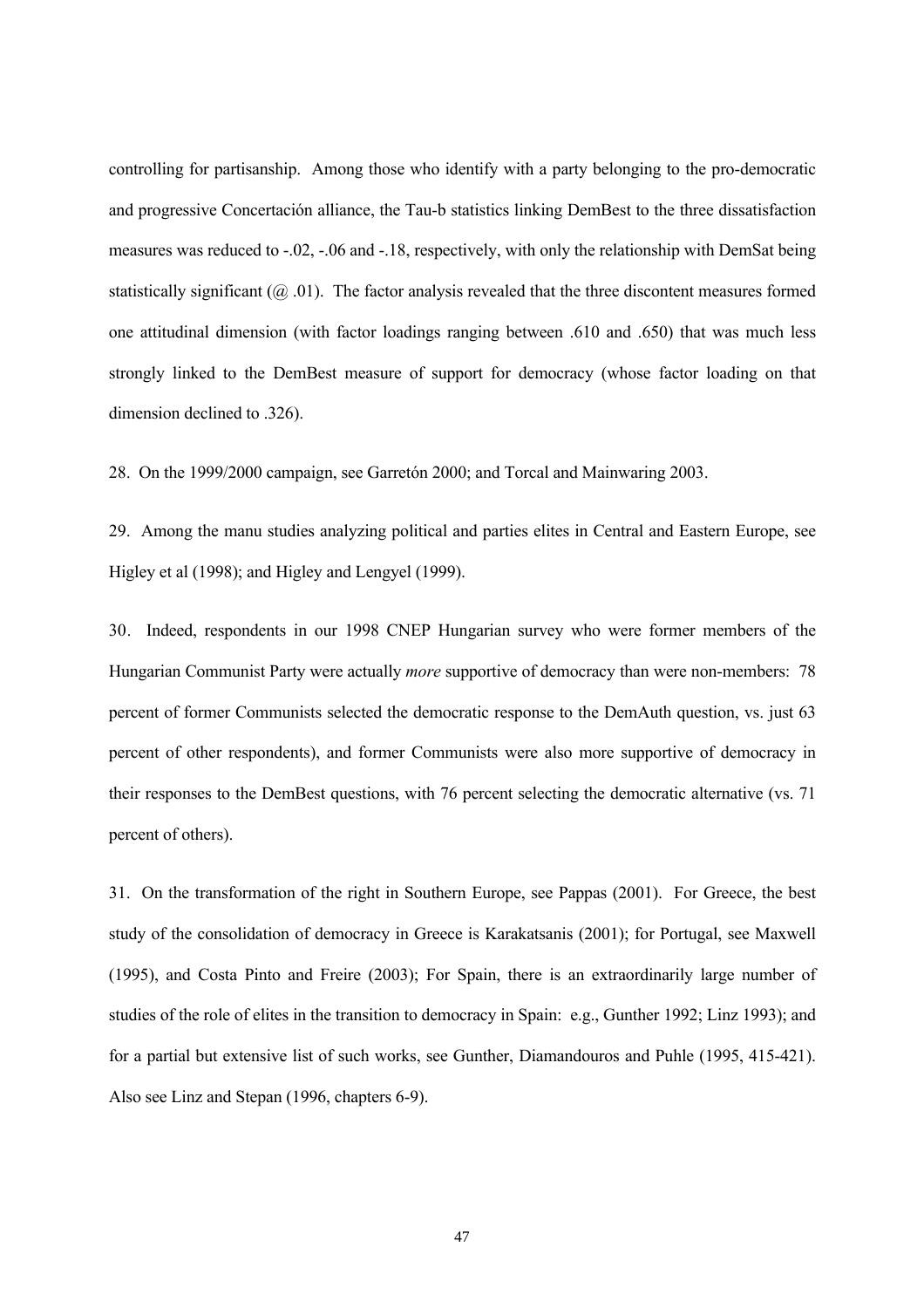32. The Spanish data were derived from a 1979 post-election survey by DATA, S.A., under the direction of Richard Gunther, Giacomo Sani and Goldie Shabad. Generous financial assistance was provided by the National Science Foundation under grant No. SOC77-16451. The opinions, findings and conclusions expressed in this work, however, are those of the authors and do not necessarily reflect the views of the National Science Foundation. (For additional information about this survey, see Gunther, Sani and Shabad 1986.) The very large national sample used in that survey (5,439 respondents) makes it possible to analyze the attitudes of the small percentage of Spaniards who supported the extreme-right Unión Nacional and other parties of the extreme right.

33. 1979 and 1982 data were from post-election surveys conducted by DATA, under the direction of Richard Gunther, Juan Linz, José Ramón Montero, Hans-Jürgen Puhle, Giacomo Sani and Goldie Shabad. For further information about these surveys, see Gunther, Sani and Shabad 1986, and Linz and Montero 1986.

34. This continuity is documented in many other surveys undertaken in Chile since the mid 1980s: see, e.g., Alaminos (1991) and the series of Latino barómetro surveys since 1995. In 2002, for example, just 50 percent of Chilean respondents selected the pro-democratic response to the DemAuth questionnaire item.

35. These data are from the Four Nation Study, undertaken in the spring of 1985 in Portugal, Spain, Italy and Greece under the coordination of Giacomo Sani and Julián Santamaría.

36. It should be noted that these findings are consistent with those from recent studies of the relationship between economic satisfaction and diffuse support for democracy in Poland and Russia (see Slomczynski and Shabad 1999; Zágorski 2001; and Gibson 2000).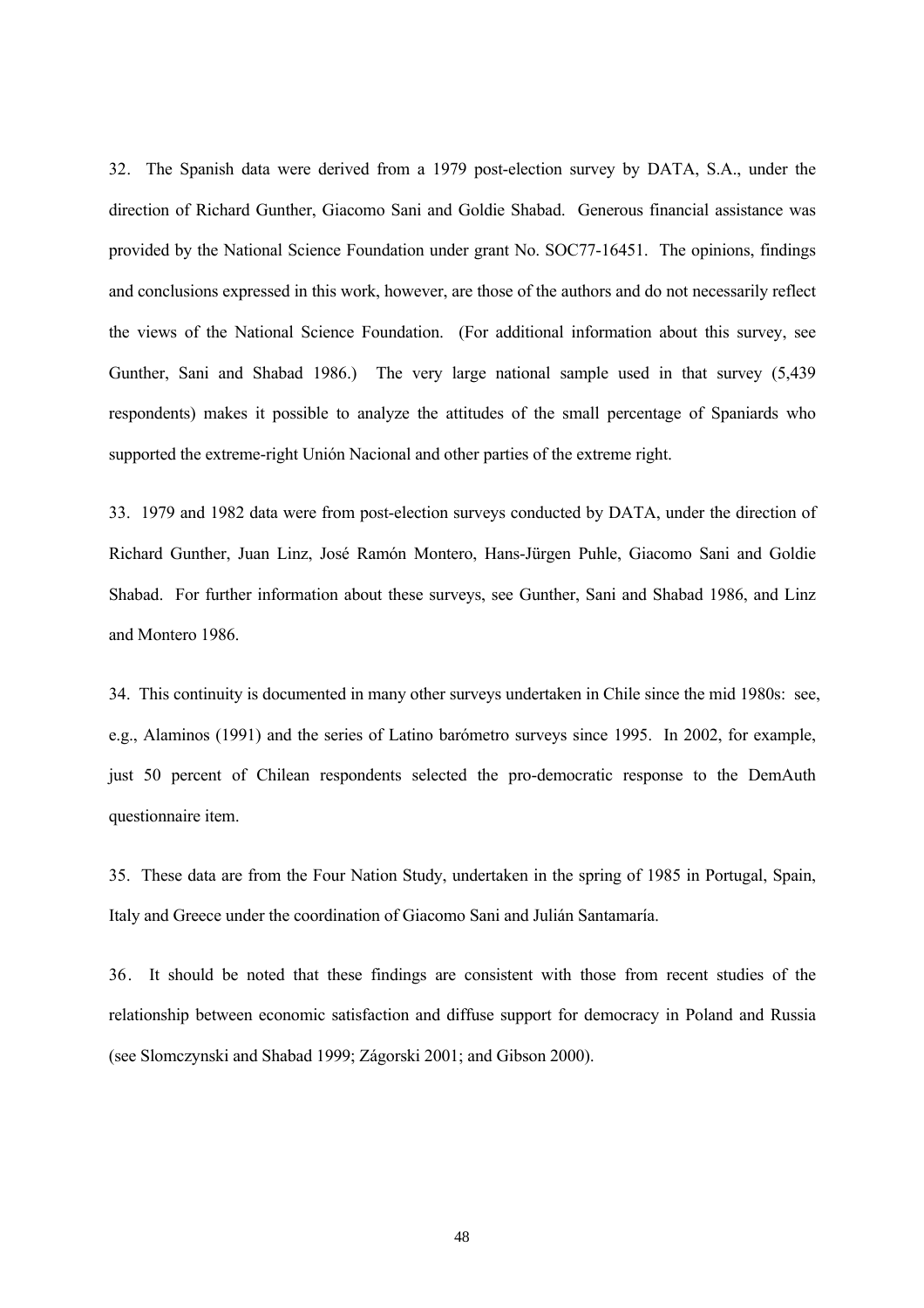#### **References**

- Alaminos, Antonio. 1991. *Chile: transición política y sociedad*. Madrid: Centro de Investigaciones Sociológicas/Sigly XXI.
- Anderson, Christopher A. 1998a. "Parties, Party Systems and Satisfaction with Democratic Performance in the New Europe." In Richard Hofferbert, ed., *Parties and Democracy: Party Structure and Party Performance in Old and New Democracies*. Oxford: Blackwell.
- 1998b. "Political Satisfaction in Old and New Democracies." Institute for European Studies Working Paper 98.4. Ithaca: Cornell University
- Anderson, Christopher J., and Christine A. Guillory. 1997. "Political Institutions and Satisfaction with Democracy: A Cross-National Analysis of Consensus and Majoritarian Systems." *American Political Science Review*, 91, 66-81.
- Anderson, Christopher J., and Yuliya V. Tverdova. 2001. "Winners, Losers and Attitudes About Government in Contemporary Democracies." *International Political Science Review*, 22, 321- 338.
- 2003. "Corruption, Political Allegiances, and Attitudes Toward Government in Contemporary Democracies." *American Journal of Political Science*, 47, 91-109.
- Alexander, Gerard. 2002. *The Sources of Democratic Consolidation*. Ithaca: Cornell University Press.
- Banducci, Susan A., and Jeffrey Karp. 2003. "How Elections Change the Way Citizens View the Political System: Campaigns, Media Effects and Electoral Outcomes in Comparative Perspective." *British Journal of Political Science*, 33, 443-467.
- Bruszt, László. 1998. "The Politics of Patience: Support of Capitalism." In Samuel H. Barnes and János Simon, eds., *The Postcommunist Citizen*. Budapest: Erasmus Foundation and Institute for Political Studies.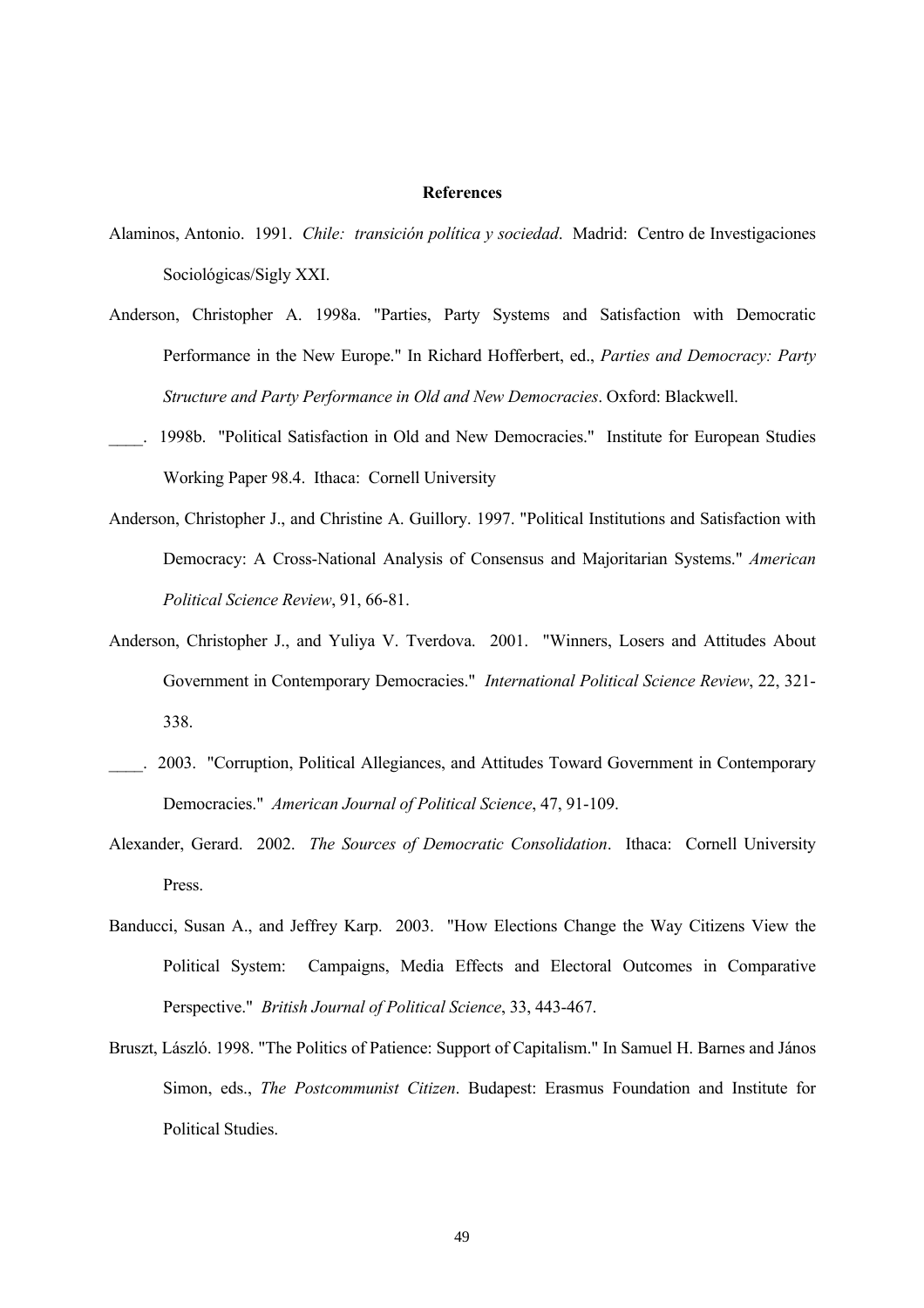- Caciagli, Mario, and Piergiorgio Corbetta, eds. 2002. *La ragioni dell'electore. Perché ha vinto is centro-destra nelle elezioni italiane del 2001*. Bologna: Il Mulino.
- Canache, Gamarys, Jeffrey J. Mondak, and Mitchell A. Seligson. 2001. "Meaning and Measurement in Cross-National Research on Satisfaction with Democracy." *Public Opinion Quarterly*, 65, 506-528.
- Cavarozzi, Marcelo. 1992. "Patterns of Elite Negotiation and Confrontation in Argentina and Chile." In Higley and Gunther 1992.
- Citrin, Jack. 1972. *Political Disaffection in America: 1958-1968*. Ph.D. Dissertation, University of California at Berkeley.
- Citrin, Jack, Herbert McClosky, J. Merrill Shanks, and Paul M. Sniderman. 1975. "Personal and Political Sources of Political Alienation." *British Journal of Political Science*, 5, 1-31.
- Clarke, Harold D., Nitish Dutt and Allan Kornberg. 1993. "The Political Economy of Attitudes Toward Polity and Society in Western European Democracies." *The Journal of Politics*, 55, 998-1021.
- Costa Pinto, António, and André Freire, eds. 2003. *Elites, sociedade e mudança política*. Oeiras: Celta Editora.
- Craig, Stephen C. 1993. *The Malevolent Leaders: Popular Discontent in America*. Boulder, CO: Westview Press.
- Cusack, Thomas R. 1999. "The Shaping of Popular Satisfaction with Government and Regime Performance in Germany." *British Journal of Political Science*, 29, 641-672.
- Diamond, Larry. 1999. *Developing Democracy: Toward Consolidation*. Baltimore: The Johns Hopkins University Press.
- DiPalma, Giuseppe. 1970. *Apathy and Participation: Mass Politics in Western Societies*. New York: The Free Press.
- Easton, David. 1965. *A Systems Analysis of Political Life*. Chicago: The University of Chicago Press. \_\_\_\_\_. 1975. "A Re-Assessment of the Concept of Political Support." *Journal of Political Science*, 5,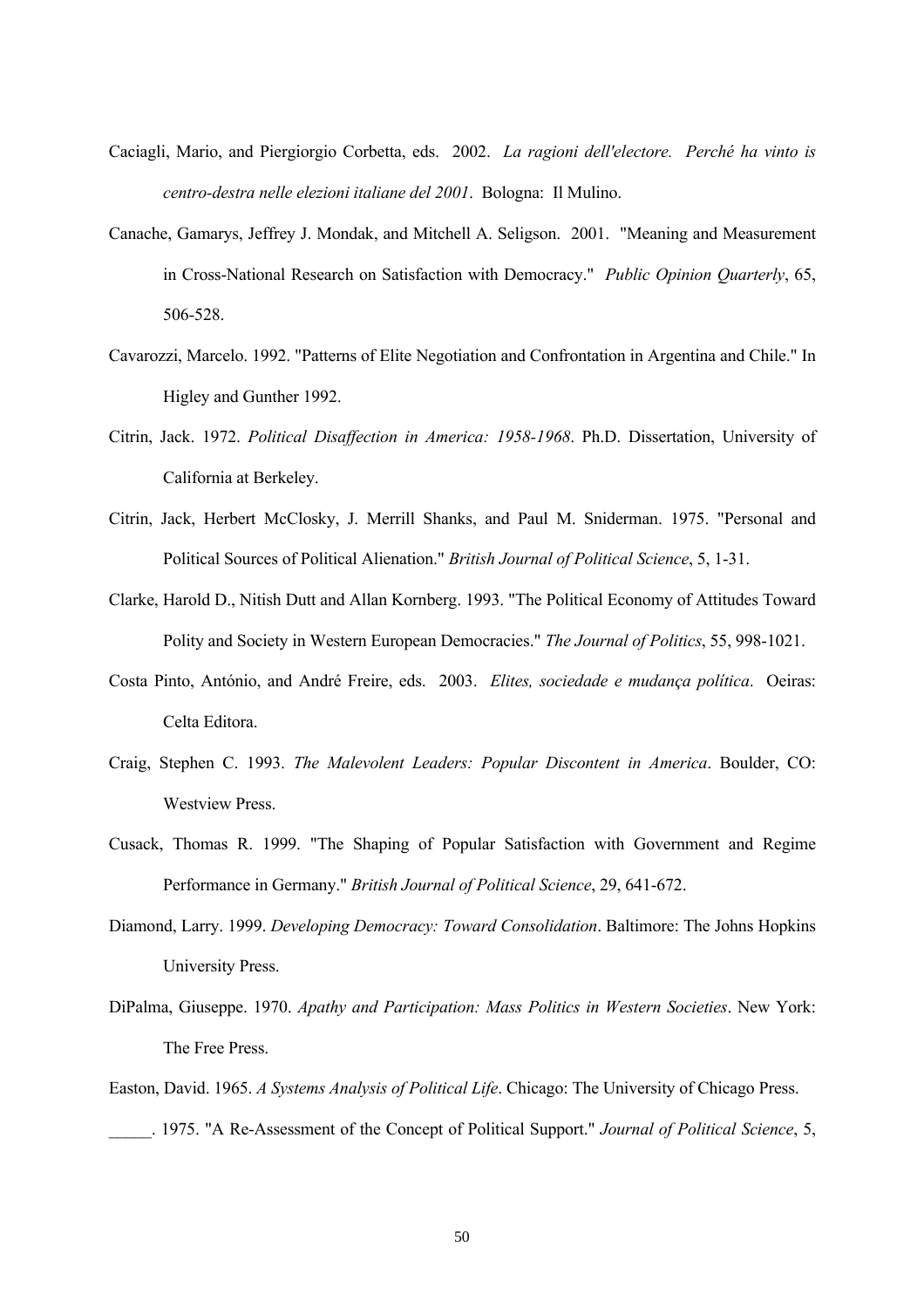435-57.

- Easton, David, and Jack Dennis. 1969. *Children in the Political System: Origins of Political Legitimacy*. New York: McGraw Hill.
- Elster, Jon, ed. 1996. *The Round Table Talks and the Breakdown of Communism*. Chicago and London: The University of Chicago Press.
- Encarnación, Omar G. 2000. "Beyond Transitions: The Politics of Democratic Consolidation." *Comparative Politics*, 32, 479-498.
- Evans, Geoffrey, and Stephan Whitefield. 1995. "The Politics and Economics of Democratic Commitment: Support for Democracy in Transition Societies." *British Journal of Political Science*, 25, 485-514.
- Farah, Barbara G., Samuel H. Barnes, and Felix Heunks. 1979. "Political Dissatisfaction." In Samuel H. Barnes, Max Kaase, et al, eds., *Political Action: Mass Participation in Five Western Democracies*. Beverly Hills: Sage.
- Finkel, Steven, Edward N. Muller and Mitchell A. Seligson. 1989. "Economic Crisis, Incumbent Performance and Regime Support: A Comparison of Longitudinal Data from West Germany and Costa Rica." *British Journal of Political Science*, 19, 329-51.
- Foweraker, Joe, and Roman Krznaric. 2000. "Measuring Liberal Democratic Performance: An Empirical and Conceptual Critique." *Political Studies*, 48, 759-87.
- Franz, Gerhard. 1986. "Economic Aspirations, Well-Being and Political Support in Recession and Boom Periods: The Case of West Germany." *European Journal of Political Research*, 14, 97- 112.
- Freire, André, Marina Costa Lobo, Pedro Magalhães, and ana Espírito Santo. 2002. *as eleicôes legislativas de 2002. Inqérito pós-eleitoral. Comportamento eleitoral e atitudes políticas dos portugueses. Base de dados*. Lisboa: Imprensa de Ciências Sociais.

Fuchs, Dieter. 1993. "Trends of Political Support in the Federal Republic of Germany." In Dirk Berg-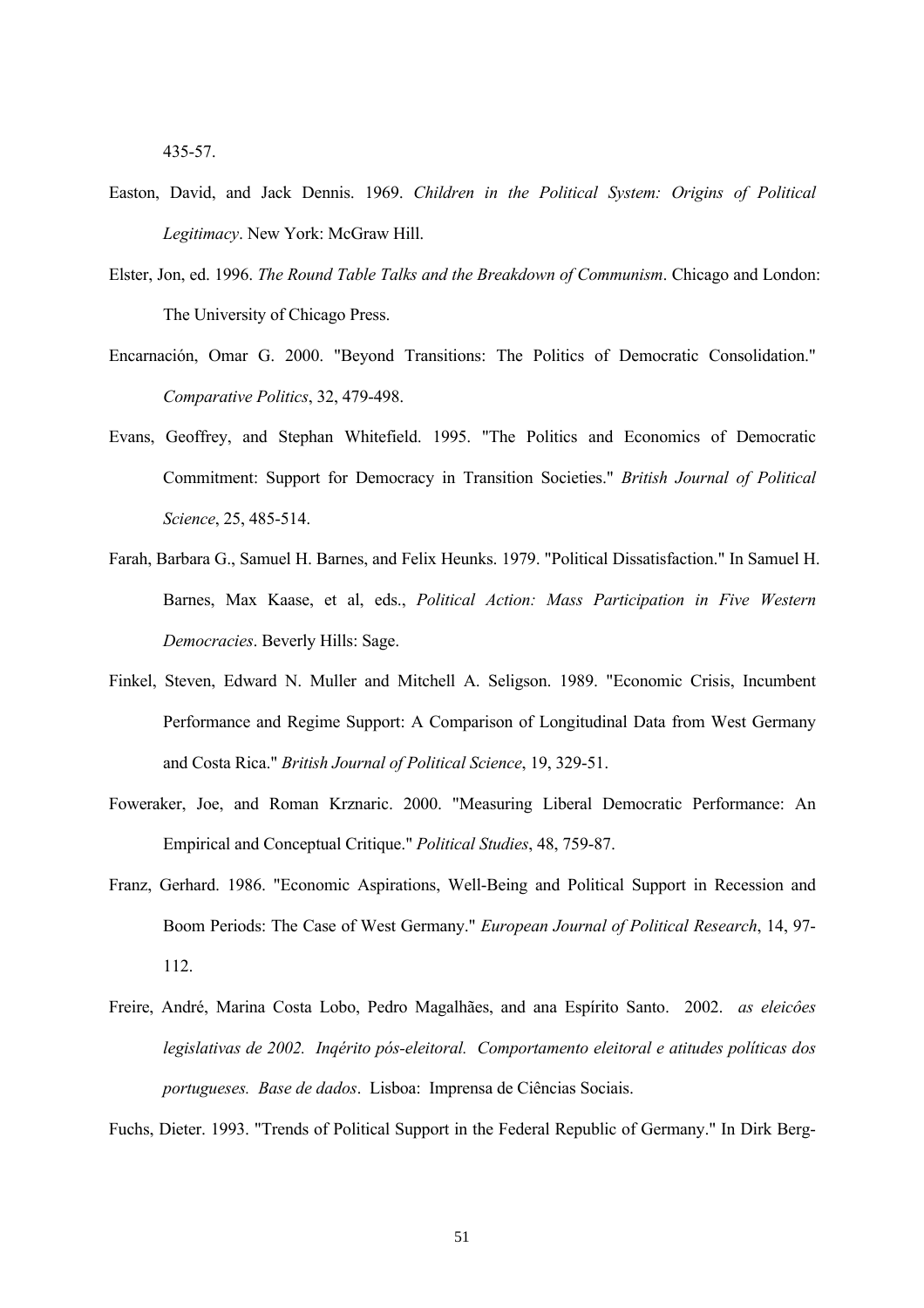Schlosser and Ralf Rytlewski, eds., *Political Culture in Germany*. New York: St. Martin's.

- Fuchs, Dieter, Giovanna Guidorossi, and Palle Svensson. 1995. "Support for the Democratic System." In Hans-Dieter Klingemann and Dieter Fuchs, eds., *Citizens and the State*. Oxford: Oxford University Press
- Fuchs, Dieter, and Hans-Dieter Klingemann. 1995. "Citizens and the State: A Relationship Transformed." In Hans-Dieter Klingemann and Dieter Fuchs, eds., *Citizens and the State*. Oxford: Oxford University Press.
- Fuchs, Dieter, and Edeltraud Roller. 1998. "Cultural Conditions of Transition to Liberal Democracy in Central and Eastern Europe." In Samuel H. Barnes and János Simon, eds., *The Postcommunist Citizen*. Budapest: Erasmus Foundation and Institute for Political Studies.
- Garretón, Manuel Antonio. 2000. "Chile's Elections: Change and Continuity." *Journal of Democracy*, 11, 78-84.
- Basperoni, Giancarlo, ed. 1997. *ITANES 1990-1996. Italian National Election Studies. Results of the Nationwide Voter Sample Surveys Conducted by the Istituto Cattaneo in 1990, 1992, 1994 and 1996*. Bologna: Istituto Carlo Cattaneo.
- Gibson, James L. 2000. "Changes in Russian Attitudes Toward Democratic and Economic Reform: Results from a 1996-2000 Panel Survey." Paper presented at the annual meeting of the American Political Science Association, Washington, August 31-September 3.
- Gillespie, Charles Guy. 1992. "The Role of Civil-Military Pacts in Elite Settlements and Elite Convergence: Democratic Consolidation in Uruguay." In Higley and Gunther 1992.
- Gunther, Richard. 1992. "Spain: The Very Model of the Modern Elite Settlement." In Higley and Gunther 1992
- Gunther, Richard, P. Nikiforos Diamandouros and Hans-Jürgen Puhle. 1995. *The Politics of Democratic Consolidation: Southern Europe in Comparative Perspective*. Baltimore: The Johns Hopkins University Press.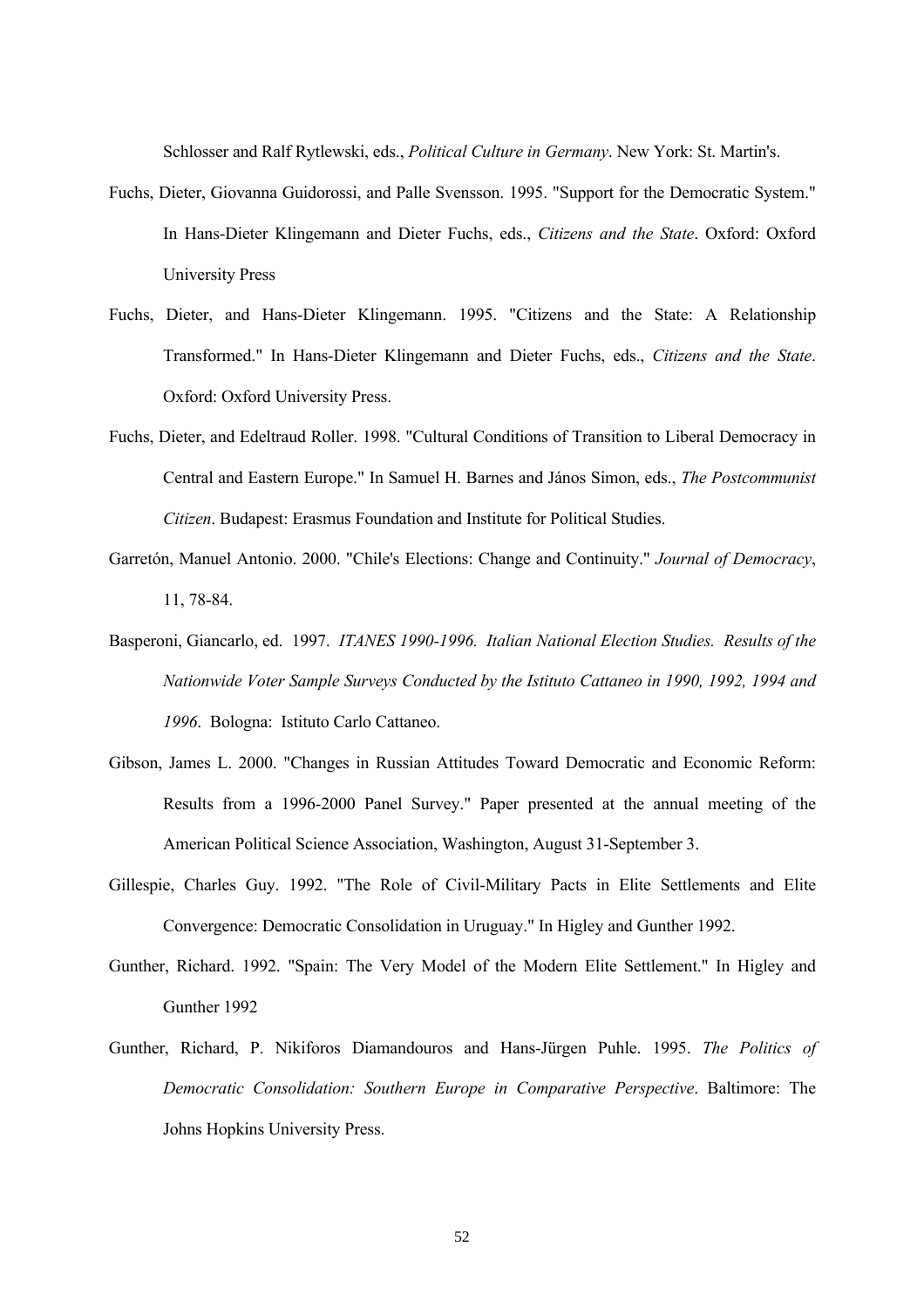- Gunther, Richard, and José Ramón Montero. 2000. *Political Legitimacy in New Democracies*. Studies in Public Policy Number 341. Glasgow: Centre for the Study of Public Policy, University of Strathclyde.
- \_\_\_\_. 2001. "Did Multidimensionalität der Einistellungen zur Demokratie: Das Beispiel Spanien." In Marcus Gräser, Christian Lammert and Söhnke Schreyer, eds., *Staat, Nation, Demokratie. Traditionen und Perspektiven moderner Gesellschaften. Festschrift für Hans-Jürgen Puhle*. Göttingen: Vandenhoeck & Ruprecht.
- Gunther, Richard, and Anthony Mughan. 2000. *Democracy and the Media: A Comparative Perspective*. Cambridge and New York: Cambridge University Press.
- Gunther, Richard, Hans-Jürgen Puhle and P. Nikiforos Diamandouros. 1995. "Introduction." In Gunther, Diamandouros and Puhle 1995.
- Gunther, Richard, Giacomo Sani, and Goldie Shabad. 1986. *Spain After Franco: The Making of a Competitive Party System*. Berkeley: University of California Press.
- Higley, John, and Richard Gunther, eds. 1992. *Elites and Democratic Consolidation in Latin America and Southern Europe*. Cambridge and New York: Cambridge University Press.
- Higley, John, Jan Pakulski and Wlodzimierz Weslowski, eds. 1998. *Postcommunist Elites and Democracy in Eastern Europe*.. London: Macmillan.
- Higley, John, György Lengyel, eds. 1999. *Elites after State Socialism*. Boulder: Rowman and Littlefield Publishers.
- Hofferbert, Richard I., and Hans-Dieter Klingemann. 1999. "Remembering the Bad Old Days: Human Rights, Economic Conditions, and Democratic Performance in Transitional Regimes." *European Journal of Political Research*, 36, 155-174.
- \_\_\_\_. 2001. "Democracy and its Discontents in Post-Wall Germany." *International Political Science Review*, 22, 363-378.

Ignazi, Piero. 1990. "Il voto del MSI: durevole ma inquieto." In Mario Caciagli and Alberto Spreafico,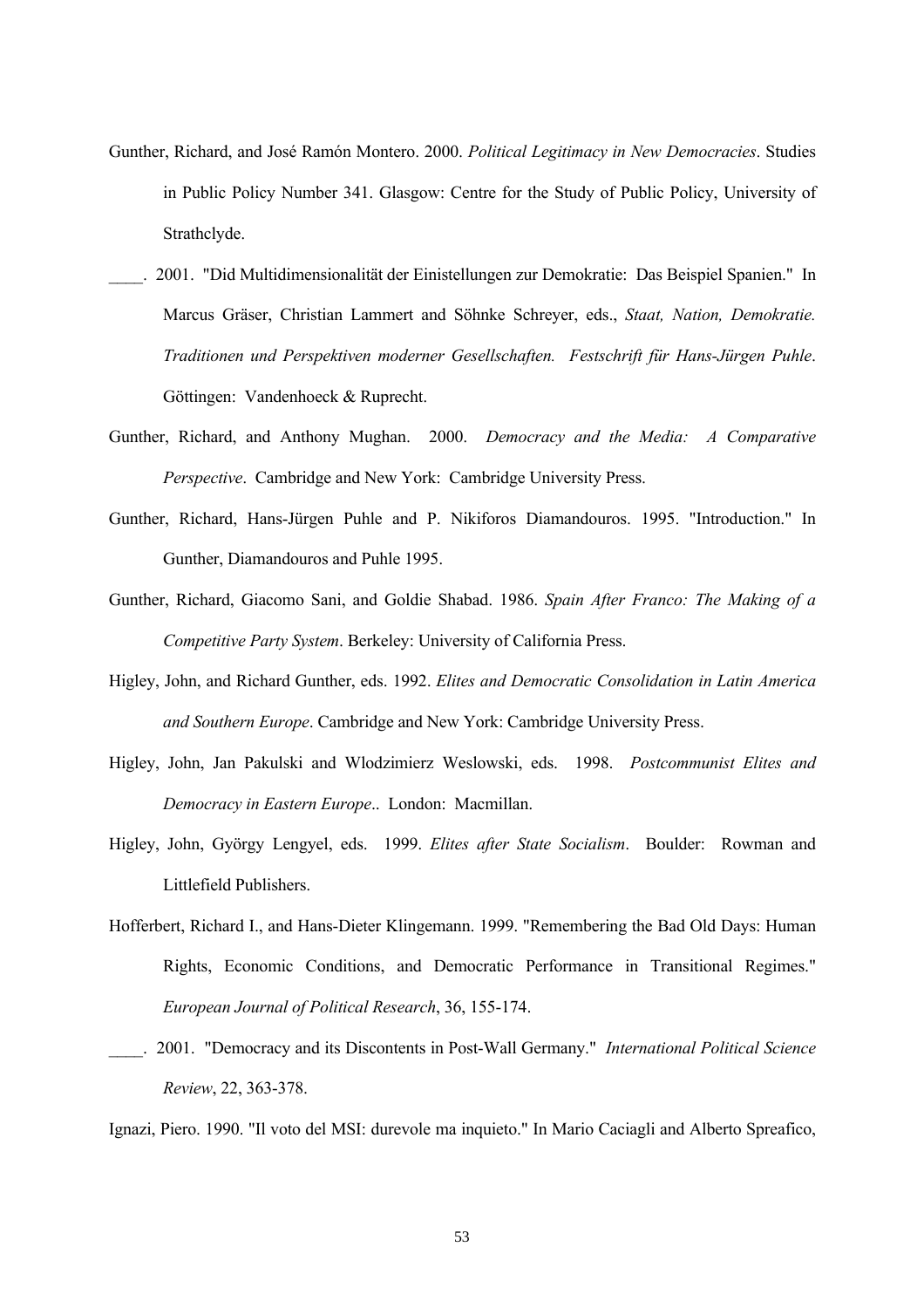eds., *Vent'anni di elezioni in Italia, 1968-1987*. Padova: Liviana Editrice.

- Jennings, M. Kent, and Richard G. Niemi. 1974. *The Political Character of Adolescence*. Princeton: Princeton University Press.
- Kaase, Max. 1988. "Political Alienation and Protest." In Mattei Dogan, ed., *Comparing Pluralist Democracies: Strains on Legitimacy*. Boulder and London: Westview Press.

Kaase, Max, and Kenneth Newton. 1995. *Beliefs in Government*. Oxford: Oxford University Press.

- Karakatsanis, Neovi M. 2001. *The Politics of Elite Transformation: The Consolidation of Greek Democracy in Theoretical Perspective*. Westport CT and London: Praeger.
- Karasimeonov, Georgi, ed. 1990. *The 1990 Election to the Bulgarian Grand National Assembly and the 1991 Election to the Bulgarian National Assembly: Analyses, Documents and Data*. Berlin: Edition Sigma.
- Kitschelt, Herbert, Zdenka Mansfeldova, Radoslow Markowski, and Gábor Tóka. 1999. *Post-Communist Party Systems: Competition, Representation, and Inter-Party Cooperation*. Cambridge: Cambridge University Press.
- Klingemann, Hans-Dieter. 1999. "Mapping Political Support in the 1990s: A Global Analysis." In Norris 1999a.
- Kornberg, Allan, and Harold D. Clarke. 1992. *Citizens and Community: Political Support in a Representative Democracy*. Cambridge and New York: Cambridge University Press.
- Kuan Hsin-chi and Lau Siu-kai. 2000. "Intermediation Environments and Election in Hong Kong." *Democratization*, 7, 65-89.
- \_\_\_\_. 2002. "Between Liberal Autocracy and Democracy: Democratic Legitimacy in Hong Kong." *Democratization*, 9, 58-76.
- Lagos, Marta. 1997. "Latin America's Smiling Mask." *Journal of Democracy*, 8, 125-135.
- Linde, Jonas, and Joakim Ekam. 2003. "Satisfaction with Democracy: A Note on a Frequently Used Indicator in Comparative Politics." *European Journal of Political Research*, 42, 391-408.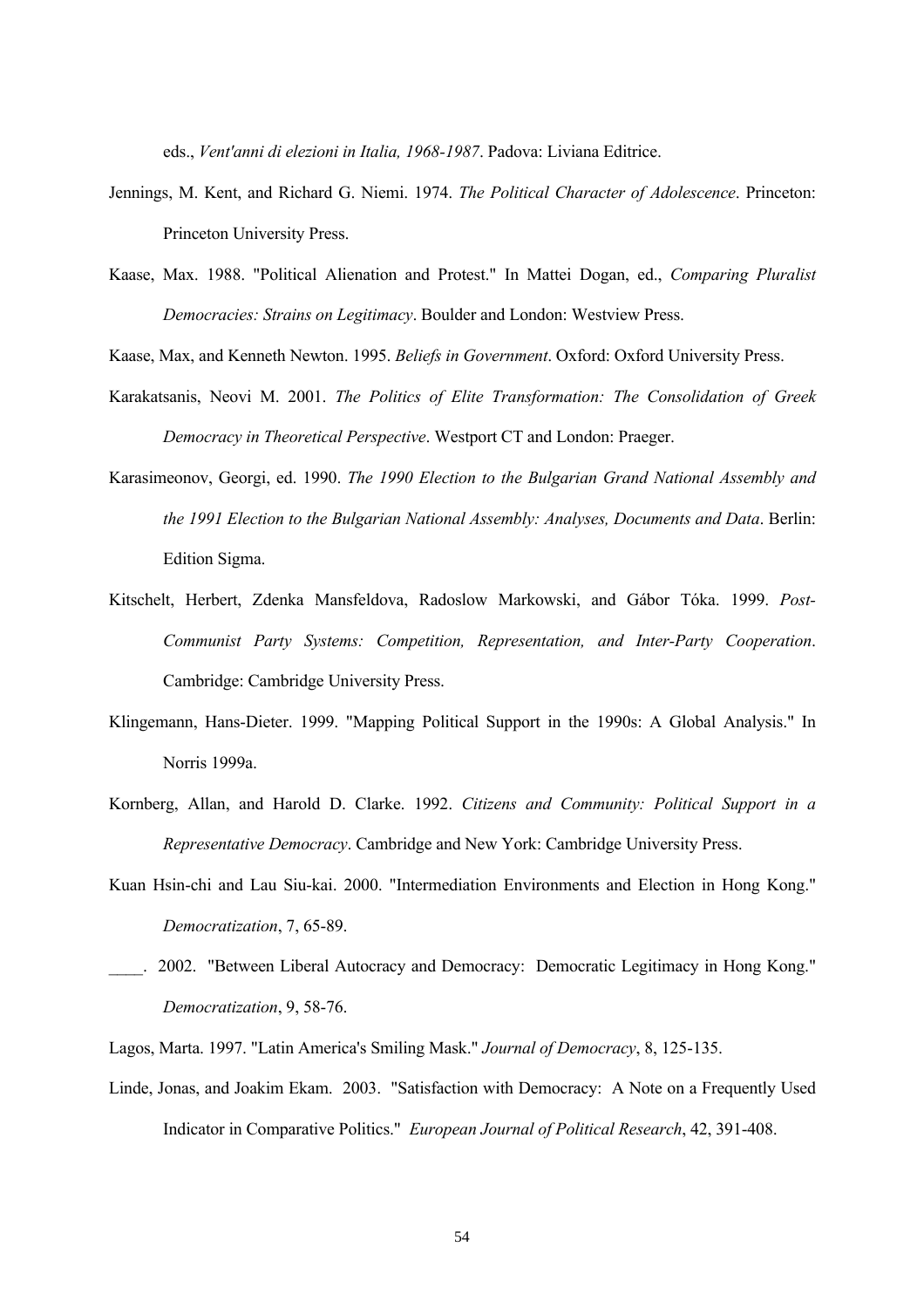- Linz, Juan J. 1978a. "Crisis, Breakdown and Reequilibration." In Juan J. Linz and Alfred Stepan, eds., *The Breakdown of Democratic Regimes*. Baltimore: The Johns Hopkins University Press.
- \_\_\_\_. 1978b. "Legitimidad y eficacia en la evolución de los regímenes políticos." In *Problemas del subdesarrollo*. Granada: Caja General de Ahorros y Monte de Piedad de Granada.
- . 1988. "Legitimacy of Democracy and the Socioeconomic System." In Mattei Dogan, ed., *Comparing Pluralist Democracies*. Boulder: Westview Press.
- \_\_\_\_. 1993. "Innovative Leadership in the Transition to Democracy and a New Democracy: The Case of Spain." In Gabriel Sheffer, ed., *Innovative Leaders in International Politics*. Albany: State University of New York Press.
- Linz, J.J., Manuel Gómez Reino, Francisco A. Orizo and Darío Vila. 1981. *Informe sociológico sobre el cambio político en España, 1975/1981*. Madrid: Euramérica.
- Linz, J.J, and José Ramón Montero, eds. 1986. *Crisis y cambio: electores y partidos en la España de los años ochenta*. Madrid: Centro de Estudios Constitucionales
- Linz, Juan J., and Alfred Stepan. 1996. *Problems of Democratic Transition and Consolidation: Southern Europe, South America, and Post-Communist Europe*. Baltimore and London: Johns Hopkins University Press.
- Lockerbie, Brad. 1993. "Economic Dissatisfaction and Political Alienation in Western Europe." *European Journal of Political Research*, 23, 281-93.
- Loewenberg, Gerhard. 1971. "The Influence of Parliamentary Behavior on Regime Stability." *Comparative Politics*, 3, 170-95.
- Maravall, José María. 1997. *Regimes, Politics and Markets: Democratization and Economic Change in Southern and Eastern Europe*. Oxford: Oxford University Press.
- Maxwell, Kenneth. 1995. *The Making of Portuguese Democracy*. Cambridge: Cambridge University Press.
- McAllister, Ian. 1999. "The Economic Performance of Governments." In Norris 1999a.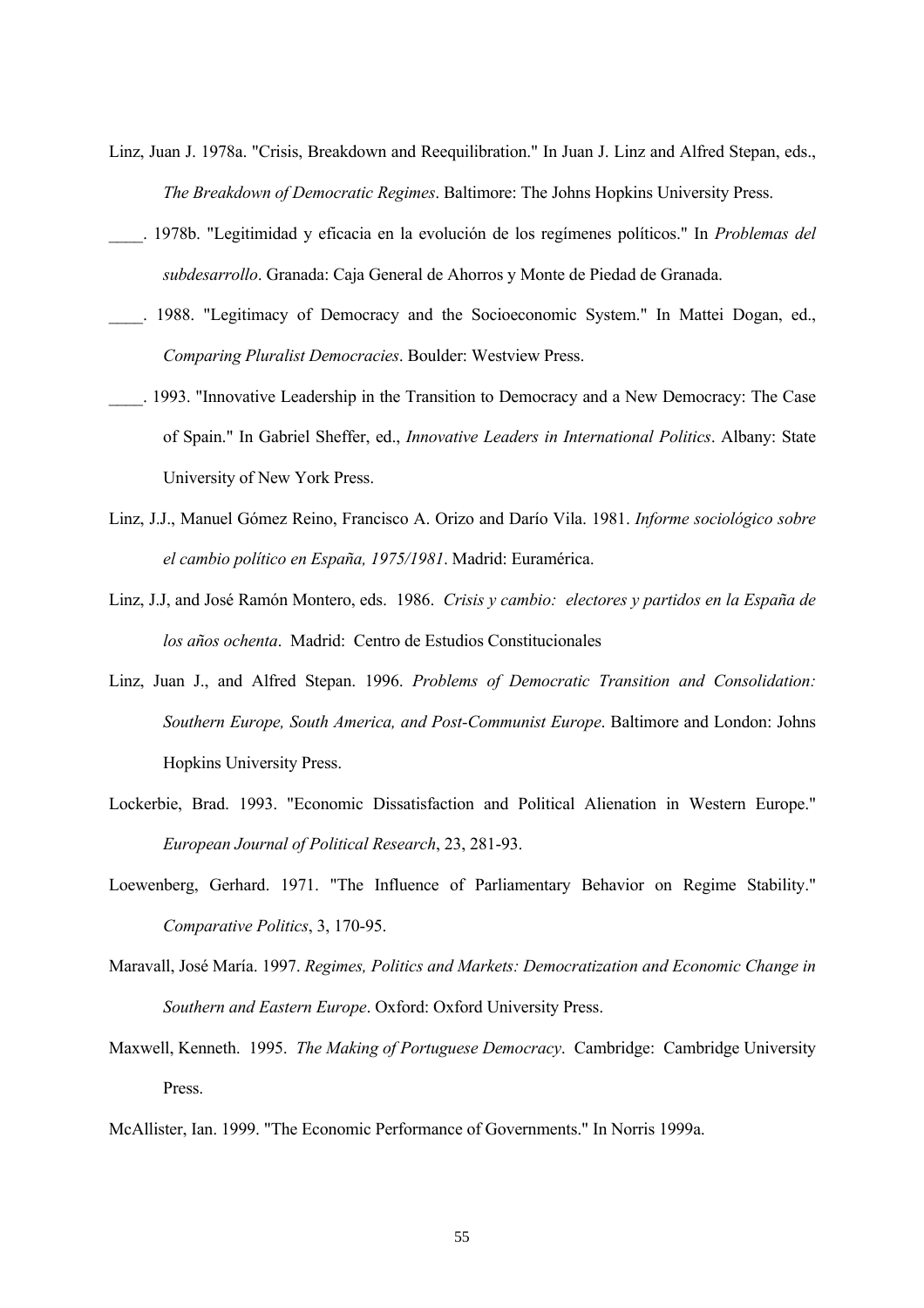- McDonough, Peter, Samuel H. Barnes, and Antonio López Pina, with Doh C. Shin and José Álvaro Moisés. 1998. *The Cultural Dynamics of Democratization in Spain*. Ithaca: Cornell University Press.
- Merkel, Wolfgang. 1998. "The Consolidation of Post-Autocratic Democracies: A Multi-level Model," *Democratization*, 5, 33-67.
- Mishler, William, and Richard Rose. 1999. Five Years After the Fall: Trajectories of Support for Democracy in Post-communist Europe." In Norris 1999a.
- \_\_\_\_. 2002. "Learning and Re-learning Regime Support: The Dynamics of Post-Communist Regimes." *European Journal of Political Research*, 41, 5-36.
- Montero, José Ramón. 1993. "Revisiting Democratic Success: Legitimacy and the Meanings of Democracy in Spain." In Richard Gunther, ed., *Politics, Society, and Democracy: The Case of Spain*. Boulder: Westview Press.
- \_\_\_\_. 1994. "Sobre las preferencias electorales en España: fragmentación y polarización (1971-1993). In Pilar Del Castillo, ed., *Comportamiento político e electoral*. Madrid: Centro de Investigaciones Sociológicas.
- Montero, José Ramón, Richard Gunther and Mariano Torcal. 1997. "Democracy in Spain: Legitimacy, Discontent and Disaffection." *Studies in Comparative International Development*, 32, 124-160.
- Morlino, Leonardo. 1998. *Democracy Between Consolidation and Crisis: Parties, Groups and Citizens in Southern Europe*. Oxford: Oxford University Press.
- Morlino, Leonardo, and José Ramón Montero. 1995. "Legitimacy and Democracy in Southern Europe." In Gunther, Diamandouros and Puhle, eds.
- Morlino, Leonardo, and Marco Tarchi. 1996. "The Dissatisfied Society: The Roots of Political Change in Italy." *European Journal of Political Research*, 30, 41-63.
- Muller, Edward N., and Thomas O. Jukam. 1977. "On the Meaning of Political Support." *American Political Science Review*, 71, 1561-95.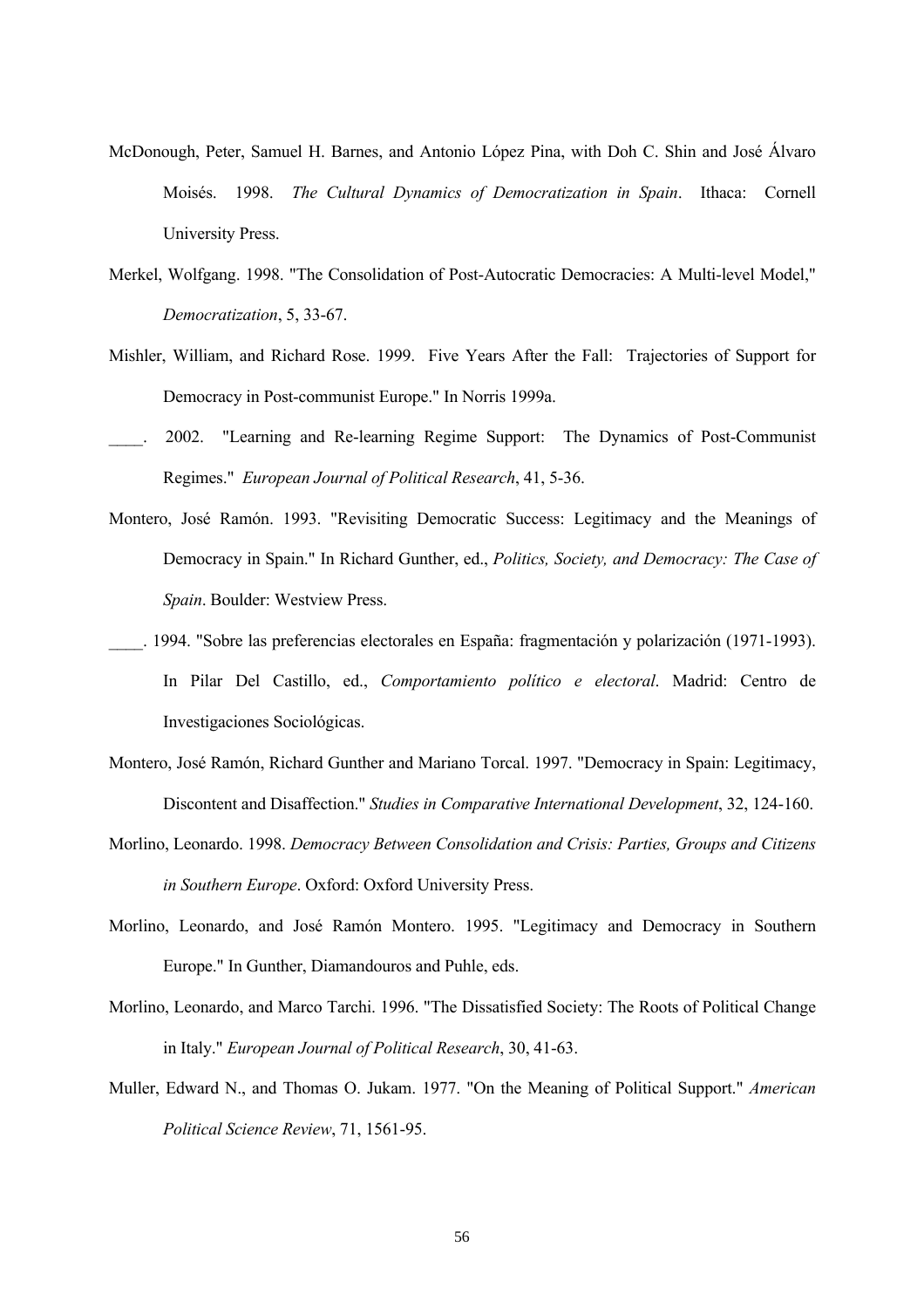- Nadeau, Richard, André Blais, Neil Nevitt, and Elisabeth Gidingil. 2000. "Elections and Satisfaction with Democracy." Paper presented at the annual meeting of the American Political Science Association, Washington, D.C.
- Newton, Kenneth, and Pippa Norris. 2000. "Confidence in Public Institutions: Faith, Culture, or Performance?." In Pharr and Putnam 2000.
- Norris, Pippa, ed. 1999a. *Critical Citizens: Global Support for Democratic Governance*. Oxford: Oxford University Press.
- \_\_\_\_. 1999b. "Introduction: The Growth of Critical Citizens." In Norris 1999a.
- Nye, Joseph S. 1997. "Introduction: The Decline of Confidence in Government." In Joseph S. Nye, Jr., Philip D. Zelikow, and David C. King, eds., *Why People Don't Trust Government*. Cambridge: Harvard University Press.
- Pappas, Takis S. 2001. "In Search of the Center: Conservative Parties, Electoral Competition, and Political Legitimacy in Southern Europe's New Democracies." In P. Nikiforos Diamandouros and Richard Gunther, eds., *Parties, Politics and Democracy in the New Southern Europe*. Baltimore and London: Johns Hopkins University Press.
- Pharr, Susan J., and Robert D Putnam, eds. 2000. *Disaffected Democracies: What's Troubling the Trilateral Countries?* Princeton: Princeton University Press.
- Putnam, Robert D., Susan J. Pharr, and Russell J. Dalton. 2000. "Introduction: What's Troubling the Trilateral Democracies?" In Pharr and Putnam 2000.
- Przeworski, Adam. 1991. *Democracy and the Market: Political and Economic Reforms in Eastern Europe and Latin America*. Cambridge and New York: Cambridge University Press.

Przeworski, Adam, et al. 1005. *Sustainable Democracy*. Cambridge: Cambridge University Press.

Ranney, Austin. 1983. *Channels of Power: The Impact of Television on American Politics*. New York: Basic Books.

Remmer, Karen L. 1996. "The Sustainability of Political Democracy: Lessons from South America."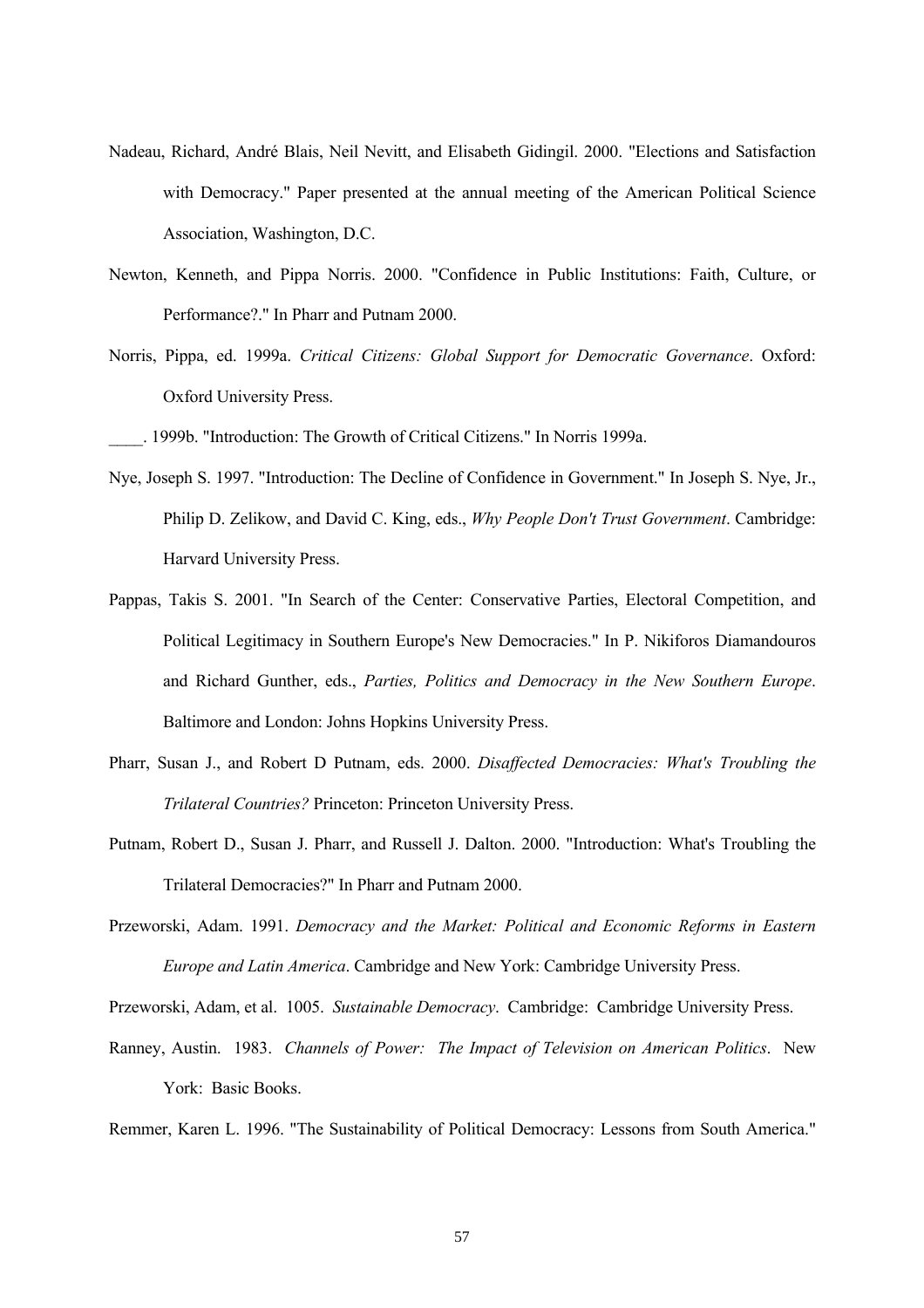*Comparative Political Studies*, 29, 611-34.

Rogowski, Ronald. 1976. *A Rational Theory of Legitimacy.* Princeton: Princeton University Press.

- Rose, Richard. 1997. *Survey Measures on Democracy*, Studies in Public Policy Number 294. Glasgow: Centre for the Study of Public Policy, University of Strathclyde.
- Rose, Richard, and William Mishler. 1996. "Testing the Churchill Hypothesis: Popular Support for Democracy and its Alternatives." *Journal of Public Policy*, 16, 29-58.
- Rose, Richard, William Mishler, and Christian Haerpfer. 1998. *Democracy and its Alternatives: Understanding Post-commmunist Societies*. Baltimore: The Johns Hopkins University Press.

Sartori, Giovanni. 1998. *Homo videns: La sociedad teledirigida*. Madrid: Taurus.

- Schaar, John, ed. 1981. *Legitimacy in the Modern State*. New Brunswick, NJ: Transaction Books.
- Schmitt, Hermann. 1983. "Party Government in Public Opinion: A European Cross-National Comparison." *European Journal of Political Research*, 11, 353-75.
- Seligson, Mitchell A. 2002. "The Impact of Corruption on Regime Legitimacy: A Comparative Study of Four Latin American Countries." *The Journal of Politics*, 64, 408-433.
- Shin, Doh C., and Jason Wells. 2001. "Testing the Churchill Notion of Democracy as a Lesser Evil in Post-Communist Europe." *Central European Political Science Review*, 2, 6-24.
- Slomczynski, Kazimierz, and Goldie Shabad. 1999. "Partisan Preferences and Democratic Commitments in Poland." Paper presented at the Annual Meeting of the American Political Science Association, Atlanta, Georgia, September 1999.

Tarchi, Mario. 1997. *Dal MSI ad AN. Organizzazione e strategie*. Bologna: Il Mulino.

- Tironi, Eugenio, and Felipe Agüero. 1999. "Sobrevivirá el actual paisaje político Chileno?" *Estudios Politicos*, 74, 151-169.
- Tóka, Gábor. 1995. "Political Support in East-Central Europe." In Hans-Dieter Klingemann and Dieter Fuchs, eds., *Citizens and the State*. Oxford: Oxford University Press.

Tökes, Rudolf L. 1997. "Party Politics and Political Participation in Postcommunist Hungary." In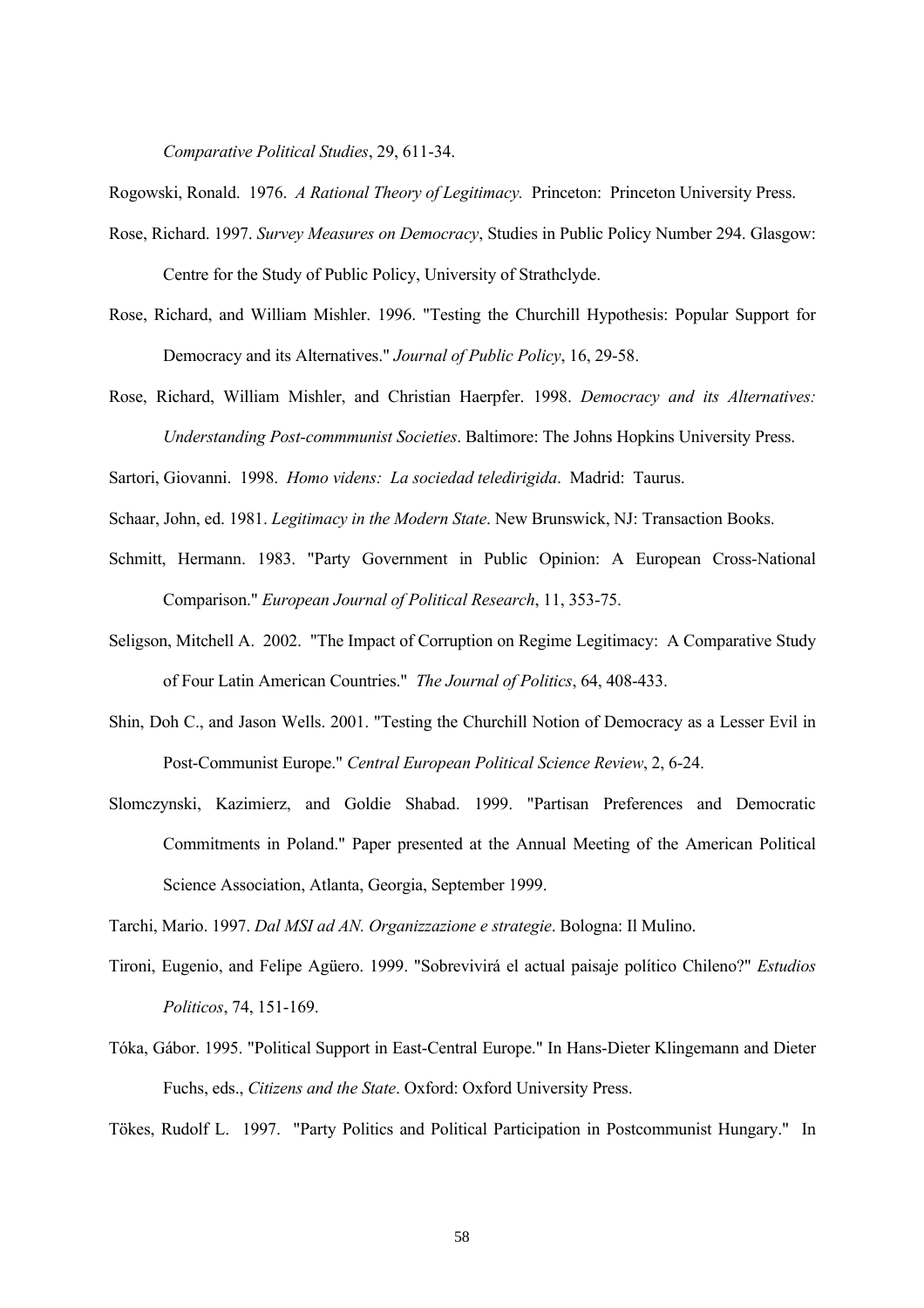Karen Dawisha and Bruce Parrott, eds., *The Consolidation of Democracy in East-Central Europe*. Cambridge and New York: Cambridge University Press.

- Torcal, Mariano. 2001. "La desafección en las nuevas democracias del sur de Europa y Latinoamérica." *Instituciones y Desarrollo*, 8-9, 229-280.
- \_\_\_\_. 2002a. *Disaffected by Democrats: The Origin and Consequences of the Dimensions of Political Support in New Latin American and Southern European Democracies*. Unpublished Manuscript.
- \_\_\_\_. 2002b. "Institutional Disaffection and Democratic History in New Democracies." *Central European Political Science Review*, 10, 40-77.
- \_\_\_\_. 2002c. *Political Disaffection in New Democracies: Spain in Comparative Perspective*. Ph.D. Dissertation, Ohio State University.
- Torcal, Mariano, Richard Gunther, and José Ramón Montero. 2002. "Antiparty Sentiments in Southern Europe." In Richard Gunther, José Ramón Montero and Juan J. Linz, eds. *Political Parties: Old Concepts and New Challenges*. Oxford: Oxford University Press.
- Torcal, Mariano, and Scott Mainwaring. 2001. "The Political Recrafting of Social Bases of Party Competition: Chile, 1973-1995." *British Journal of Political Science*, forthcoming.
- Vassilev, Rossen. 2000. *Problems of Democratic Transition and Consolidation in Post-Communist Bulgaria*. Ph.D. dissertation, Ohio State University.
- Weatherford, M. Stephen. 1984. "Economic Stagflation and Public Support." *British Journal of Political Science*, 14, 187-205.
- \_\_\_\_. 1987. "How Does Government Performance Influence Political Support?" *Political Behavior*, 9, 5-28.
- \_\_\_\_. 1992. "Measuring Political Legitimacy." *American Political Science Review*, 86, 149-166. Weil, Frederick D. 1989. "The Sources and Structure of Legitimation in Western Democracies: A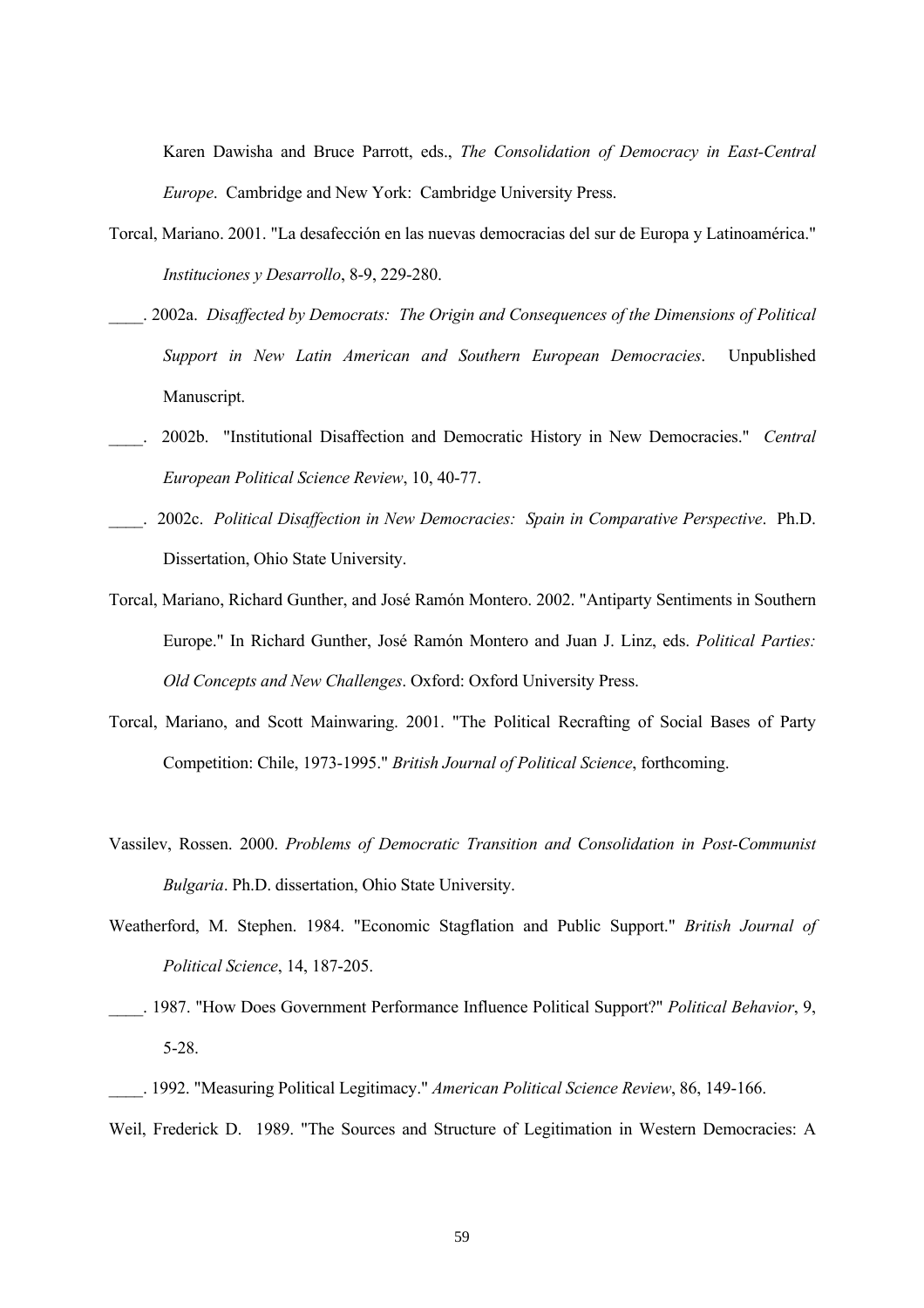Consolidated Model Tested with Time-Series Data in Six Countries Since World War II." *American Sociological Review*, 54, 682-706.

- \_\_\_\_. 2000. "The Effects of Diffusion, Nostalgia and Performance on Democratic Legitimation in Unified Germany: An Analysis Usinig Structural Equation Models." Paper presented at teh Conference on Political Culture in Central and Eastern Europe, May, Frankfurt (Oder).
- Zágorski, Krystof. 2001. "Support for Government, Evaluation of current Situation and Legitimacy of Democratic Transformation in Poland (1989-2000). *Central European Political Science Review*, 2, 44-66.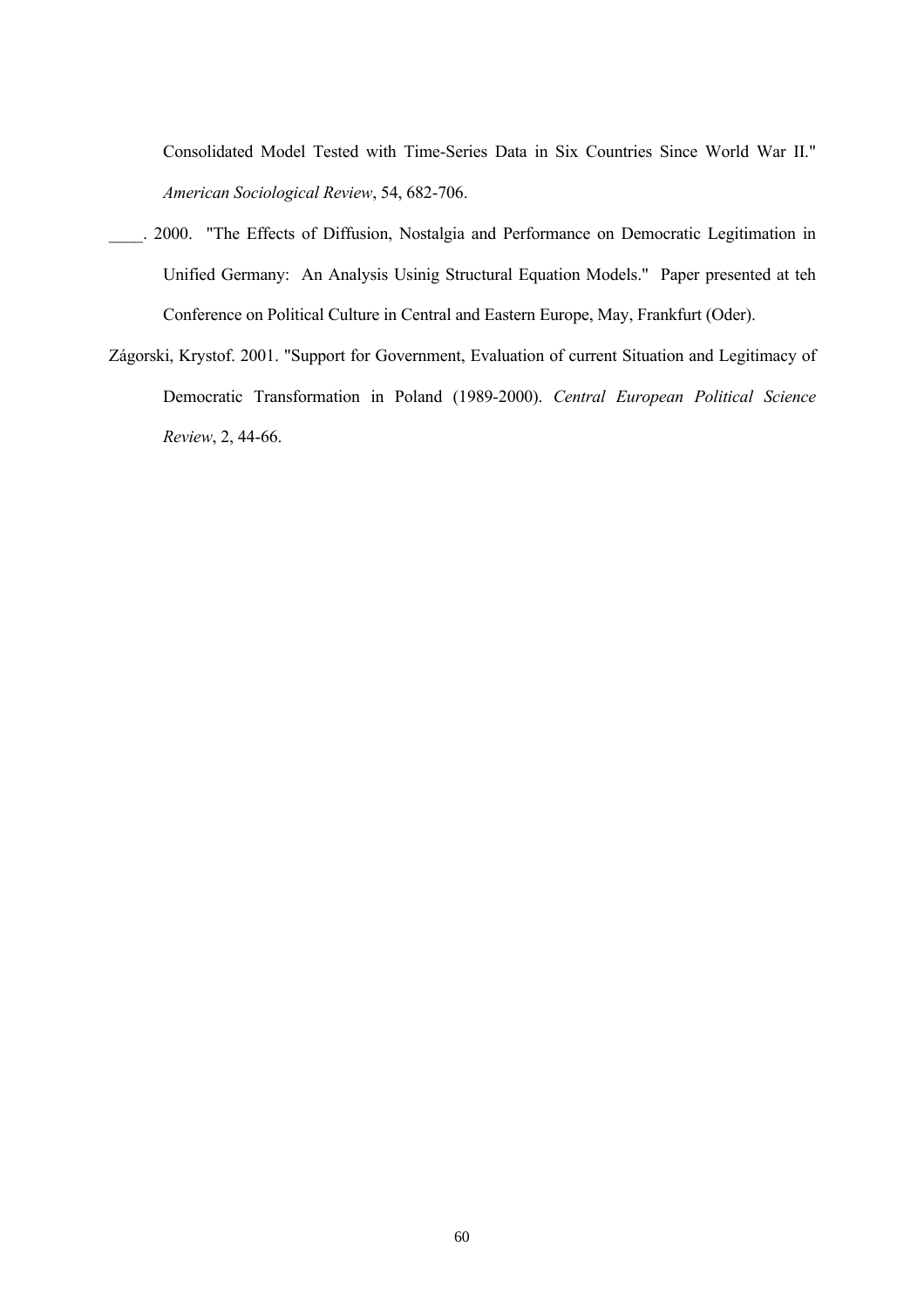## **Support for Democracy in CNEP Democracies, in Comparative Perspective: 1993-2000**

 **DemBest**: "Democracy is the best form of Government for a country like ours"

|                  |       | Don't Know/ |                 |  |
|------------------|-------|-------------|-----------------|--|
|                  | Agree | It depends  | <b>Disagree</b> |  |
| Uruguay (1994)   | 88%   | 7%          | $4\%$           |  |
| Greece (1996)    | 87    | 9           | 4               |  |
| Spain (1993)     | 79    | 14          |                 |  |
| Chile (1993)     | 79    | 11          | 10              |  |
| Hungary (1998)   | 72    | 18          | 10              |  |
| Bulgaria (1996)  | 57    | 24          | 19              |  |
| Hong Kong (1998) |       | 14          | 24              |  |

**DemAuth**: "Democracy is preferable to any other form of government"

|                     | Dem.Always | They're All              | Sometimes Auth.    | Don't Know,      |
|---------------------|------------|--------------------------|--------------------|------------------|
|                     | Preferable | the same                 | <b>Regime Best</b> | No Answer        |
| Denmark             | 93%        | 2%                       | 5%                 | $1\%$            |
| Norway              | 88         | $\overline{2}$           | 5                  | 5                |
| Greece              | 85         | 3                        | 11                 | 1                |
| Portugal            | 83         | $\overline{\mathcal{L}}$ | 10                 | 4                |
| West Germany        | 84         | 5                        | 8                  | 3                |
| The Netherlands     | 82         | 5                        | 9                  | 5                |
| <b>Spain</b>        | 81         | $\overline{7}$           | 8                  | 4                |
| Italy               | 81         | 10                       | 7                  | $\overline{2}$   |
| Uruguay             | 80         | 8                        | 6                  | 8                |
| France              | 77         | 11                       | 7                  | 5                |
| Great Britain       | 76         | 11                       | 7                  | 6                |
| Argentina           | 71         | 11                       | 15                 | 3                |
| Belgium             | 70         | 10                       | 10                 | 10               |
| <b>Bolivia</b>      | 64         | 15                       | 17                 | $\overline{4}$   |
| <b>Chile</b> (2000) | 64         | 16                       | 17                 | 3                |
| Ireland             | 63         | 21                       | 11                 | 6                |
| Peru                | 63         | 14                       | 13                 | 10               |
| Venezuela           | 62         | 13                       | 19                 | 6                |
| Colombia            | 60         | 18                       | 20                 | $\overline{2}$   |
| <b>Bulgaria</b>     | 59         | 14                       | 25                 | $\overline{2}$   |
| <b>Hungary</b>      | 58         | 25                       | $\overline{7}$     | 10               |
| <b>Chile</b>        | 54         | 23                       | 19                 | $\overline{4}$   |
| Mexico              | 53         | 17                       | 23                 | $\overline{7}$   |
| Ecuador             | 52         | 23                       | 18                 | $\boldsymbol{7}$ |
| <b>Brazil</b>       | 50         | 21                       | 24                 | 5                |

*Sources*: For DemBest in Bulgaria, Chile, Greece, Hong Kong, Hungary, Italy, Spain and Uruguay, as well as DemAuth in Bulgaria, Greece and Hungary CNEP surveys; and for for DemAuth in Latin American and European countries, Lagos (1997) and *Eurobarometer 37*, 1995.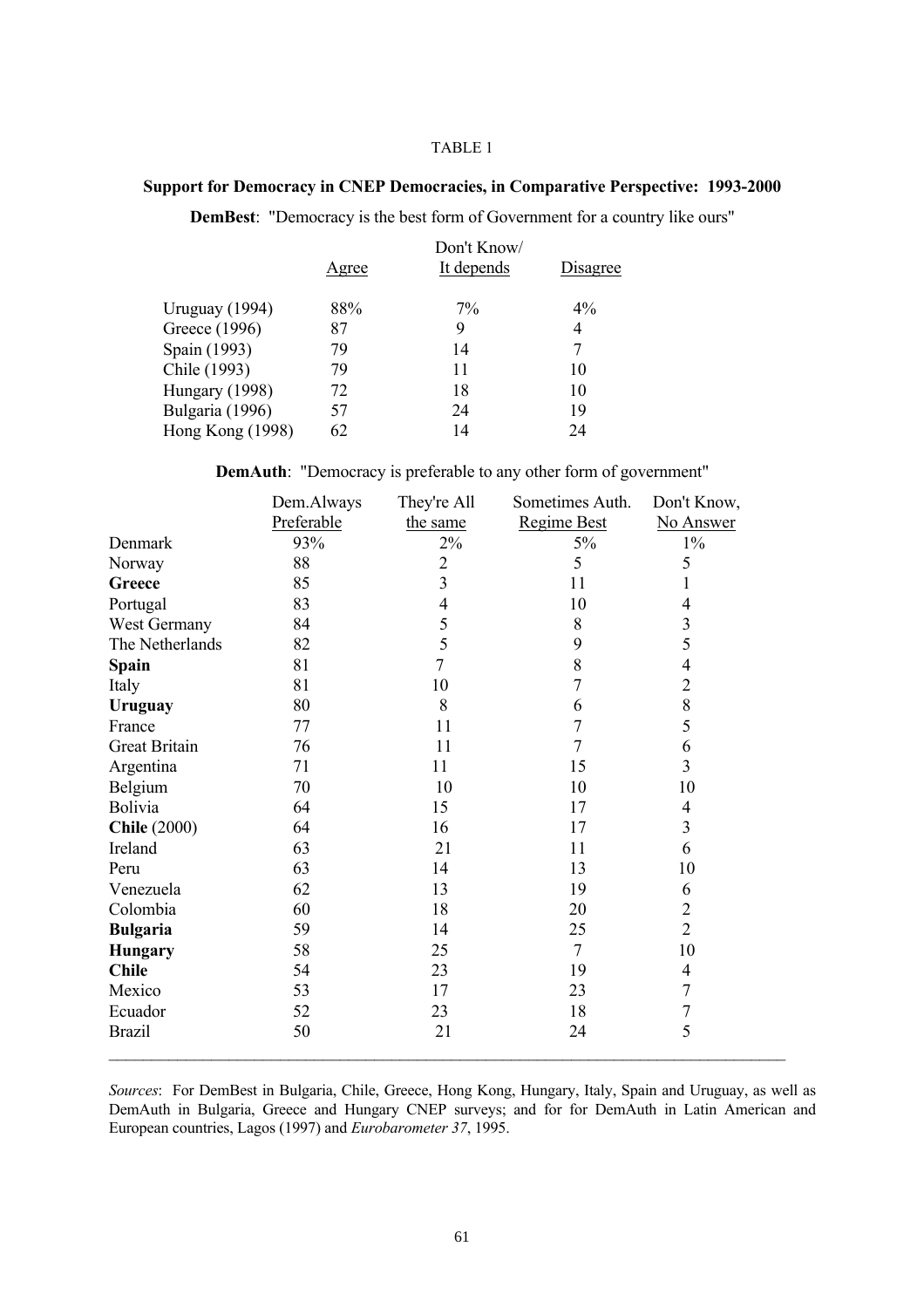|             | <b>Spain 1993</b>   |                     |                     |                    |                    |                    |                                |                                |                                        |                    |
|-------------|---------------------|---------------------|---------------------|--------------------|--------------------|--------------------|--------------------------------|--------------------------------|----------------------------------------|--------------------|
|             |                     | Econ<br><b>Sit</b>  | Polit<br><b>Sit</b> | Dem<br><b>Sat</b>  | Dem<br><b>Best</b> | Pol<br>Comp        | No<br><b>Influ</b>             | Factor1<br>Loading             | Factor <sub>2</sub><br>Loading         |                    |
|             | EconSit             | $-$                 |                     |                    |                    |                    |                                | <u>.762</u>                    | $-.035$                                |                    |
|             | PolitSit            | $.43**$             |                     |                    |                    |                    |                                | .802                           | $-0.016$                               |                    |
|             | DemSat              | $.28**$             | $.31**$             |                    |                    |                    |                                | .687                           | $-125$                                 |                    |
|             | DemBest             | $-06*$              | $-10**$             | $-14**$            |                    |                    |                                | .306                           | .348                                   |                    |
|             | PolComp             | .00.                | .01                 | .05                | .00                |                    |                                | .021                           | .639                                   |                    |
|             | NoInflu             | $.06*$              | .06                 | $.08*$             | .04                | $.17**$            | $\overline{\phantom{a}}$       | $-0.056$                       | .651                                   |                    |
|             | DontCare            | $.14**$             | $.13**$             | $.21**$            | $.08*$             | $.25**$            | $.28**$                        | $-.247$                        | .728                                   |                    |
|             | <b>Uruguay 1994</b> |                     |                     |                    |                    |                    |                                |                                |                                        |                    |
|             | Econ<br><u>Sit</u>  | Polit<br>Sit        | Dem<br><u>Sat</u>   | Dem<br><u>Best</u> | Pol<br>Comp        | No<br><b>Influ</b> | Factor1<br>Loading             | Factor <sub>2</sub><br>Loading | Factor3<br>Loading                     |                    |
|             | EconSit --          |                     |                     |                    |                    |                    | <u>.811</u>                    | .076                           | $-126$                                 |                    |
|             | PolitSit .36**      |                     |                     |                    |                    |                    | .767                           | $-.108$                        | .014                                   |                    |
|             | DemSat .25**        | $.21**$             |                     |                    |                    |                    | .609                           | $-.018$                        | .359                                   |                    |
|             | DemBest .00         | $-.07$              | $-14**$             |                    |                    |                    | .028                           | .050                           | <u>.934</u>                            |                    |
|             | PolComp.08*         | $-.01$              | .00.                | .03                | $\overline{a}$     |                    | .106                           | .752                           | $-.092$                                |                    |
|             | NoInflu .01         | .06                 | .00.                | .04                | $.19**$            |                    | $-.052$                        | .615                           | .186                                   |                    |
|             | DontCare .04        | $.11**$             | .03                 | .00                | $.32**$            | $.22**$            | $-.100$                        | .760                           | $-.028$                                |                    |
| Greece 1996 |                     |                     |                     |                    |                    |                    |                                |                                |                                        |                    |
|             | Econ<br><u>Sit</u>  | Polit<br><b>Sit</b> | Dem<br><u>Sat</u>   | Dem<br><b>Best</b> | Dem<br><b>Auth</b> | Pol<br>Comp        | N <sub>0</sub><br><b>Influ</b> | Factor1                        | Factor <sub>2</sub><br>Loading Loading | Factor3<br>Loading |
| EconSit     | $\overline{a}$      |                     |                     |                    |                    |                    |                                | .823                           | $-.094$                                | .009               |
| PolitSit    | $.47**$             |                     |                     |                    |                    |                    |                                | .849                           | $-.072$                                | .021               |
| DemSat      | $.29**$             | $.34**$             |                     |                    |                    |                    |                                | .612                           | $-.217$                                | .314               |
| DemBest     | $-.08*$             | $-.11**$            | $-.22**$            |                    |                    |                    |                                | .130                           | .032                                   | .788               |
| DemAuth     | $-.08$              | $-0.09*$            | $-19**$             | $.29*$             |                    |                    |                                | .025                           | $-.090$                                | .802               |
| PolComp     | $.13**$             | $.08*$              | $.16**$             | $-.01$             | $-.08$             |                    |                                | $-.040$                        | .730                                   | $-.052$            |
| NoInflu     | $.12**$             | $.12**$             | $.15***$            | $-.02$             | $-.08$             | .22                |                                | $-.090$                        | .677                                   | $-.011$            |
| DontCare    | $.19**$             | $.17**$             | $.21**$             | $-.05$             | $-.08$             | $.32**$            | $.28**$                        | $-.173$                        | <u>.729</u>                            | $-.027$            |

# **The Dimensionality of Attitudes Towards Democracy: Factor Analysis and Tau-b Correlations**

\* Denotes significance (2-tailed) at .01; \*\* Denotes significance (2-tailed) at .001 or better

All factor loadings from a Varimax rotation of the Principal Component solution.

 $\mathcal{L}_\mathcal{L} = \{ \mathcal{L}_\mathcal{L} = \{ \mathcal{L}_\mathcal{L} = \{ \mathcal{L}_\mathcal{L} = \{ \mathcal{L}_\mathcal{L} = \{ \mathcal{L}_\mathcal{L} = \{ \mathcal{L}_\mathcal{L} = \{ \mathcal{L}_\mathcal{L} = \{ \mathcal{L}_\mathcal{L} = \{ \mathcal{L}_\mathcal{L} = \{ \mathcal{L}_\mathcal{L} = \{ \mathcal{L}_\mathcal{L} = \{ \mathcal{L}_\mathcal{L} = \{ \mathcal{L}_\mathcal{L} = \{ \mathcal{L}_\mathcal{$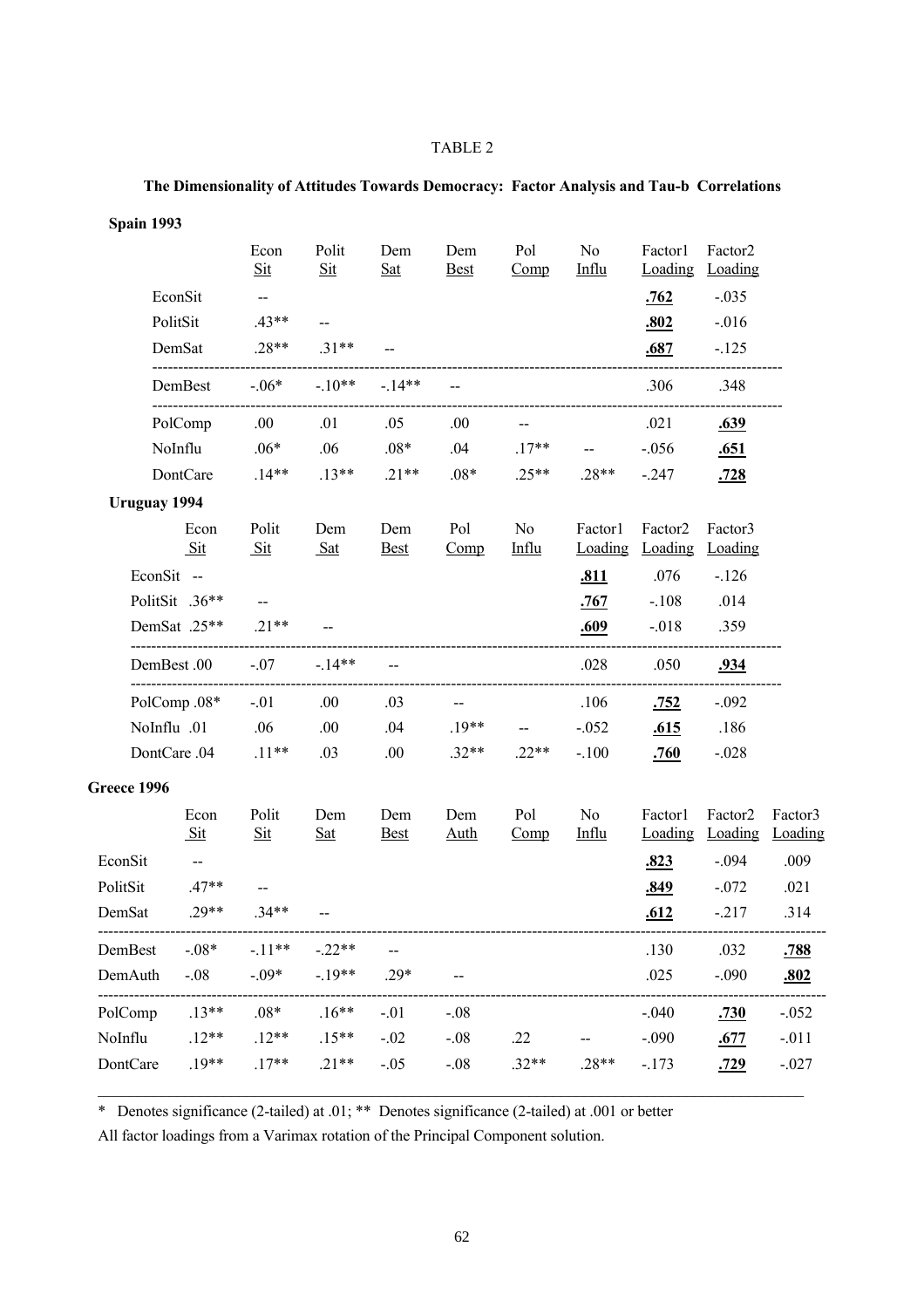|                      | Portugal 2002            |                          |                    |                    |                    |                     |                          |                                                    |                                |                    |
|----------------------|--------------------------|--------------------------|--------------------|--------------------|--------------------|---------------------|--------------------------|----------------------------------------------------|--------------------------------|--------------------|
|                      |                          | Econ<br>Sit              | Gov<br>Perf        | Dem<br><b>Sat</b>  | Dem<br><b>Best</b> | Pol<br>Comp         |                          | Factor1 Factor2 Factor3<br>Loading Loading Loading |                                |                    |
| EconSit              |                          | $\overline{\phantom{a}}$ |                    |                    |                    |                     | <u>.767</u>              | .037                                               | .117                           |                    |
| GovPerf              |                          | $.30**$                  | $-$                |                    |                    |                     | .741                     | .005                                               | .012                           |                    |
| DemSat               |                          | $.17**$                  | $.19**$            |                    |                    |                     | .588                     | .015                                               | $-.342$                        |                    |
| DemBest              |                          | .01                      | $-.02$             | $-0.09*$           |                    | ------------------- | .002                     | $-.004$                                            | <u>.947</u>                    |                    |
| PolComp              |                          | .00.                     | $-.03$             | .00.               | $-.02$             | $-$                 | $-.101$                  | .812                                               | $-.081$                        |                    |
| <b>DontCare</b>      |                          | $.08**$                  | $.07**$            | .03                | $-.01$             | $.27*$              | .148                     | .791                                               | .075                           |                    |
| <b>Bulgaria 1996</b> |                          |                          |                    |                    |                    |                     |                          |                                                    |                                |                    |
|                      | Econ<br><b>Sit</b>       | Polit<br><b>Sit</b>      | Dem<br><u>Sat</u>  | Dem<br><b>Best</b> | Dem<br><b>Auth</b> | Pol<br>Comp         | No<br><b>Influ</b>       | Factor1<br>Loading                                 | Factor <sub>2</sub><br>Loading | Factor3<br>Loading |
| EconSit              | $\overline{\phantom{a}}$ |                          |                    |                    |                    |                     |                          | $-.035$                                            | <u>.799</u>                    | $-.071$            |
| PolitSit             | $.39**$                  |                          |                    |                    |                    |                     |                          | $-019$                                             | .790                           | $-.005$            |
| DemSat               | $.20**$                  | $.18**$                  |                    |                    |                    |                     |                          | .526                                               | .480                           | .001               |
| DemBest              | .05                      | .03                      | $-.21**$           |                    |                    |                     |                          | .822                                               | $-.087$                        | $-.073$            |
| DemAuth              | .01                      | .01                      | $-0.24**$          | $.47*$             |                    |                     |                          | .822                                               | $-.008$                        | $-.022$            |
| PolComp              | $-.05$                   | $-.02$                   | .03                | $-17**$            | $-10**$            |                     |                          | $-199$                                             | .187                           | .578               |
| NoInflu              | $.10**$                  | $.08*$                   | .02                | .01                | $-.05$             | .14                 | $\overline{\phantom{a}}$ | .036                                               | $-.105$                        | .731               |
| DontCare             | $.11**$                  | .04                      | .04                | $-.01$             | .01                | $.13**$             | $.34*$                   | .031                                               | $-125$                         | .737               |
| <b>Hungary 1998</b>  |                          |                          |                    |                    |                    |                     |                          |                                                    |                                |                    |
|                      | Econ<br>Con              | Resp<br>Con              | Dem<br><b>Best</b> | Dem<br><b>Auth</b> | Pol<br>Comp        | No<br><b>Influ</b>  | Factor1<br>Loading       | Factor <sub>2</sub><br>Loading                     | Factor3<br>Loading             |                    |
|                      | EconCon --               |                          |                    |                    |                    |                     | .889                     | .024                                               | $-.062$                        |                    |
|                      | RespCon.60**             |                          |                    |                    |                    |                     | .884                     | .071                                               | $-.041$                        |                    |
|                      | DemBest-.05              | $-.07$                   |                    |                    |                    |                     | $-.047$                  | $-.004$                                            | <u>.769</u>                    |                    |
|                      | DemAuth-.08*             | $-.09*$                  | $.21**$            |                    |                    |                     | $-.043$                  | $-.100$                                            | .752                           |                    |
|                      | PolComp-.02              | .02                      | $-.05$             | $-.20**$           |                    |                     | $-.100$                  | .738                                               | $-.139$                        |                    |
|                      | NoInflu .07*             | $.10**$                  | $-.05$             | $-0.05*$           | $.27**$            |                     | .103                     | <u>.699</u>                                        | .130                           |                    |
|                      | DontCare .09*            | $.10**$                  | $-0.09*$           | $-15*$             | $.30**$            | $.24**$             | .101                     | .690                                               | $-.131$                        |                    |

# **The Dimensionality of Attitudes Towards Democracy: Factor Analysis and Tau-b Correlations**

\* Denotes significance (2-tailed) at .01; \*\* Denotes significance (2-tailed) at .001 or better

All factor loadings from a Varimax rotation of the Principal Component solution.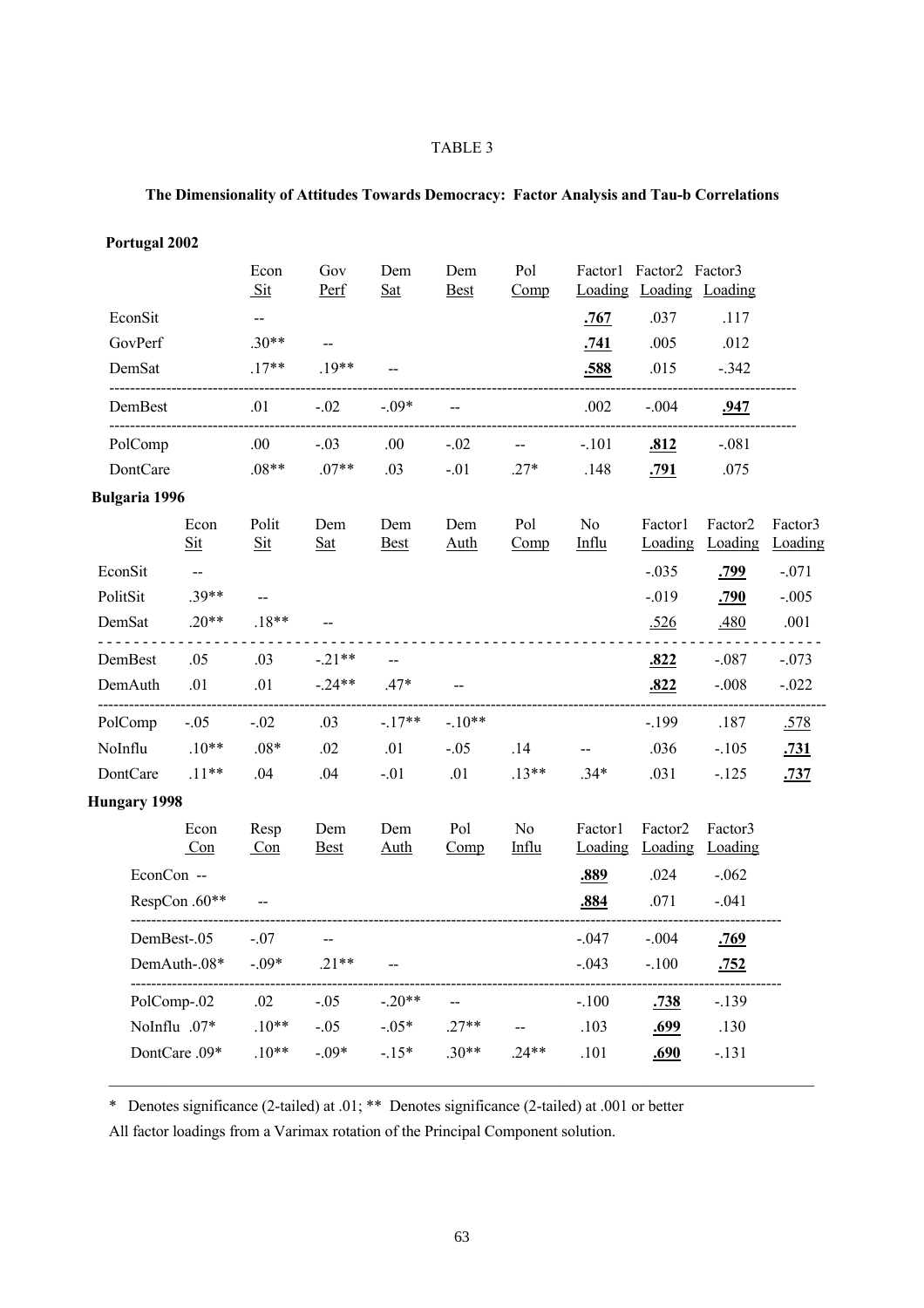# **The Dimensionality of Attitudes Towards Democracy: Factor Analyses and Tau-b Correlations**

#### **Chile 1993**

|          | Econ<br><b>Sit</b> | Polit<br><b>Sit</b> | Dem<br><u>Sat</u> | Dem<br><b>Best</b> | Pol<br><b>Comp</b> | N <sub>0</sub><br><u>Influ</u> | Factor1<br>Loading | Factor <sub>2</sub><br>Loading |
|----------|--------------------|---------------------|-------------------|--------------------|--------------------|--------------------------------|--------------------|--------------------------------|
| EconSit  | --                 |                     |                   |                    |                    |                                | .642               | $-.250$                        |
| PolitSit | $39**$             | --                  |                   |                    |                    |                                | <u>.718</u>        | $-.220$                        |
| DemSat   | $27**$             | $34**$              | $- -$             |                    |                    |                                | .736               | $-.024$                        |
| DemBest  | $-12*$             | $-19**$             | $-24**$           | $-$                |                    |                                | .604               | .190                           |
| PolComp  | $.16**$            | $.15**$             | $.10*$            | $-.02$             |                    |                                | $-119$             | <u>.696</u>                    |
| NoInflu  | $.10**$            | $.11**$             | .04               | .01                | $.20**$            | $- -$                          | .005               | <u>.629</u>                    |
| DontCare | $17**$             | $.16**$             | $.09**$           | .01                | $.33**$            | $.26**$                        | $-.071$            | <u>.759</u>                    |

 $\mathcal{L}_\mathcal{L} = \{ \mathcal{L}_\mathcal{L} = \{ \mathcal{L}_\mathcal{L} = \{ \mathcal{L}_\mathcal{L} = \{ \mathcal{L}_\mathcal{L} = \{ \mathcal{L}_\mathcal{L} = \{ \mathcal{L}_\mathcal{L} = \{ \mathcal{L}_\mathcal{L} = \{ \mathcal{L}_\mathcal{L} = \{ \mathcal{L}_\mathcal{L} = \{ \mathcal{L}_\mathcal{L} = \{ \mathcal{L}_\mathcal{L} = \{ \mathcal{L}_\mathcal{L} = \{ \mathcal{L}_\mathcal{L} = \{ \mathcal{L}_\mathcal{$ 

\* Denotes significance (2-tailed) at .01; \*\* Denotes significance (2-tailed) at .001 or better All factor loadings from a Varimax rotation of the Principal Component solution.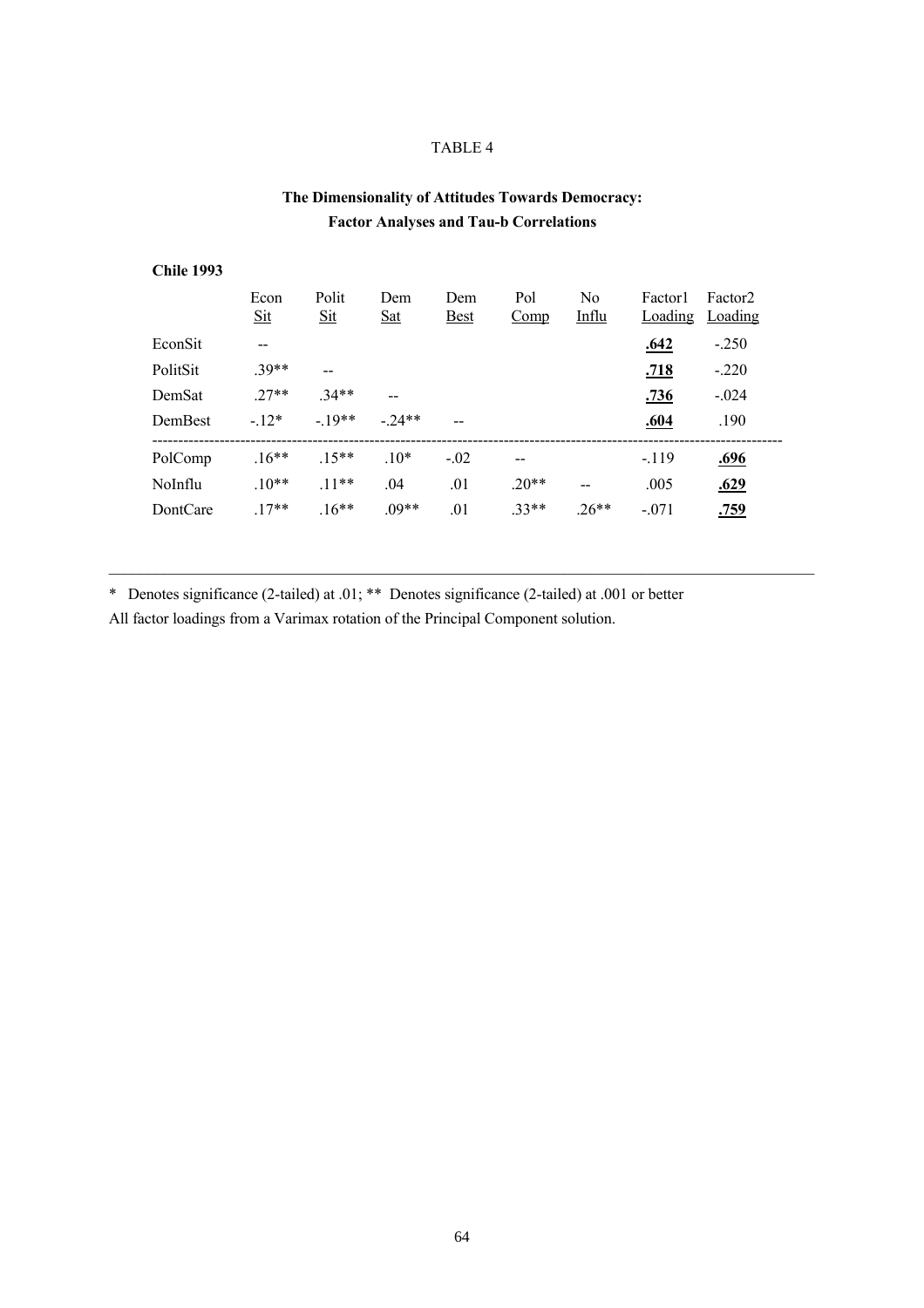|          | Discontent/<br>Dem.Support | Dem.Support/<br><b>Disaffection</b> | Discontent/<br><b>Disaffection</b> | <b>RMSEA</b><br><b>Statistics</b> |
|----------|----------------------------|-------------------------------------|------------------------------------|-----------------------------------|
| Spain    | .07                        | .02                                 | $-12$                              | .055                              |
| Uruguay  | .04                        | .19                                 | .00.                               | .067                              |
| Greece   | .07                        | $-.02$                              | $-.11$                             | .054                              |
| Portugal | .01                        | $-.01$                              | .00                                | .090                              |
| Bulgaria | .02                        | $-.03$                              | $-.01$                             | .081                              |
| Hungary  | .02                        | .04                                 | $-.02$                             | .044                              |
| Chile    | .10                        | .04                                 | $-.08$                             | .031                              |

#### **Correlations Among Latent Factors and RMSEA Statistics from Confirmatory Factor Analysis**

\*The Root Mean Square Error of Approximation (RMSEA) is a goodness-of-fit statistic that is sensitive to the complexity (i.e., the number of estimated parameters) in the model. Values less than .05 indicate very good fit, values as high as .08 reflect reasonable errors of approximation, and values above .10 indicate poor fit.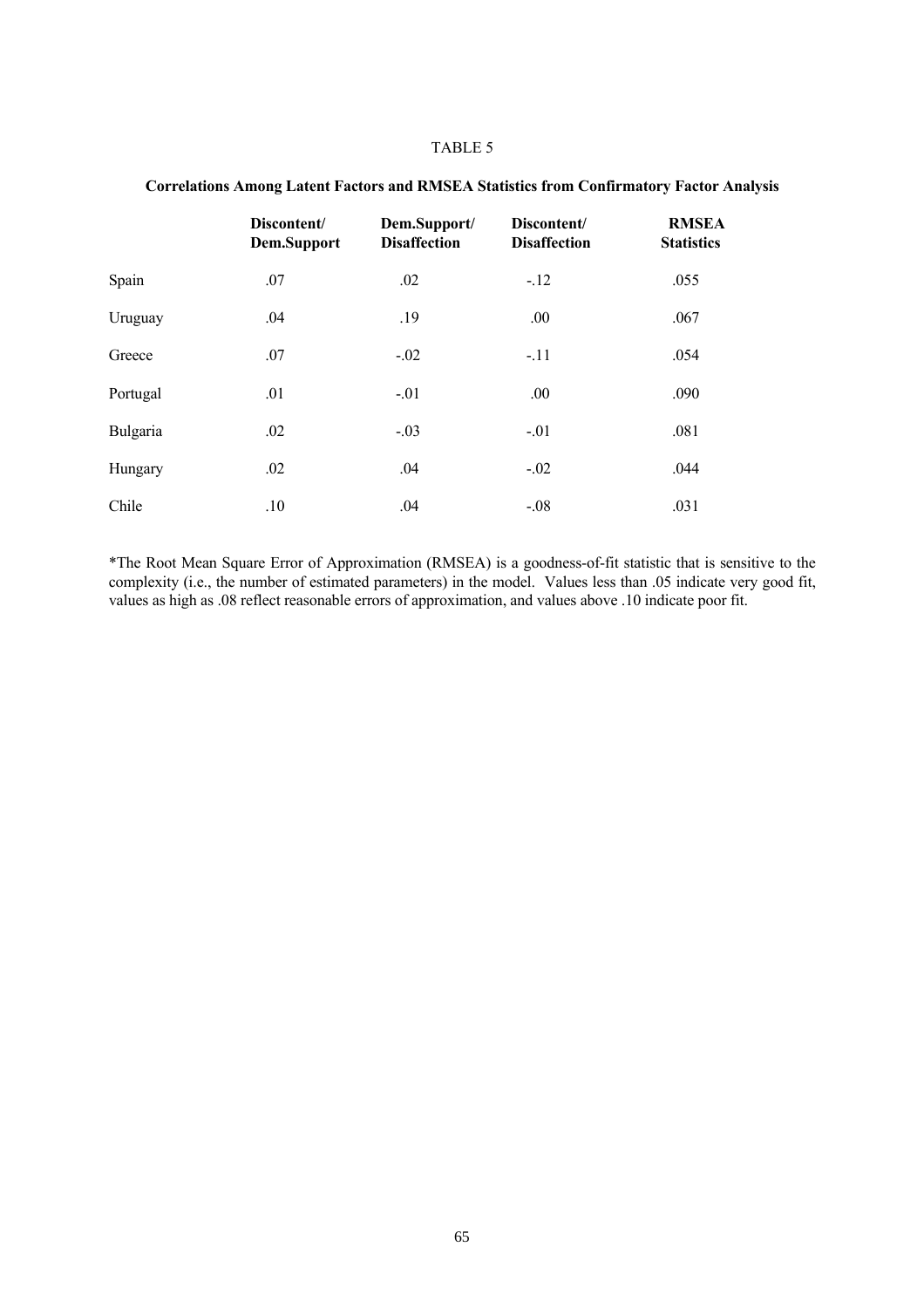# **Behavioral Correlates of Attitudes Towards Democracy: Factor Analysis and Tau-b Correlations**

|            | Discon  | Vote          | Dem<br><b>Best</b> | Disaf   | Factor1<br>Loading | Factor <sub>2</sub> Factor <sub>3</sub><br>Loading Loading |         |  |
|------------|---------|---------------|--------------------|---------|--------------------|------------------------------------------------------------|---------|--|
| Discontent |         |               |                    |         | <u>.814</u>        | $-163$                                                     | .188    |  |
| Vote       | $.36**$ | $\sim$ $\sim$ |                    |         | .844               | .114                                                       | $-.130$ |  |
| DemBest    | $-12**$ | .02           | $-$                |         | .049               | $-0.016$                                                   | .952    |  |
| Disaffect. | $11**$  | $.08*$        | .04                |         | $-217$             | <u>.815</u>                                                | .219    |  |
| Involve    | .01     | $.14*$        | $.12*$             | $-24**$ | .177               | .795                                                       | $-.276$ |  |

#### **Uruguay 1993**

**Spain 1993**

|            | Discon | Vote   | Dem<br><b>Best</b> | Disaf                    | Factor1<br>Loading | Factor <sub>2</sub> Factor <sub>3</sub><br>Loading | Loading |
|------------|--------|--------|--------------------|--------------------------|--------------------|----------------------------------------------------|---------|
| Discontent |        |        |                    |                          | $-.029$            | .779                                               | .259    |
| Vote       | $27**$ | $- -$  |                    |                          | $-.048$            | $-.834$                                            | .164    |
| DemBest    | .05    | $-.04$ | $- -$              |                          | .025               | .045                                               | .959    |
| Disaffect. | $-.01$ | .01    | .04                | $\overline{\phantom{m}}$ | <u>.813</u>        | $-.051$                                            | .136    |
| Involve    | 04     | $-.07$ | $-.01$             | $-27**$                  | <u>.819</u>        | .071                                               | $-.108$ |

#### **Greece 1996**

|            | Discon  | <u>Vote</u> | Dem<br><b>Best</b> | Dem<br><b>Auth</b> | Disaf   | Factor1     | Factor <sub>2</sub> Factor <sub>3</sub><br>Loading Loading | Loading     |  |
|------------|---------|-------------|--------------------|--------------------|---------|-------------|------------------------------------------------------------|-------------|--|
| Discontent |         |             |                    |                    |         | <u>.714</u> | $-413$                                                     | .132        |  |
| Vote       | $33**$  | $-$         |                    |                    |         | .900        | .096                                                       | .074        |  |
| DemBest    | $-16**$ | $-13**$     | $- -$              |                    |         | .099        | $-.079$                                                    | <u>.799</u> |  |
| DemAuth    | $-13**$ | $-16***$    | $29**$             | $- -$              |         | .061        | $-.079$                                                    | .795        |  |
| Disaffect. | $.20**$ | .04         | $-.04$             | $-10**$            | $- -$   | $-.111$     | .756                                                       | $-.021$     |  |
| Involve    | $-17**$ | $-.04$      | .06                | $.08*$             | $-18**$ | $-.003$     | <u>.758</u>                                                | $-.066$     |  |

\* Denotes significance (2-tailed) at .01; \*\* Denotes significance (2-tailed) at .001 or better All factor loadings from a Varimax rotation of the Principal Component solution.

 $\mathcal{L}_\text{max}$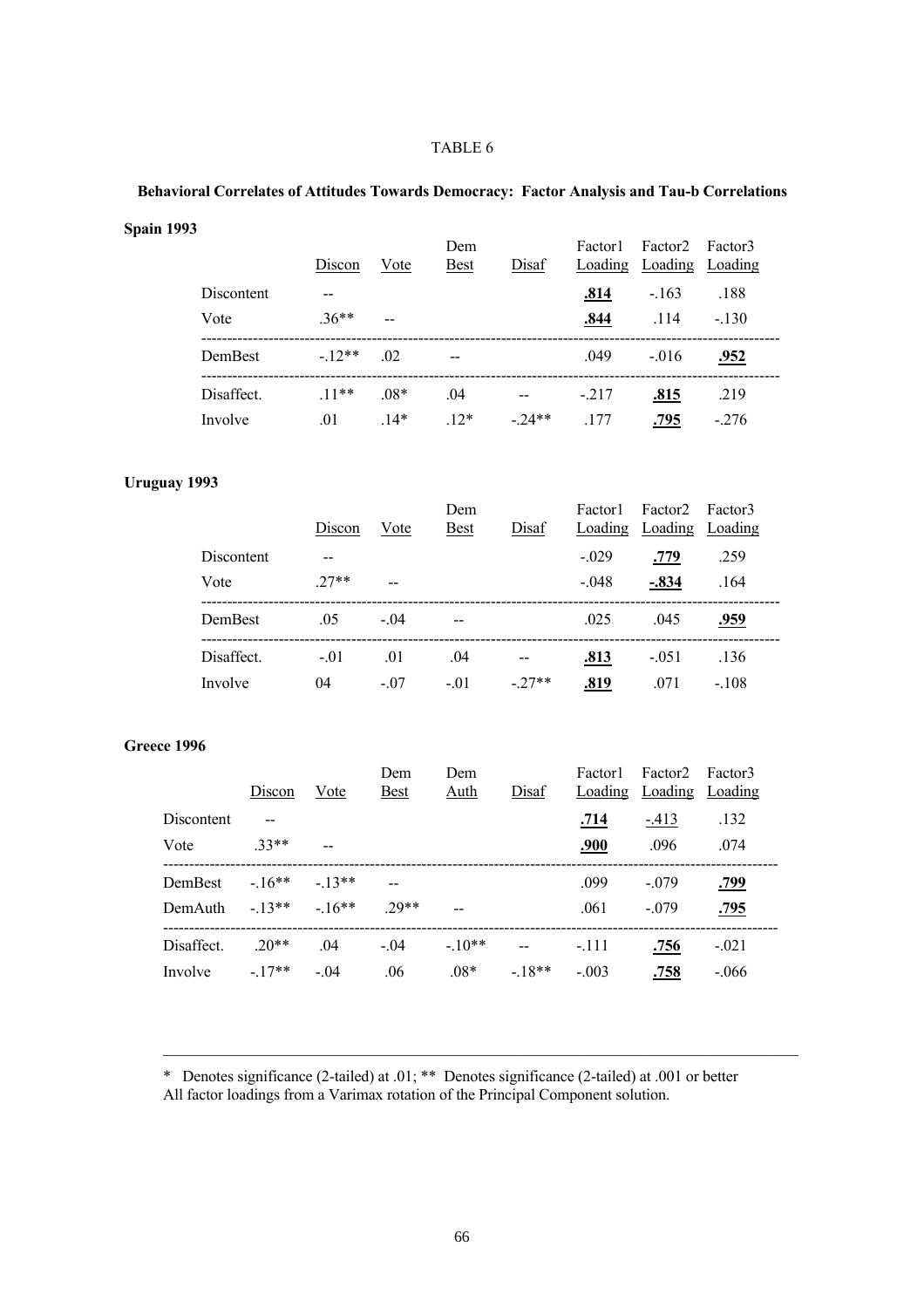#### **Behavioral Correlates of Attitudes Towards Democracy: Factor Analysis and Tau-b Correlations**

#### **Portugal 2002**

|            | Discon  | Vote   | Dem<br><b>Best</b> | Disaf                    | Factor1     | Factor <sub>2</sub> Factor <sub>3</sub><br>Loading Loading Loading |            |  |
|------------|---------|--------|--------------------|--------------------------|-------------|--------------------------------------------------------------------|------------|--|
| Discontent | $- -$   |        |                    |                          | <u>.786</u> | $-.148$                                                            | $-.088$    |  |
| Vote       | $24**$  | $\sim$ |                    |                          | .774        | .138                                                               | .113       |  |
| DemBest    | $-.04$  | .01    | $-$                |                          | .045        | .860                                                               | .125       |  |
| Disaffect. | .04     | $-.01$ | .00.               | $\overline{\phantom{a}}$ | $-.003$     | .005                                                               | <u>919</u> |  |
| Involve    | $-09**$ | .00    | $15**$             | $-24**$                  | $-.084$     | .616                                                               | $-.443$    |  |

#### **Hungary 1998**

|            | Discon  | Vote   | Dem<br>Best | Dem<br>Auth | Disaf   | Factor1<br>Loading | Factor <sub>2</sub><br>Loading | Factor3<br>Loading |
|------------|---------|--------|-------------|-------------|---------|--------------------|--------------------------------|--------------------|
| Discontent | $-$     |        |             |             |         | <u>.789</u>        | $-122$                         | .041               |
| Vote       | $27**$  | $-$    |             |             |         | .826               | .075                           | $-.015$            |
| DemBest    | $-.07*$ | $-.04$ |             |             |         | .000               | <u>.817</u>                    | .087               |
| DemAuth    | $-10**$ | .01    | $20**$      | $-$         |         | $-.044$            | .717                           | $-.168$            |
| Disaffect  | $.07*$  | $-.07$ | $-0.08*$    | $-19**$     | $-$     | .154               | $-.180$                        | .687               |
| Involve    | $-.01$  | $-.07$ | .02         | $.18**$     | $-23**$ | $-.128$            | .093                           | .813               |

\* Denotes significance (2-tailed) at .01; \*\* Denotes significance (2-tailed) at .001 or better

 $\_$  , and the set of the set of the set of the set of the set of the set of the set of the set of the set of the set of the set of the set of the set of the set of the set of the set of the set of the set of the set of th

All factor loadings from a Varimax rotation of the Principal Component solution.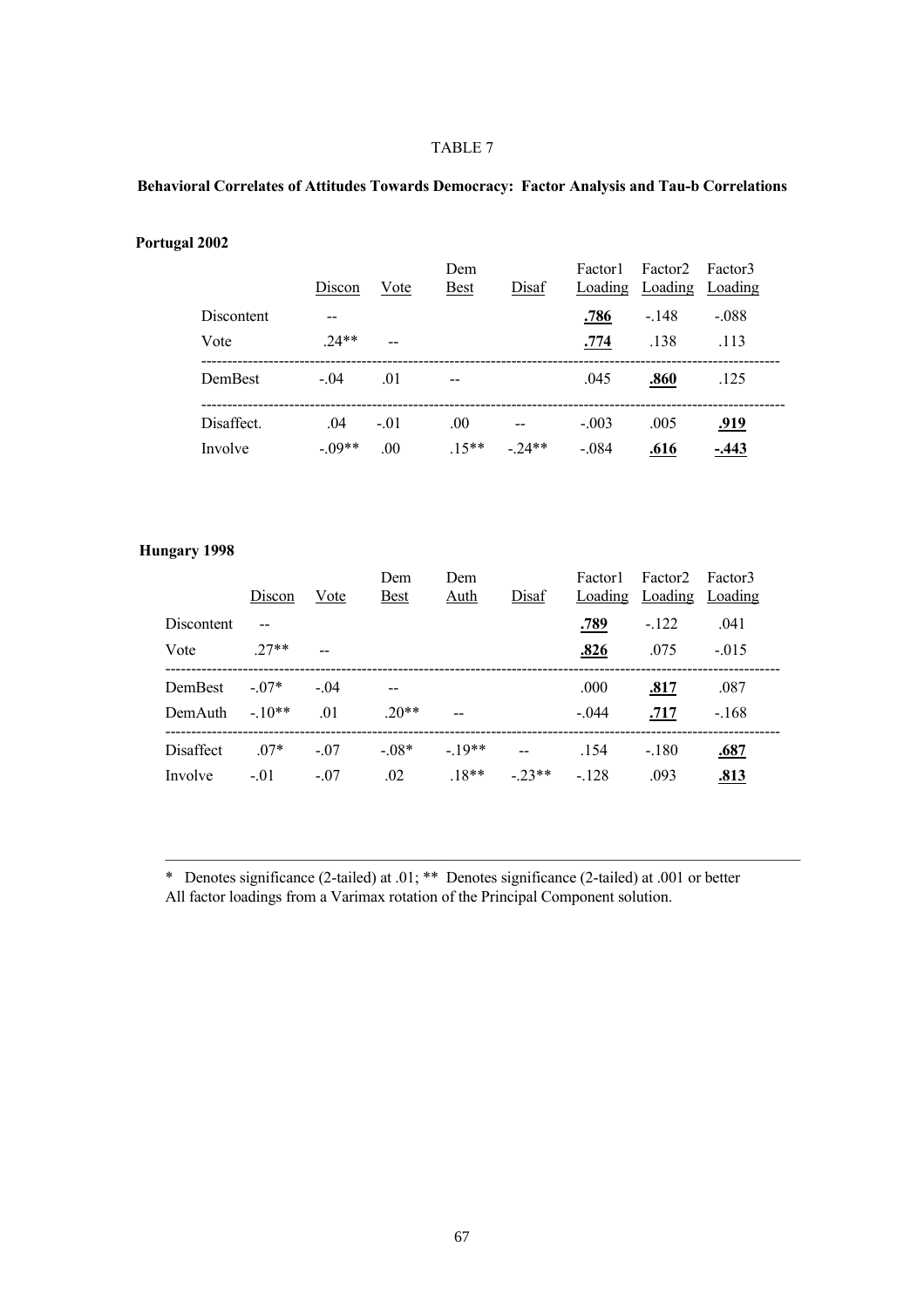# **Behavioral Correlates of Attitudes Towards Democracy in Bulgaria and Chile: Factor Analysis and Tau-b Correlations**

# **Bulgaria 1996**

|            | Discon  | Vote    | <b>Best</b> | Dem<br>Auth | Dem<br>Disaf | Factor1<br>Loading | Factor2<br>Loading Loading | Factor3     |  |
|------------|---------|---------|-------------|-------------|--------------|--------------------|----------------------------|-------------|--|
| Discontent |         |         |             |             |              | .052               | $-.032$                    | .923        |  |
| Vote       | .00.    | $- -$   |             |             |              | $-713$             | $-.305$                    | .021        |  |
| DemBest    | $-.06*$ | $.28**$ |             |             |              | .785               | $-.253$                    | $-.036$     |  |
| DemAuth    | $-09**$ | $70**$  | $47**$      |             |              | .794               | $-112$                     | .088        |  |
| Disaffect. | $.06*$  | .02     | $-10**$     | $-07*$      | $-$          | .009               | <u>.780</u>                | $-.199$     |  |
| Involve    | .05     | $-.07$  | $20**$      | $11***$     | $-17**$      | $-111$             | .684                       | <u>.426</u> |  |

## **Chile 1993**

|            | Discon    | Vote    | Dem<br><b>Best</b> | Disaf   | Factor1<br>Loading | Factor <sub>2</sub><br>Loading |
|------------|-----------|---------|--------------------|---------|--------------------|--------------------------------|
| Discontent |           |         |                    |         | .584               | .561                           |
| Vote       | $12**$    |         |                    |         | .299               | <u>.723</u>                    |
| DemBest    | $-0.23**$ | $-17**$ |                    |         | $-.155$            | .711                           |
| Disaffect. | $.18**$   | $-.05$  | .02                |         | .683               | .058                           |
| Involve    | $-28**$   | $15*$   | $07*$              | $-25**$ | .828               | $-.019$                        |

\*\* Significant (2-tailed) at .01 or better.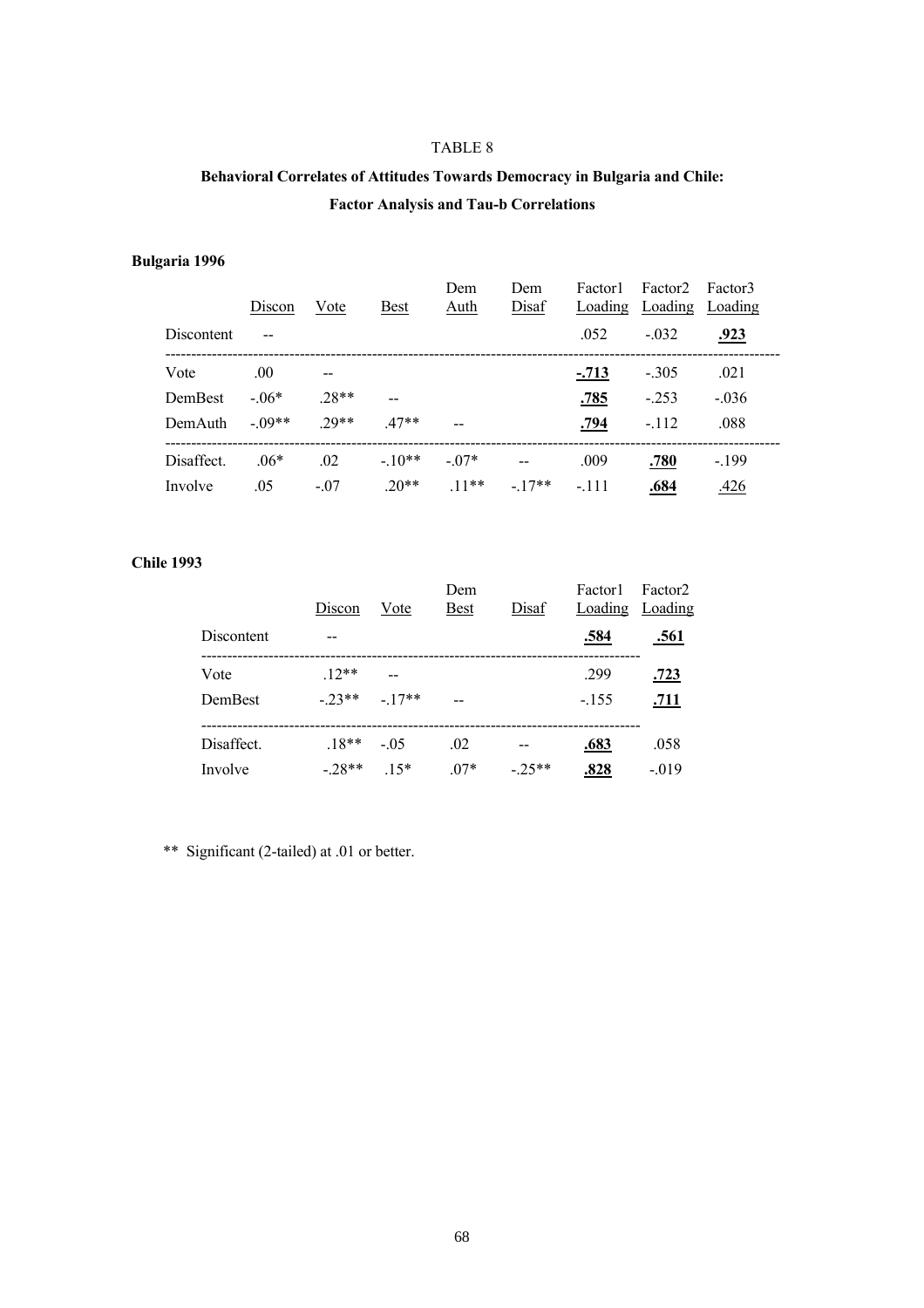#### **Relationship Between Support for Democracy and Vote for Anti-System Party**

**SPAIN 1979, DemBest**: "Democracy is the best form of Government for a country like ours."

|                                | Agree | It depends | Disagree | $\Delta$ |
|--------------------------------|-------|------------|----------|----------|
| Vote for FN, UN, Falange, etc. | 24%   | 33%        | 44%      | 46       |
| Vote for other parties         | 68    | 24         |          | 4.940    |

**CHILE 1989 (2000 survey), DemAuth**: "Democracy is preferable to any other form of Government."

|                           | Democracy<br>Preferable | They're All<br>the Same | Sometimes Auth-<br>oritarian Best | N    |
|---------------------------|-------------------------|-------------------------|-----------------------------------|------|
| Vote for Hernán Büchi     | 35%                     | 12%                     | 53%                               |      |
| Vote for Other Candidates | 78.                     | 14                      | x                                 | 392. |

**CHILE 1999 (vote in first round), DemAuth**: "Democracy is preferable to any other form of Government."

|                           | Democracy<br>Preferable | They're All<br>the Same | Sometimes Auth-<br>oritarian Best | N   |
|---------------------------|-------------------------|-------------------------|-----------------------------------|-----|
| Vote for Joaquín Lavín    | 44%                     | 16%                     | 40%                               | 201 |
| Vote for Other Candidates | 84                      |                         | ╮                                 | 302 |

**ITALY 1983 (1985 survey), DemAuth**: "Democracy is preferable to any other form of Government."

|                        | Democracy<br>Preferable | They're All<br>the Same | Sometimes Auth-<br>oritarian Best |       |
|------------------------|-------------------------|-------------------------|-----------------------------------|-------|
| Vote for MSI           | 30%                     | 13%                     | 57 <sub>%</sub>                   | 53    |
| Vote for Other Parties | 78                      |                         |                                   | 1.344 |

**ITALY 1996, DemAuth**: "Democracy is preferable to any other form of Government."

|                             | Democracy<br>Preferable | Thev're All<br>the Same | Sometimes Auth-<br>oritarian Best | N     |
|-----------------------------|-------------------------|-------------------------|-----------------------------------|-------|
| Vote for Alleanza Nazionale | 73%                     | $5\%$                   | <b>22%</b>                        | 306   |
| Vote for Other Parties      | 87                      |                         | 8                                 | 1,668 |

*Sources*: For Spain in 1979, DATA 1979 post-election survey; for Italy in 1985, The Four Nation Study; and for Italy in 1996 and Chile, CNEP Surveys.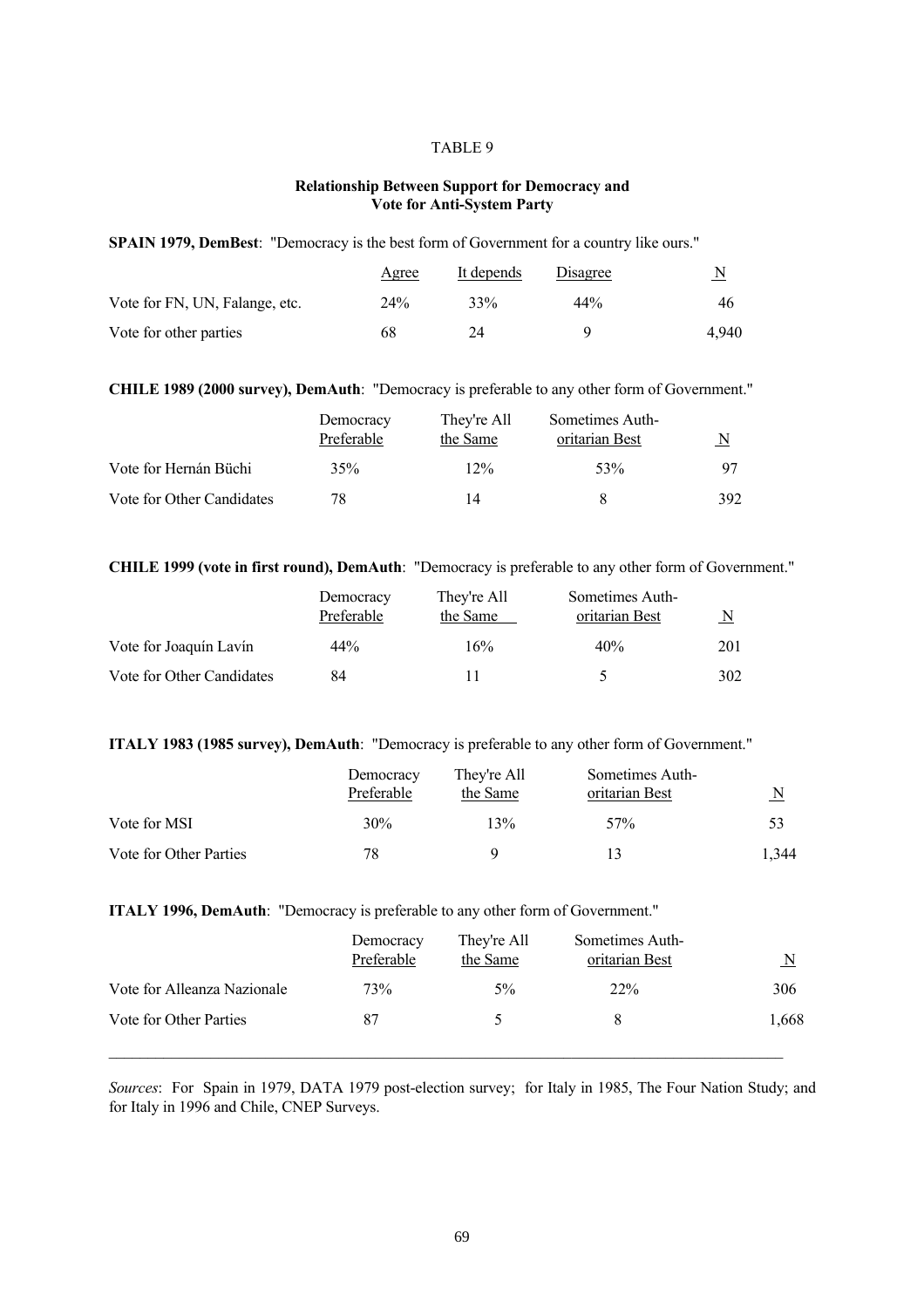# **Correlations (Tau-B) of Disaffection Scale with...**

|                 | Interest<br>in Politics | Newspaper<br>Reading | Listen to<br>Radio News | <b>Watch News</b><br>on Television | Political<br>Information |
|-----------------|-------------------------|----------------------|-------------------------|------------------------------------|--------------------------|
| <b>Spain</b>    | $-27***$                | $-18***$             | $-13***$                | $-09***$                           | $-18***$                 |
| Uruguay         | $-28***$                | $-15***$             | $-.05$                  | .00                                | $-.20***$                |
| Greece          | $-19***$                | $-19***$             | $-08**$                 | $-.01$                             | $-17***$                 |
| Portugal        | $-28***$                | $-.20***$            | $-18***$                | MD                                 | $-.10***$                |
| <b>Hungary</b>  | $-28***$                | $-17***$             | $-11***$                | $-17***$                           | $-19***$                 |
| <b>Bulgaria</b> | $-10***$                | $-17***$             | $-.03$                  | $-.03$                             | $-.10***$                |
| <b>Chile</b>    | $-24***$                | $-18***$             | $-06**$                 | $-11***$                           | $-22***$                 |
|                 |                         |                      |                         |                                    |                          |

 $\_$  , and the state of the state of the state of the state of the state of the state of the state of the state of the state of the state of the state of the state of the state of the state of the state of the state of the

\*\*\* Significant at .001 level or better

\*\* Significant at .01 level

\* Significant at .05 level

(No asterisk, not statistically significant)